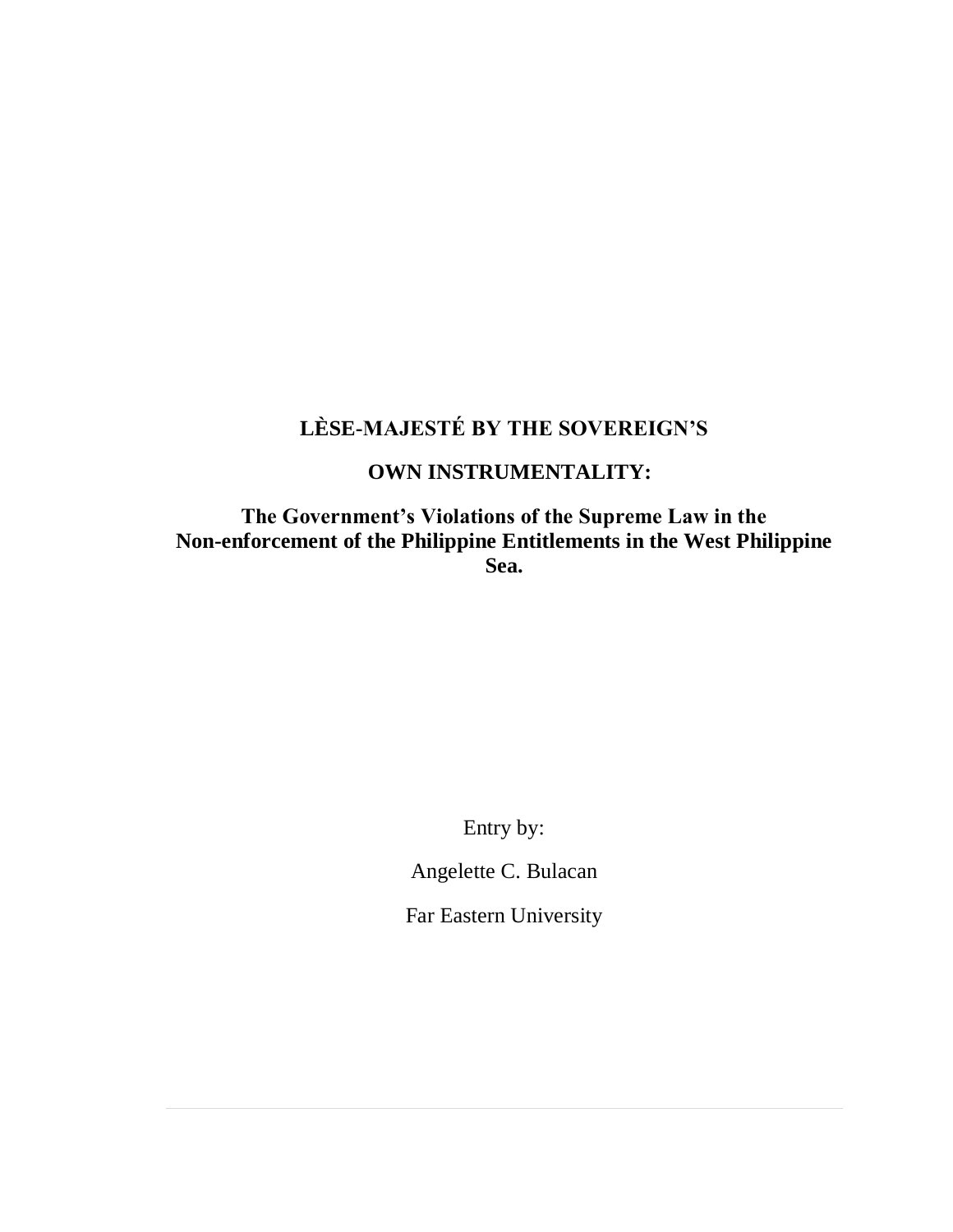#### **ABSTRACT**

*Salus populi suprema lex — Welfare of the people shall be the supreme law. A legal maxim so basic that the need for its invocation is not thought of to arise until now when the Philippines reached the implementation stage of the arbitral award that solidified our rights in the West Philippines Sea.* 

*The magnifying assaults on the Philippine environment, sea creatures, and century-formed marine systems; the brazen and open punches pulled against local fishermen's livelihood and security rights; and the escalating palpable dominance exerted upon the country that shackles its freedom to have full exercise of its rights are clear green lights that forthwith call the government's performance of its constitutional duties to protect the sovereign and the latter's territories, resources, and interests. It is a cardinal duty that the government is expected and required to do as the nature and gravity of these violations target the very core of Philippine liberty and economic prosperity in the West Philippine Sea.* 

*But despite the stark fundamentality of upholding Filipinos' interest, the actions and inactions of the present government and its proclivities in dealing with the West Philippine Sea issue paint nothing but doubt on the purpose of the strategy and for whose benefit the actions are for. As such, a need to place the government's approach under scrutiny arose, to check its validity under the constitutional lens and establish the repercussions on Philippine claims and rights.* 

*For over 350 years, the natural resources of this nation have been under the control and domination of foreign powers – whether political or corporate. Philippine mineral wealth, viciously wrenched from the bosom of the motherland, has enriched foreign shores while the Filipino people, to whom such wealth justly belongs, have remained impoverished and unrecompensed.*

*It is even understandable, however regrettable, that a government, strapped for cash and in the midst of a self-proclaimed fiscal crisis, would be inclined to turn a blind eye to the consequences of unconstitutional legislation in the hope, however false or empty, of obtaining fabulous amounts of hard currency.*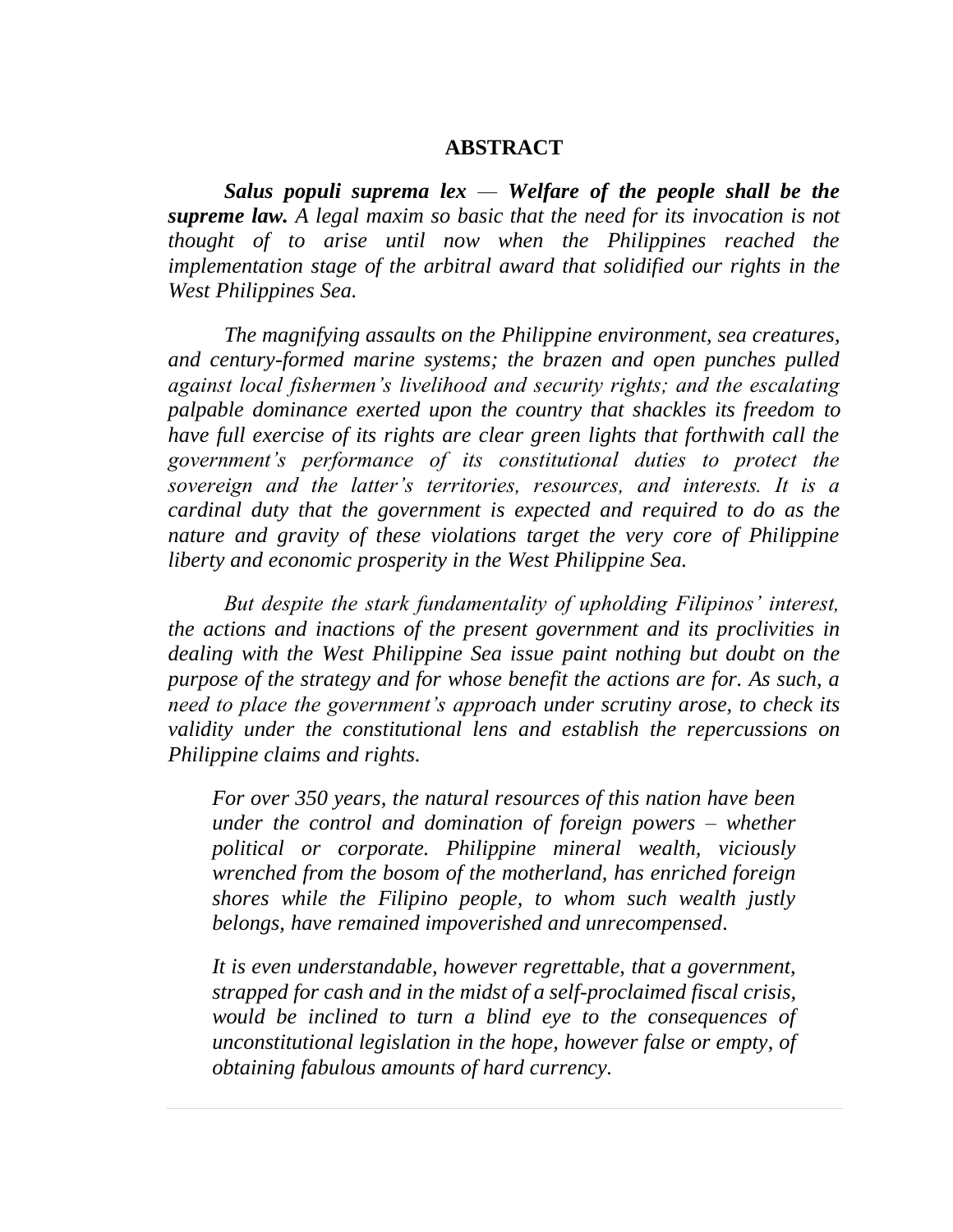*But these considerations should not outweigh the Constitution…As always, the one overriding consideration of this Court should be the will of the sovereign Filipino people as embodied in their Constitution.* 

# **-Chief Justice Artemio Panganiban**

*La bugal-b'laan Tribal Association, Inc. v. Ramos*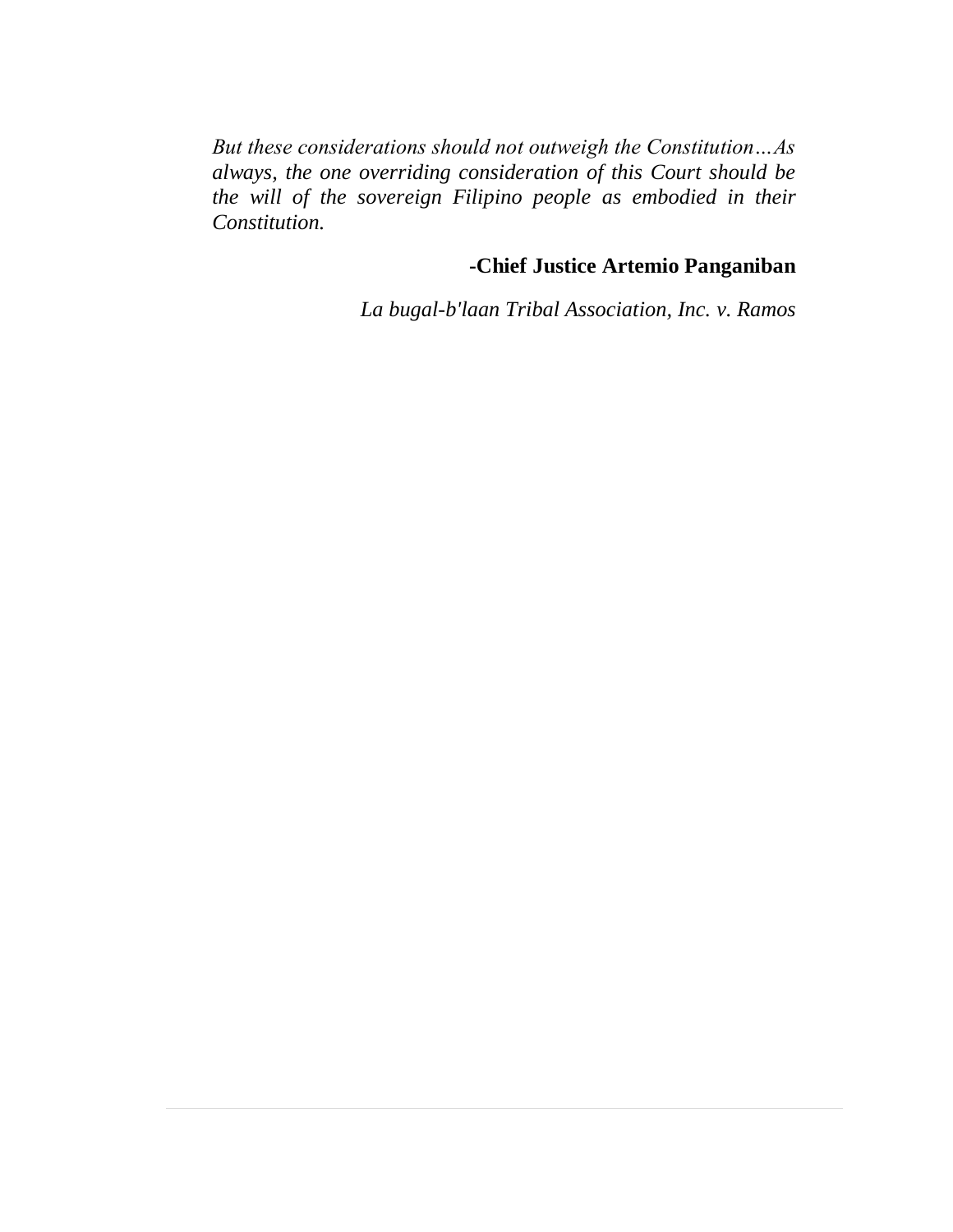# **TABLE OF CONTENTS**

| <b>I. INTRODUCTION</b>                                                                                   | $\mathbf 1$ |
|----------------------------------------------------------------------------------------------------------|-------------|
|                                                                                                          |             |
|                                                                                                          |             |
|                                                                                                          |             |
|                                                                                                          |             |
|                                                                                                          |             |
|                                                                                                          |             |
|                                                                                                          |             |
|                                                                                                          |             |
|                                                                                                          |             |
|                                                                                                          |             |
|                                                                                                          |             |
| IV. THE GOVERNMENT'S ACQUIESCENT AND<br><b>CONCILIATORY APPROACH VIOLATES THE</b><br><b>CONSTITUTION</b> | 13          |
| <u> 1980 - Johann Barbara, martxa alemaniar a</u><br>A. Subjects whose Constitutionality can be          |             |
|                                                                                                          | 13          |
| B. Violations of the Constitution through unjustified                                                    |             |
| inactions                                                                                                | 14          |
| 1. Constitutional Duty to Protect Filipinos' right to fish                                               |             |
|                                                                                                          | 14          |
| 2. Constitutional Duty to protect marine wealth in the                                                   |             |
| <b>WPS</b>                                                                                               | 18          |
| A. Violations of the constitution through ultra vires                                                    |             |
| actions                                                                                                  | 20          |
| 1. Constitutional Duty to have full control and supervision of                                           |             |
|                                                                                                          |             |
| the State in the exploration, development, and utilization<br>(EDU) of natural resources                 | 20          |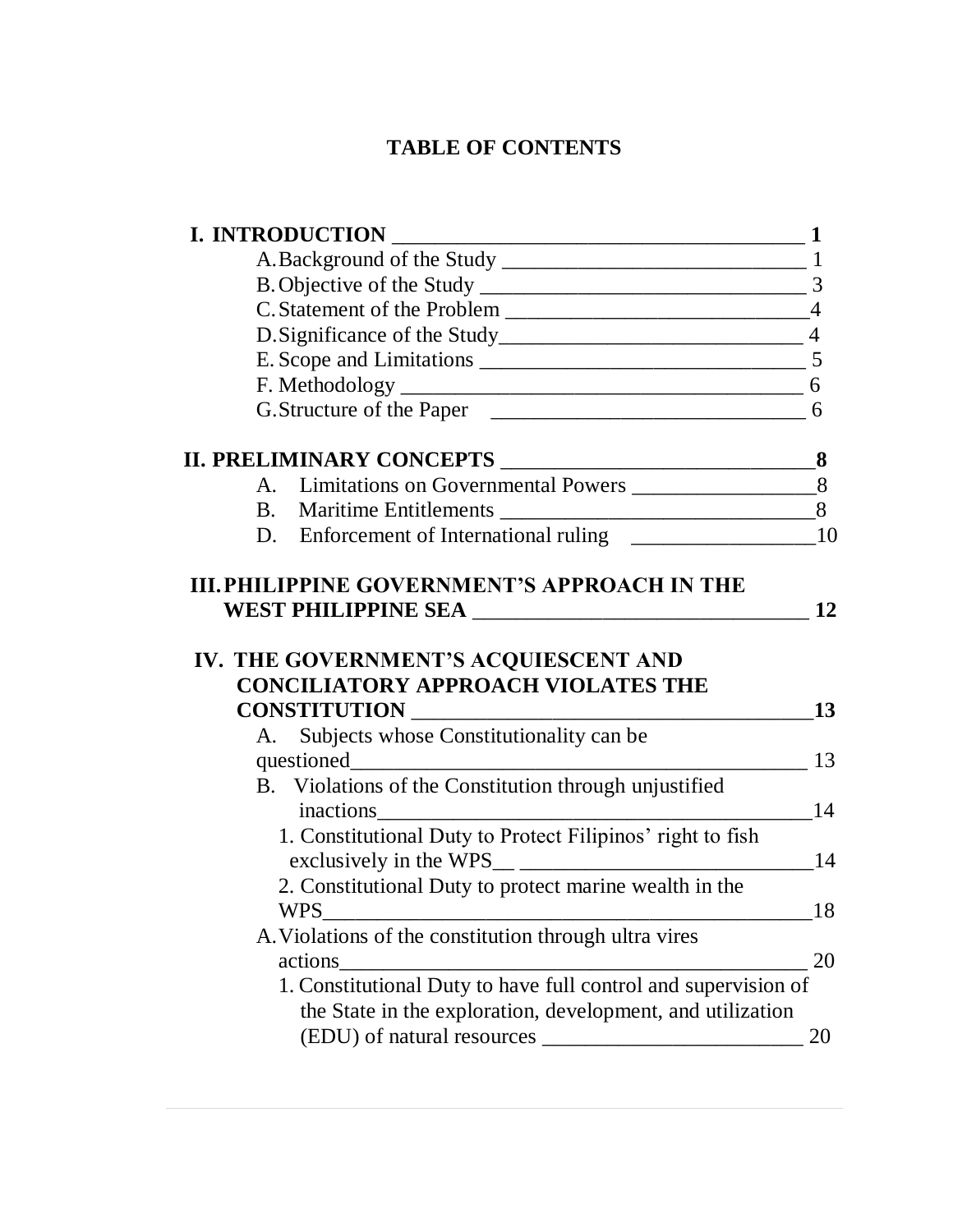| 2. Constitutional Duty to give paramount consideration to      |          |
|----------------------------------------------------------------|----------|
| Sovereign's interest in pursuing independent foreign           |          |
|                                                                | 25       |
|                                                                |          |
| V. EFFECTS OF GOVERNMENTAL VIOLATIONS OF THE                   |          |
| <b>CONSTITUTION</b>                                            | 29       |
| A. Diminution of Philippines' Liberty in asserting its Legal   |          |
|                                                                | 29       |
| 1. Preclusive Effect on international community's              |          |
| involvement                                                    | 29       |
| B. Blockage of prospective Philippine economic prosperity from |          |
|                                                                |          |
| C. Diminution of Philippines' Liberty in asserting reparation  |          |
| rights for the International Wrongs committed in the           |          |
|                                                                | 32       |
|                                                                |          |
| VI. CONCLUSION AND RECOMMENDATIONS 35                          |          |
|                                                                | 35       |
| B. Recommendations                                             |          |
| 1. Proactive approach and Multilateral approach ______         | 36       |
| <i>i.Precondition of shift in the Governmental</i>             |          |
|                                                                | 36       |
|                                                                |          |
|                                                                | 38       |
| 2. Balancing Philippine interest with comity with              |          |
|                                                                |          |
|                                                                | 40       |
|                                                                |          |
| i. Tapping the international community's                       |          |
|                                                                | 40<br>40 |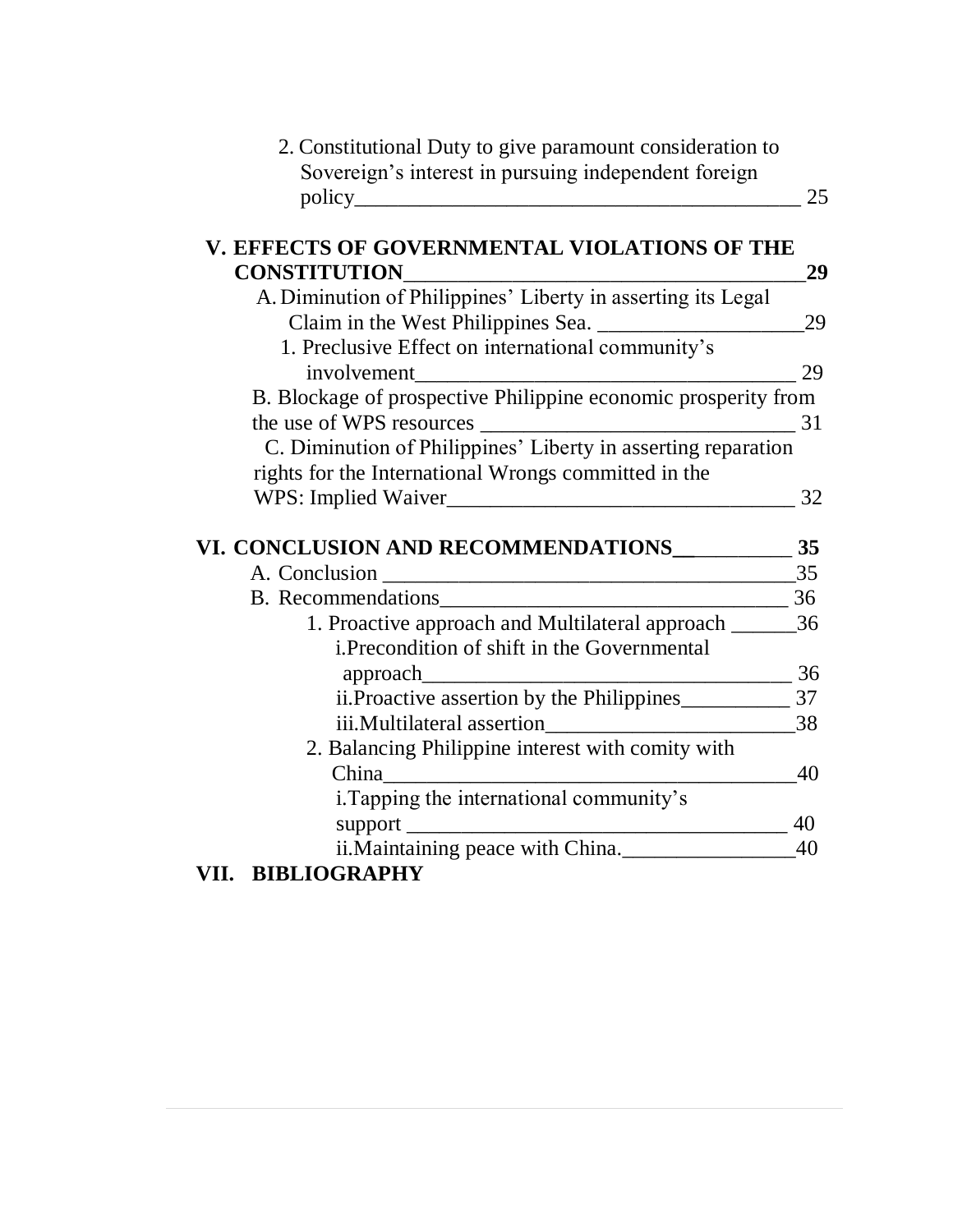#### **CHAPTER I: INTRODUCTION**

#### <span id="page-5-0"></span>**A. Background of the Study**

"South China Sea" (SCS) is the international appellation for the partly-encased sea inside the Western Pacific Ocean that measures to nearly 1.4 million square miles.<sup>1</sup> The South China Sea offers a wide array of treasures extending from natural resources to strategic trade connections. It provides vast marine wealth comprised of rich fishing grounds and highly biodiverse coral reef ecosystem<sup>2</sup>. SCS is also believed to hold substantial oil and gas resources. <sup>3</sup> On top of the natural resources, the marginal sea also serves as a vital shipping channel for East Asian trade to the rest of the world.<sup>4</sup>

The prospect of big economic advantage fueled different nations' desire to act in pursuit of gaining ownership, or at least, sovereign rights over the maritime features they claim based on either historic rights, legal rights under United Nations Convention of the Laws of the Sea (UNLCOS), or both.

Hence, the affected nations *—* China, Philippines, Vietnam, Brunei, Singapore, and Indonesia *—* whose territories share geographical proximity with certain portions of the South China Sea, have adamantly advanced their claims from the time they discovered their potential entitlement until the present.

The Philippines has long been an open claimant. The Philippines has recognized its potential claim in the South China Sea as early as post Second World War.<sup>5</sup>The government initially took an equivocal stance when it

 $\overline{a}$ 

3 *Id.*

*Conflict*, 6 ASIAN-PAC. LAW REV. 93, 99 (1998).*.*

CHINA SEA ISLANDS 140 (2005 ed.).

<sup>&</sup>lt;sup>1</sup> In the matter of the South China Sea arbitration, (Philippines v. China), Award, PCA Case No. 2013-19, 1, (12 July 2016).

<sup>2</sup> *Id.*

<sup>4</sup> Melissa Castan, *Adrift in the South China Sea: International Dispute Resolution and the Spratly Islands*

<sup>5</sup> CHI-KIN LO, CHINA'S POLICY TOWARDS TERRITORIAL DISPUTES: THE CASE OF THE **SOUTH**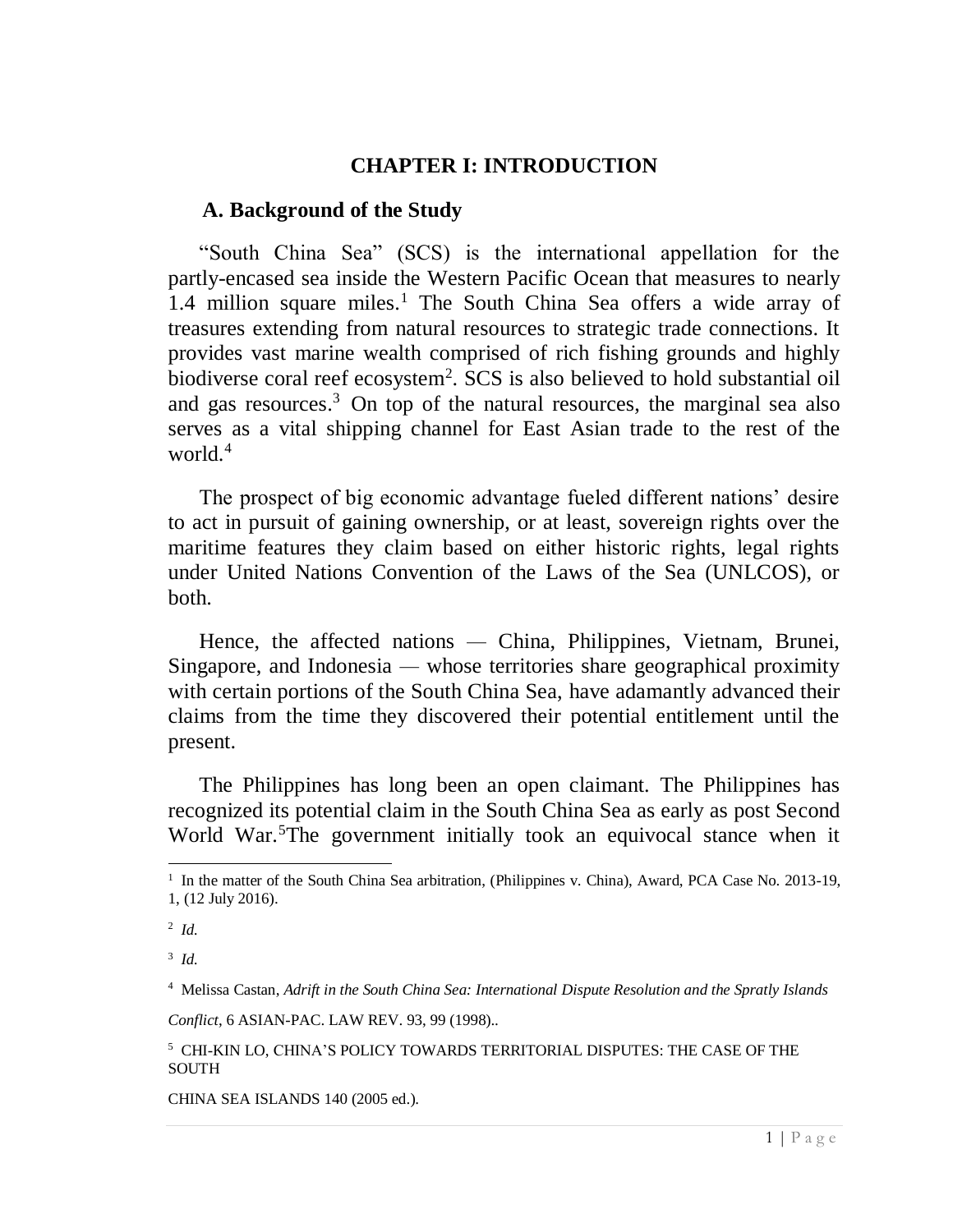excluded the seven-island group known internationally as the Spratlys from the the islands, islets, coral reefs, shoals, and sand cays in the "Freedomland" (Kalayaan) which it considered as "unoccupied and uninhabited."<sup>6</sup>

The government then shifted to a forward approach when the Philippines made, for the first time, an official claim to the Spratlys on 10 July 1971 by virtue of a statement<sup>7</sup> of Philippines' "effective occupation and control of some of the islands" since 1968.<sup>8</sup> In September 1979, the Philippines thereafter boldy proclaimed its sovereignty over "Kalayaan Island Group."<sup>9</sup>

In modern times, the Philippines has steadily protected its claim and took actions pursuant to its stance. In 2011, the Department of Foreign Affairs began using the name ["West Philippine Sea"](http://interaksyon.com/article/4877/south-china-sea-you-mean-the-west-philippine-sea-says-philippines) to refer to our claimed maritime territory.<sup>10</sup> The name was made official the following year through Administrative Order No. 29, renaming the SCS as the "West Philippine Sea." On January 22, 2013, a historic move was made by the Philippines. It initiated arbitration proceedings against China by filing Notification and Statement of Claim, pursuant to Articles 286 and 287 of UNCLOS and in accordance with Article 1 of Annex VII of the same convention.<sup>11</sup>

The step taken in 2013 came into fruition in 2016 *—* the year that has become the highlight of the Philippine claim; a historic year not only for the Philippines but also for the international community. On July 12, 2016, the Permanent Court of Arbitration (PCA) issued its final award in the dispute between the Philippines and China over maritime claims in the South China Sea, in favor of the Philippines. The award clarified whose coastal State the disputed islands, rocks and features belonged. It ultimately rejected China's

<sup>6</sup> *Id.* at 143.

<sup>7</sup> LO, at 145.

<sup>8</sup> *Id.* at 146.

<sup>9</sup> *Id* at 152.

<sup>10</sup> Rendell Sanchez, *TIMELINE: The Philippines-China maritime dispute*, RAPPLER, Jul 12, 2016, *available at* [https://www.rappler.com/world/regions/asia-pacific/139392-timeline-west-philippine-sea](https://www.rappler.com/world/regions/asia-pacific/139392-timeline-west-philippine-sea-)dispute(last accessed July 10, 2019).

<sup>11</sup> *The South China Sea arbitration*, 2013-19 P.C.A. at 1.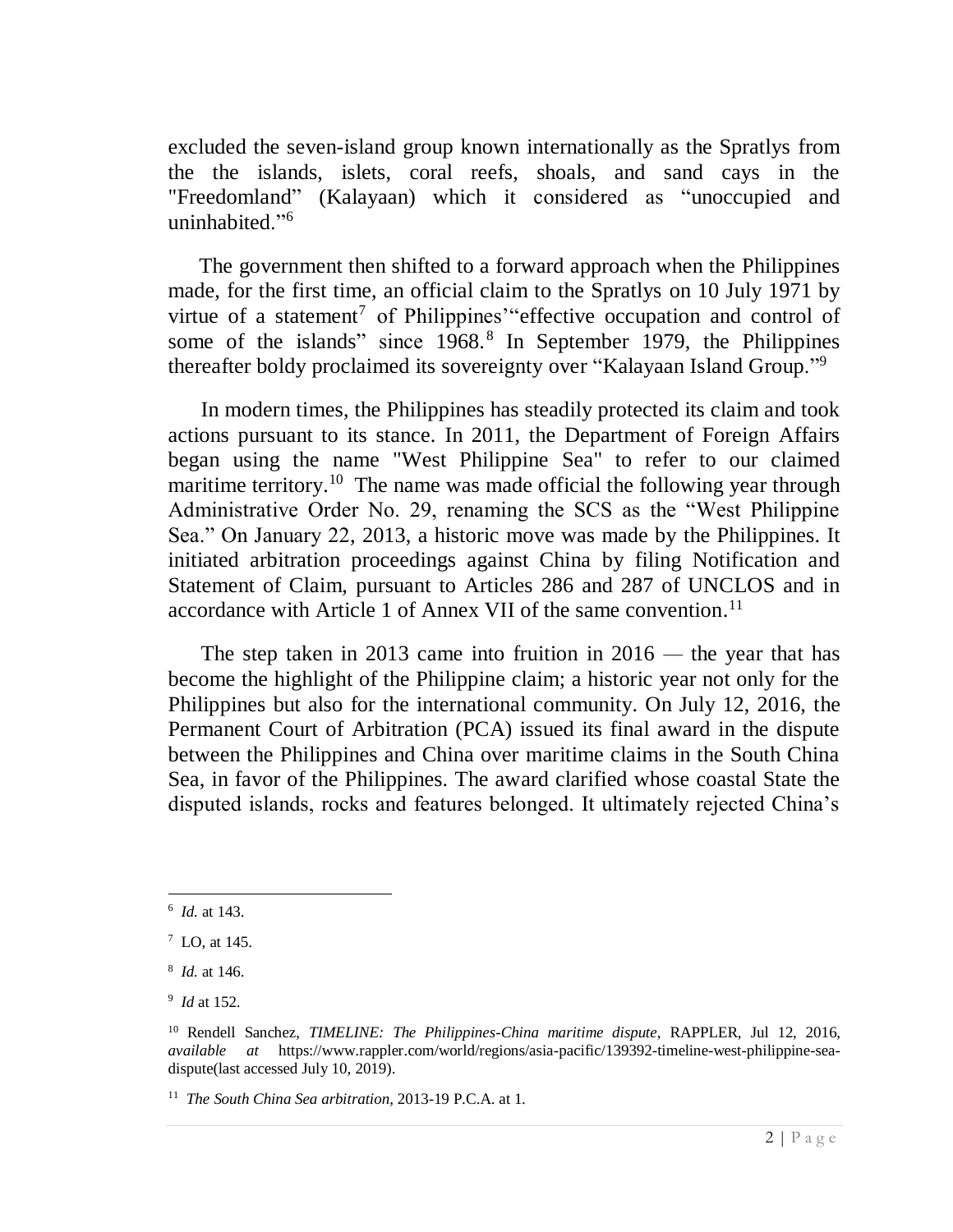historic right claim, as a basis not lawfully recognized by UNCLOS,  $12$  to which China is a signatory.

The Philippines has taken the consistent position that the "West Philippine Sea is ours." The actions of government of different eras have manifested what "ours" really means: that is, the Sovereign's. It signifies that the claimed territory belongs to "Filipinos" of the past, present, and future generations. The history portrayed that as the sovereign's instrumentality, the various administrations had, and have acted, according to the duties imposed by the supreme law. These duties include the most basic of all: the protection and defense of our territory and territorial rights and actions for the benefit of the Sovereign.

The advantages, disadvantages, and repercussions of governmental actions have been felt and will continue to be felt by Filipinos. In short, an inter-generational concern. Consequently, governmental actions should be guided by the Supreme law, crafted by the Sovereign, for the Sovereign, whose existence is not limited by time nor of generations, but of the will of its creators. After all, the government's discretion cannot surmount that of its principal, from whom its powers emanate. To do so would be a violation of its duty, an inexpiable transgression that deserves the wrath of the sovereign.

# **B. Objective of the Study**

This thesis has a four-fold objective:

*1. ISSUE.* Discuss the present government's actions, particularly that of the executive department's, with respect to the WPS issue, which borders on the illegal as it violates the Philippine Constitution.

*2. AXIOM.* Establish the primacy of Filipinos' interest and power as a sovereign in matters pertaining to its exclusive sovereign rights in the WPS.

3. *ANALYSIS.* Discuss how the current circumstances call for the government's proactive fulfillment of its duties and how the consequent government's response is unconstitutional. Elucidate on the repercussions of the constitutional violations on the sovereign's rights and interests in the WPS, in particular, to the nation's liberty in exercising our legal rights and

<sup>12</sup> *The South China Sea arbitration*, 2013-19 P.C.A. at 116.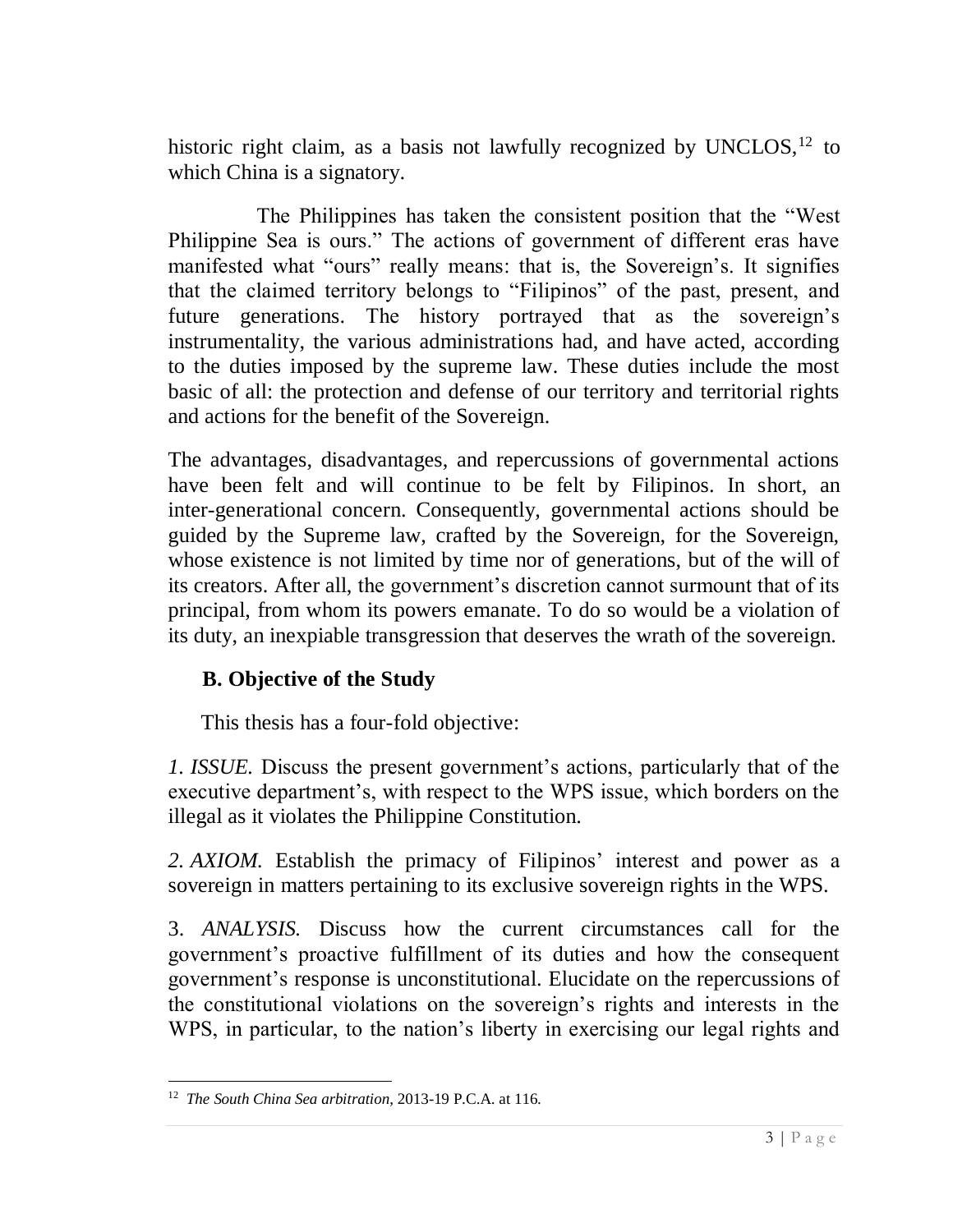the nation's prospective economic prosperity that comes along with the enjoyment of these rights.

*4. SUGGESTION*. Recommend how the government can advance Philippine interests and protect its rights within the bounds of domestic and international law.

# <span id="page-8-0"></span>**C. Statement of the Problem**

UNCLOS lacks an enforcement arm and depends on the general unwritten precepts of enforcement. Thus, the decision under UNCLOS rendered by the PCA is left primarily to its member parties and the members of international community to enforce*.* Paragraph 1, Article 296 of the convention explicitly provides that "[a]ny decision rendered by a court or tribunal having jurisdiction under this section shall be final and shall be *complied with by all the parties to the dispute.*" *<sup>13</sup>* (emphasis supplied)

The article clearly establishes that the enforcement of the Philippines v. China decision is not only dependent on the losing party, China, but also on Philippines' assertion of its implementation. The Philippines shares the burden of compliance. The proponent therefore finds it problematic when the winning party itself digresses from asserting respect and implementation of the decision. The present government's approach ultimately raises the issue of whether the current government's past actions and inactions, with regard to protection and advancement of Philippine sovereign rights over the WPS, violate the constitution. The proponent, taking the affirmative position, consequently raises the sub-issue: why the violations are detrimental to the welfare of Filipinos of the past, present, and future.

# <span id="page-8-1"></span>**D. Significance of the Study**

The PCA's decision cemented the Philippines' basis of its assertion of sovereign rights over the West Philippine Sea after a long-winded dispute in the South China Sea. The arbitral award granted majority of the Philippines' submissions, including the pronouncement that Mischief Reef and Second Thomas Shoal are within the Philippines' coastal sea and exclusive economic zone.<sup>14</sup>

<sup>&</sup>lt;sup>13</sup> U.N. Convention on the Law of the Sea art. 296  $\parallel$  1, *opened for signature* December 10, 1982, U.N.T.S. 397 (entered into force Nov. 16, 1994).

<sup>14</sup> *The South China Sea arbitration*, 2013-19 P.C.A. at 260.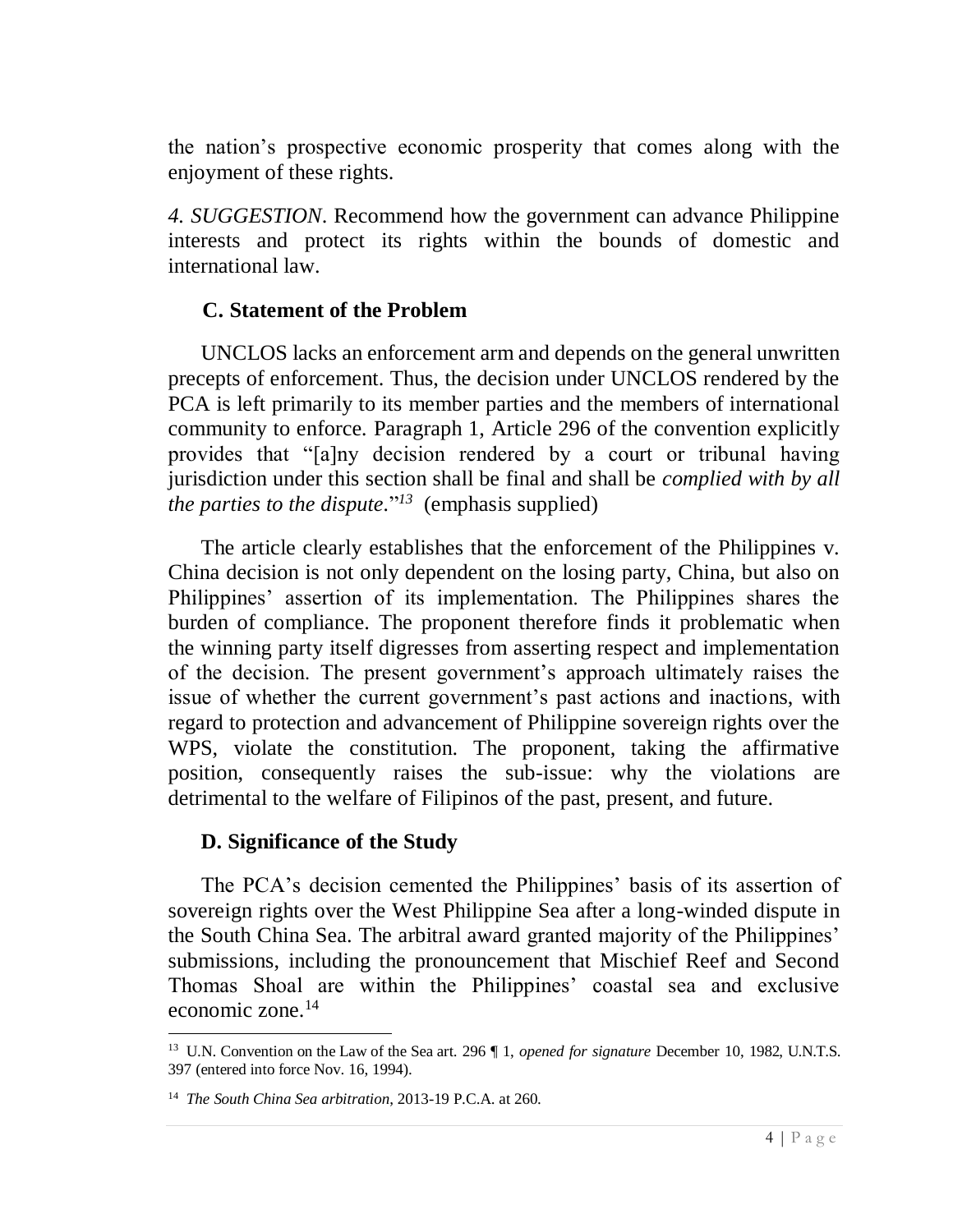# **RELEVANCE and TIMELINESS**

Having gained the historic favorable decision, its enforcement is crucial in making the Philippine's victory transform from words to actuality. Philippines is currently in a period of transitioning from winning an international decision to implementing the judgment. During this period, governmental actions of the Philippines are in the spotlight. Government actions are seen as a measure of our country's recognition of the award and firmness of our claim. It is thus vital for Filipinos to get a critical view of how the current government acts on the award. It is essential to educate Filipinos as to the repercussions of the government approach and its legality in domestic law. This analysis is especially important as the trend of the present government's strategy portrays a very passive and acquiescent approach which inadvertently compromises the Philippines' natural resources and wealth, and the primacy of Filipinos and Filipino interests. There is a need for scrutiny as the sovereign deserves more than just a vague claim of "threat of war" as justification for this approach. It is crucial that Filipinos are enlightened of what Filipinos deserve and what its agent ought to do. Because ultimately, the biggest consequence of these actions is the loss of our sovereign rights.

# <span id="page-9-0"></span>**E. Scope and Limitations**

This thesis will discuss the general concepts of domestic policies, particularly that of the Philippine constitution, with respect to government's obligations on matters relating to the protection of territorial rights, promotion of Filipino interest, and limitation of executive discretion in foreign policy relations, in light of the WPS issue. The main focus of this thesis is to establish the illegality of the paradigm of the government, as measured against its compliance with domestic policies. In discussing the sovereign rights of the Philippines, the scope will encompass rights over disputed waters in the West Philippine Sea, particularly, rights over its exclusive economic zone, continental shelf, and maritime features within its maritime entitlements. The discussion will exclude the exclusive right of the Philippines to construct, operate, and use artificial islands, installations, and structures over maritime features within the country's EEZ. Territorial disputes over islands and rock features in the WPS are likewise not within the ambit of this paper.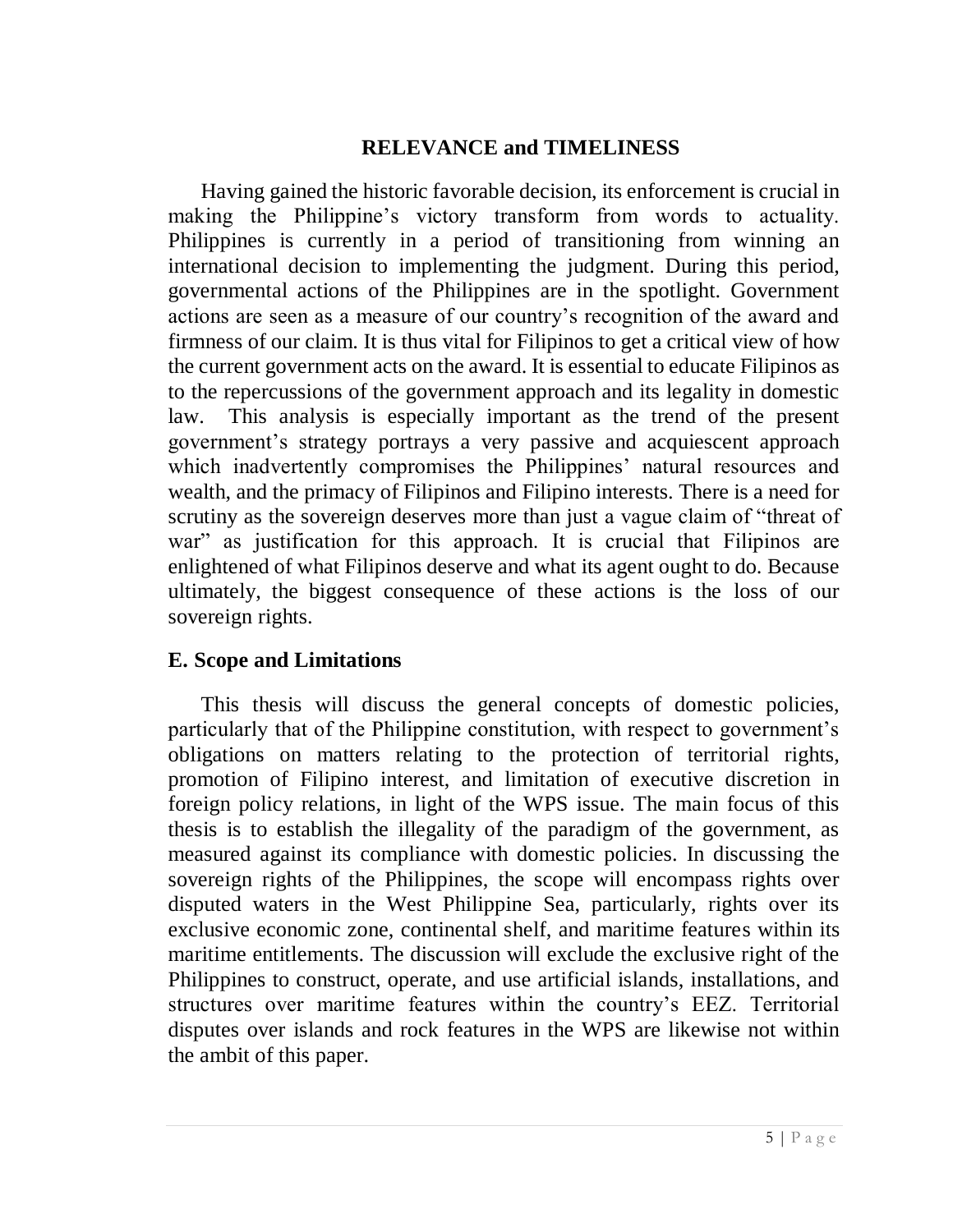This paper will revolve under the status quo's setting, where the decision of the PCA in the Philippines v. China case is generally recognized as valid and binding; hence, the judgment's validity, jurisdiction or merit, will not be probed into. Further, this thesis will be limited to examination of the Philippine government's actions in response to China's escalating aggressive approach in the WPS dispute; as such, this paper will not delve into the relation of Philippines with other SCS claimants.

Further, the issue of enforcement of Philippine sovereign rights over the WPS only involves the Philippine territory and domestic laws; no foreign element exists. Although the issue concerns the present government's foreign policy with China, the executive is bound to act only for Filipinos' best interest. Hence, this paper will not involve a Conflict of Laws discussion.

# <span id="page-10-0"></span>**F. Methodology**

This study involves qualitative library and online research. Information-gathering of this thesis heavily relies on internet-based resources such as, electronic documents of international conventions, news articles, law journal publications, and international book publications. The library research is mostly for Philippine legal references.

The methodology employed suits best the outcome that the proponent seeks to establish, that is, evidence-based conclusion on the illegality of the government's approach in the West Philippine Sea.

# <span id="page-10-1"></span>**G. Structure of the Paper**

This thesis consists of **six c**hapters. Chapter one lays down the framework of the paper. It gives the preview of what the research will be about. Chapter two will elucidate some basic concepts to give readers a better grasp of the discussion of the main argument of the paper. Chapter three provides the setup from which the main issue arose. Chapter four discusses the main issue the paper seeks to answer: establishing the illegality of the government approach, in light of the government's constitutional duties. Chapter five shows the consequences of the constitutional violations on different aspects. Chapter six wraps up the entire discussion of the main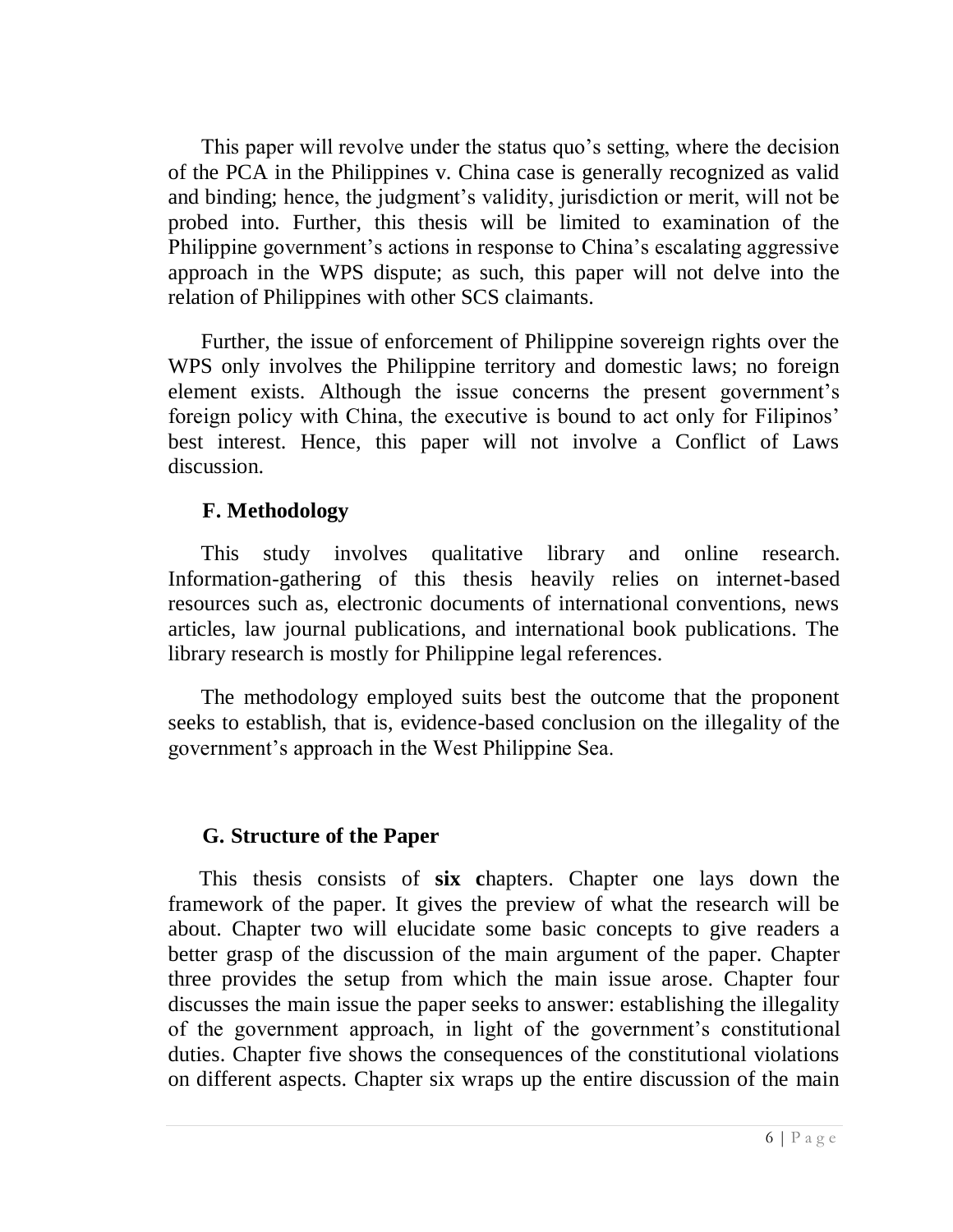and sub-issues and provides recommendation on how Philippine sovereign rights can be advanced within the bounds of law.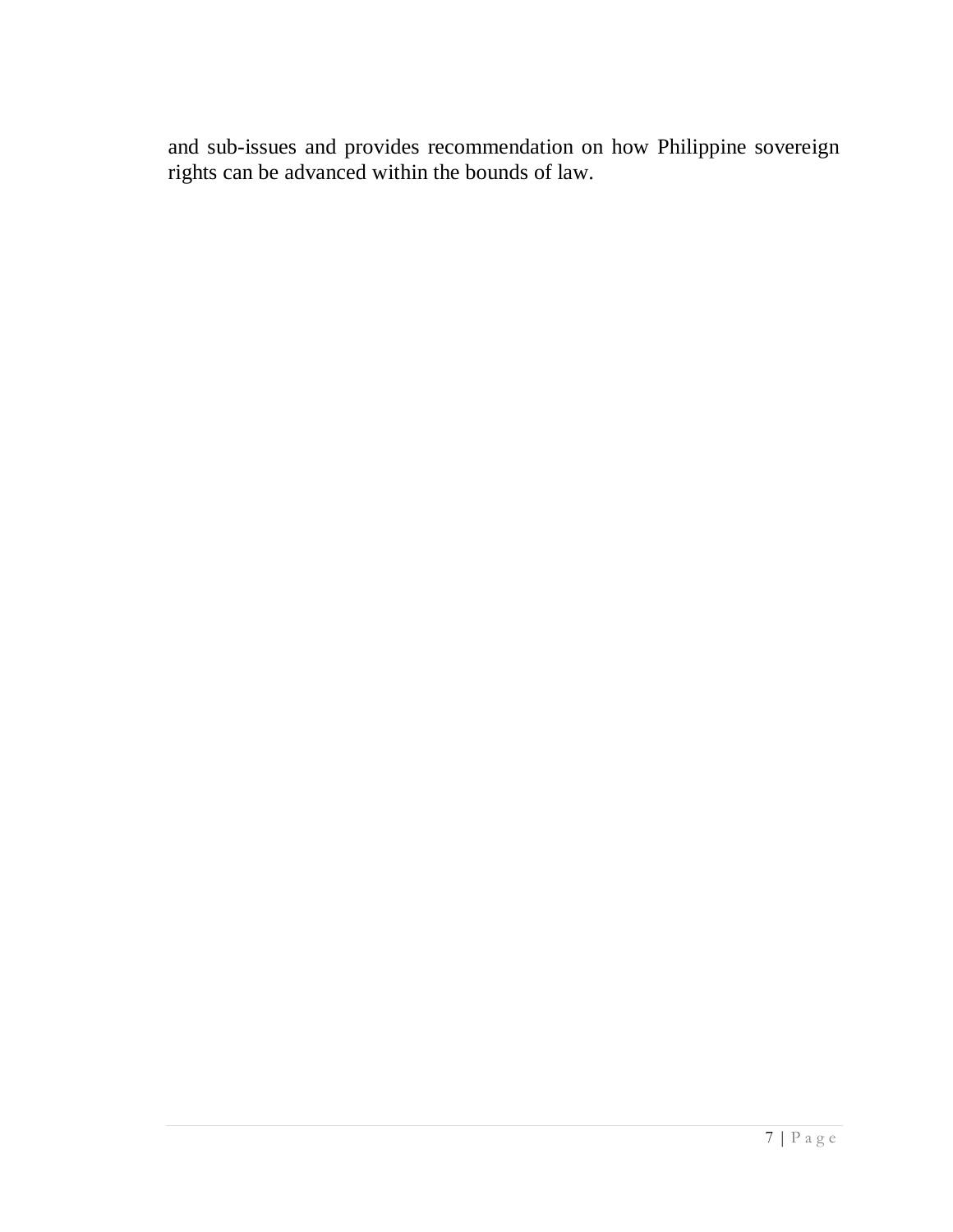# **CHAPTER II: Preliminary Concepts**

# **A. Limitations on Governmental Powers**

In today's modern society, States are governed through governments acting as the former's agent or instrumentality by which the will of the State is formulated, expressed and realized.<sup>15</sup> The very nature of the relationship establishes the government's duties, circumscribes the extent of the government's power, and sets clear the purpose of the government's creation.

As an agent, the government must act for the benefit of its principal. Beyond the unwritten limitations, government actions are also set within the confines of the inscribed rules, principles, and policies in the constitution enacted by the State. Constitutions are specially crafted to ensure that States are governed in such a manner that will protect and advance the interest of the State as the sovereign. Consequently, they serve as the primary written limitation to which governments must conform. As such, actions beyond the constitutional limitations are considered ultra vires actions.

The restrictions on the Philippine government, in particular, consist of the 1987 Constitution, domestic laws, domestic jurisprudence, and its inherent duties as a government—e.g, its role as *parens patriae.* The strict adherence to the Philippine constitution is impelled by the principle of constitutional supremacy which provides that the constitution is "supreme, imperious, absolute" and unalterable except by the authority from which it emanates.<sup>16</sup>

# **B. Maritime Entitlements**

The maritime entitlements of different States are sourced from their respective internal laws and international treaties and conventions. Philippine maritime entitlements, in particular, are bestowed by its Constitution providing for the nation's rights to its internal waters and territorial sea extending up to 12 nautical miles from the baseline.<sup>17</sup> Supplementary thereto is UNCLOS, to which the Philippines is a State party,

 $\overline{a}$ <sup>15</sup> ISAGANI A. CRUZ & CARLO CRUZ, PHILIPPINE POLITICAL LAW 33 (2014 ed.).

<sup>16</sup> Manila Prince Hotel v. GSIS, 267 SCRA 402 (1997).

<sup>&</sup>lt;sup>17</sup> PHIL. CONST. art. I.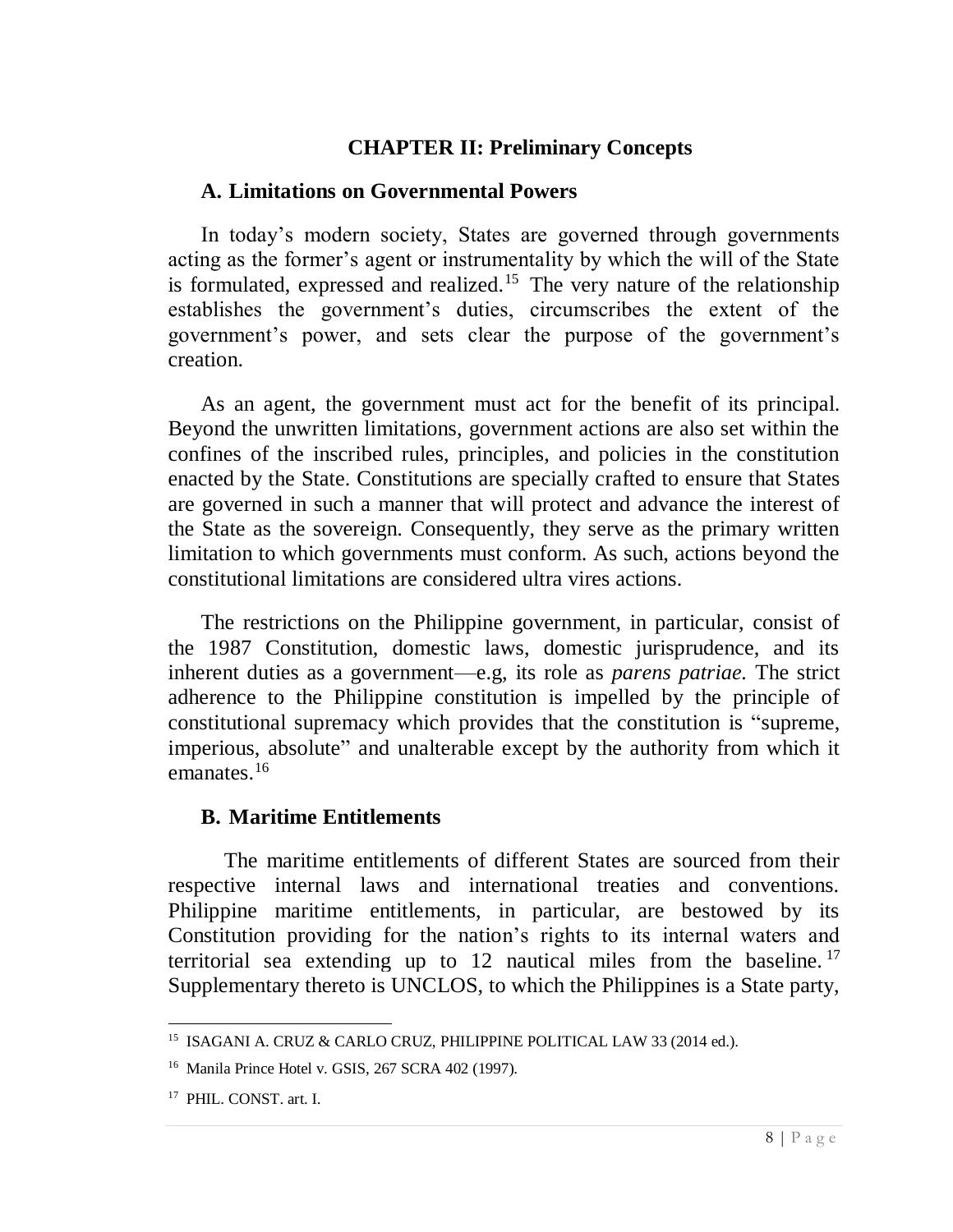which provides for the Philippine entitlements in its Contiguous zone (24 nautical miles), Exclusive Economic Zone (200 nautical miles), and Continental Shelf (200 nautical miles) measured from its archipelagic baselines. The maritime entitlements that States enjoy differ based on the area involved—it can either be *sovereignty* or *sovereign rights*. Sovereignty pertains to the "full right and power of a governing body or political actor, such as a state, over itself, without any interference and restriction from outside bodies or sources." <sup>18</sup> It is exercised by a State over its territorial waters<sup>19</sup> which extends to the "air space over the territorial sea as well as to its bed and subsoil."<sup>20</sup> On the other hand, sovereign rights pertain to the rights of specific functional purpose not derived from sovereignty.<sup>21</sup> It functions "like usufruct, a right to use and enjoy property. You don't need to be an owner of property to be able to use and enjoy it."<sup>22</sup> Sovereign rights of a State are exercised over its EEZ and Continental Shelf.<sup>23</sup> Under UNCLOS, it particularly refers to the rights laid down in Article 56 of the convention:

> (a) sovereign rights for the purpose of exploring and exploiting, conserving and managing the natural resources, whether living or non-living, of the waters superjacent to the seabed and of the seabed and its subsoil, and with regard to other activities for the economic exploitation and exploration of the zone, such as the production of energy from the water, currents and winds;

> (b) jurisdiction as provided for in the relevant provisions of this Convention with regard to:

<sup>18</sup>[Haroun Alfarsi,](https://www.profolus.com/author/haroun-profolus/) Sea Dispute: Sovereignty vs. Sovereign Rights, *available at* https: //www.profolus.com /topics/sovereignty -vs -sovereign-rights-difference / (last accessed Jul. 12, 2019).

<sup>19</sup> Jean Christou, 'Sovereignty' versus 'sovereign rights', *available at* https://cyprus -mail.com /2015 /04/08 /sovereignty -versus -sovereign -rights/ (last accessed Jul. 12, 2019).

<sup>20</sup> UNCLOS, *supra* note 13, art. 49.

<sup>21</sup> Christou, *supra* note 19.

<sup>22</sup> Paterno Esmaquel II, *Sovereignty vs sovereign rights: What do we have in West PH Sea?*, RAPPLER, June 29, 2019, *available at* https://www.rappler.com/newsbreak/iq/234145 -explainer -sovereignty -sovereign-rights -westphilippine-sea (last accessed Jul. 12, 2019).

<sup>23</sup> Alfarsi, *supra* note 18.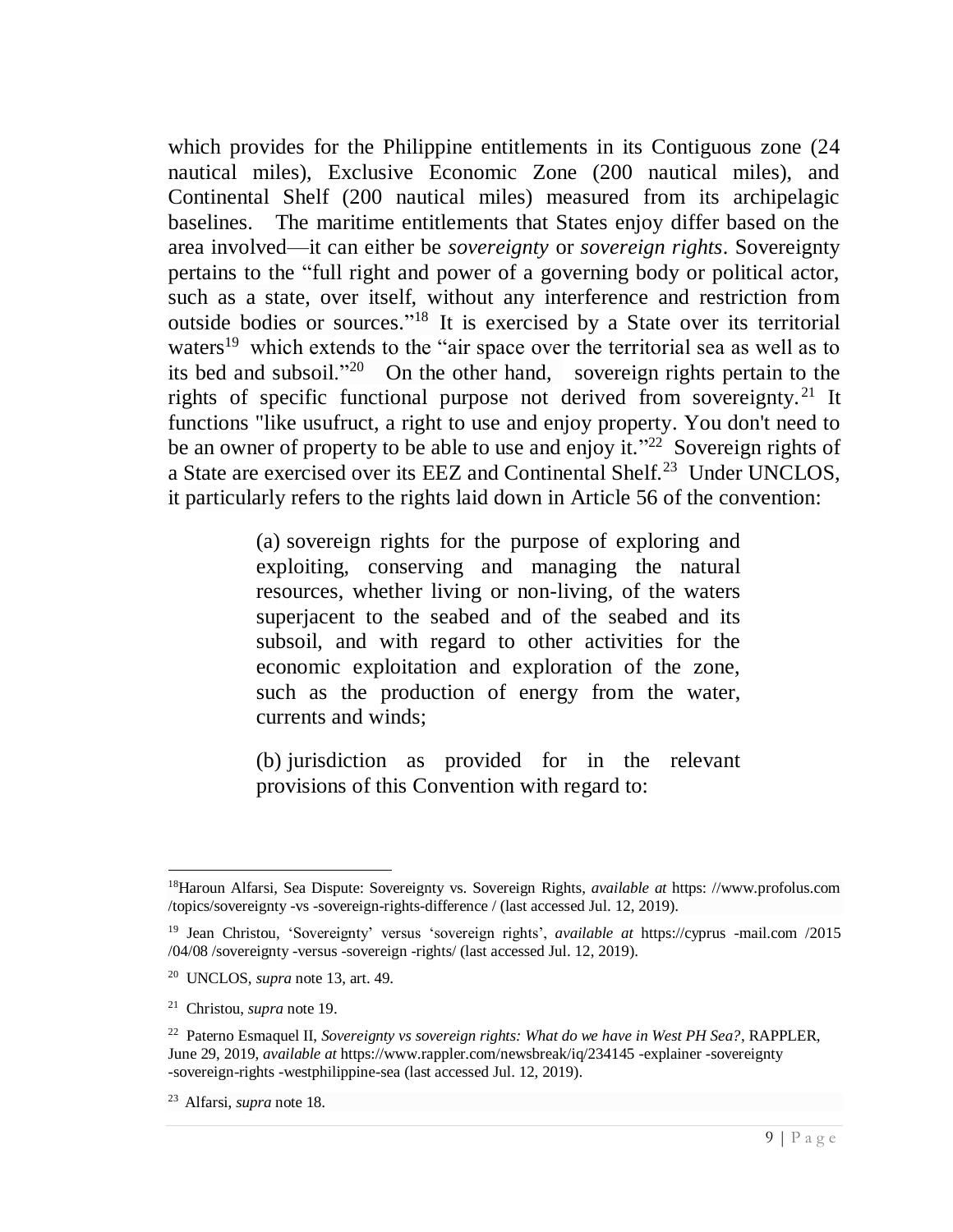(i) the establishment and use of artificial islands, installations and structures;

(ii) marine scientific research;

(iii) the protection and preservation of the marine environment;

(c) other rights and duties provided for in this Convention.<sup>24</sup>

Sovereign rights as used in the article suggest that the State's rights are exclusive, not preferential. These are exclusive rights and all other rights necessary for the exercise of such exclusive rights.<sup>25</sup> For the Philippines, it has legal right to exercise sovereign rights over the marine wealth within its EEZ since the PCA's ruling established that majority of the maritime features within its EEZ are either low-tide elevations or rocks that do not generate their own EEZ, as such, the Philippines does not have overlapping maritime zones with these features.

# **C. Enforcement of International ruling**

Disputes between States can be resolved through international mechanisms including the resort to arbitration. The enforcement of international decisions issued depends on the international law under which the decision was rendered. If it has an enforcement mechanism, the implementation will be done pursuant thereto. Otherwise, the decisions are enforced indirectly since the international community does not have an international sheriff who can perform the task of implementing international decisions. Indirect enforcement entails large dependence on the parties'"conscience" or "compelling morality."<sup>26</sup> It presumes compliance.<sup>27</sup> The enforcement of the decision is left to the parties and to the members of the international community to undertake. Unlike domestic judgment,

<sup>24</sup> UNCLOS, *supra* note 13, art. 56.

<sup>25</sup> Christou, *supra* note 19.

<sup>26</sup> Michael W. Reisman, *The Enforcement of International Judgments and Awards*, AM. J. INT'L. LAW., 1969, at 2.

<sup>27</sup> *Id.* at 3.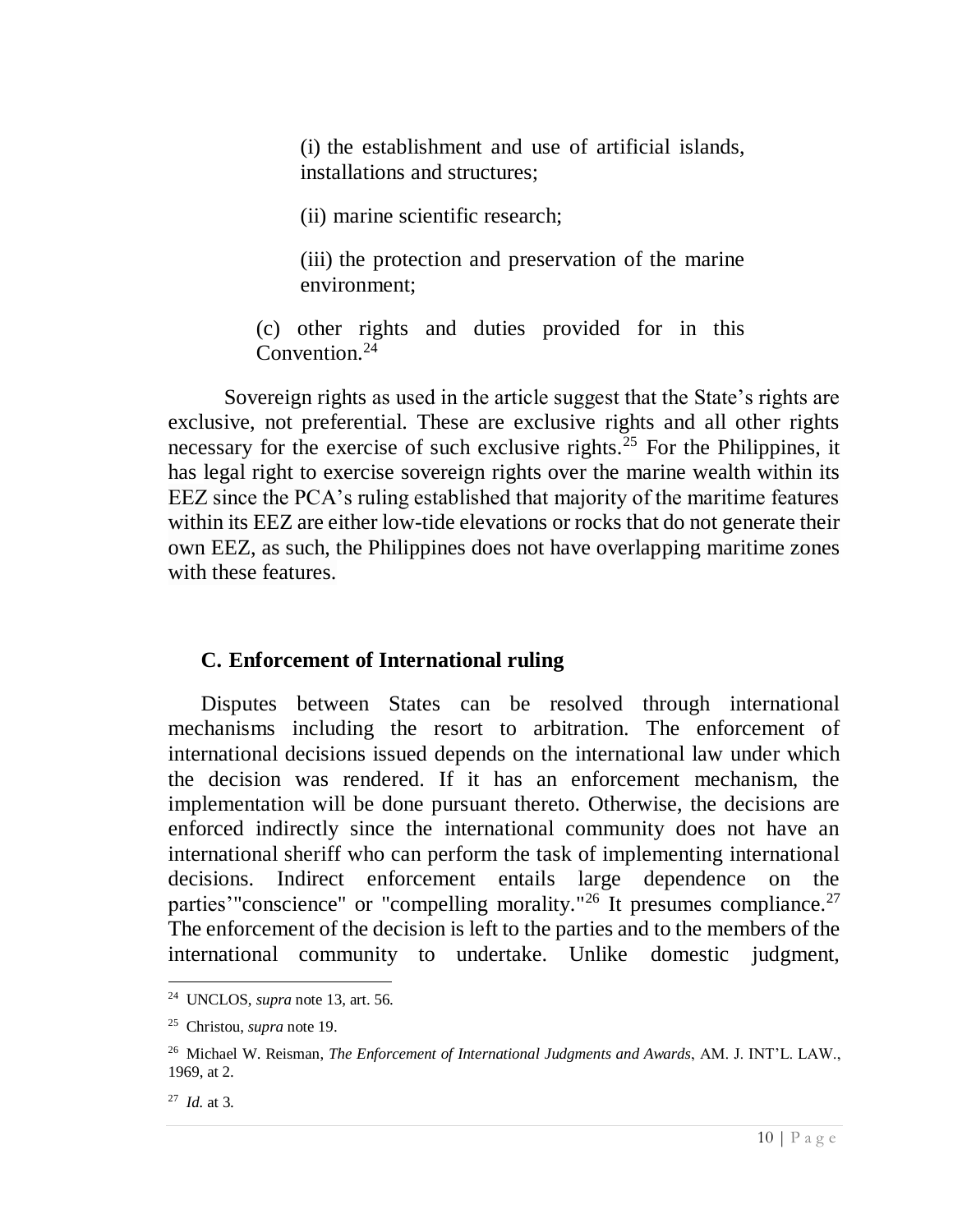international decisions have no enforcement apparatus. At best, the prevailing state party can seek aid from the United Nations (UN) which, in turn, can direct the Security Council to enforce the decision. But for United Nations' to render assistance, all the members of the Security Council must agree thereto.<sup>28</sup>

<sup>28</sup> [Frank E. Lobrigo,](https://opinion.inquirer.net/byline/frank-e-lobrigo) How to enforce the PCA ruling, *available at* https://opinion.inquirer.net /105721 /enforce -pca -ruling (last accessed Jul. 12, 2019).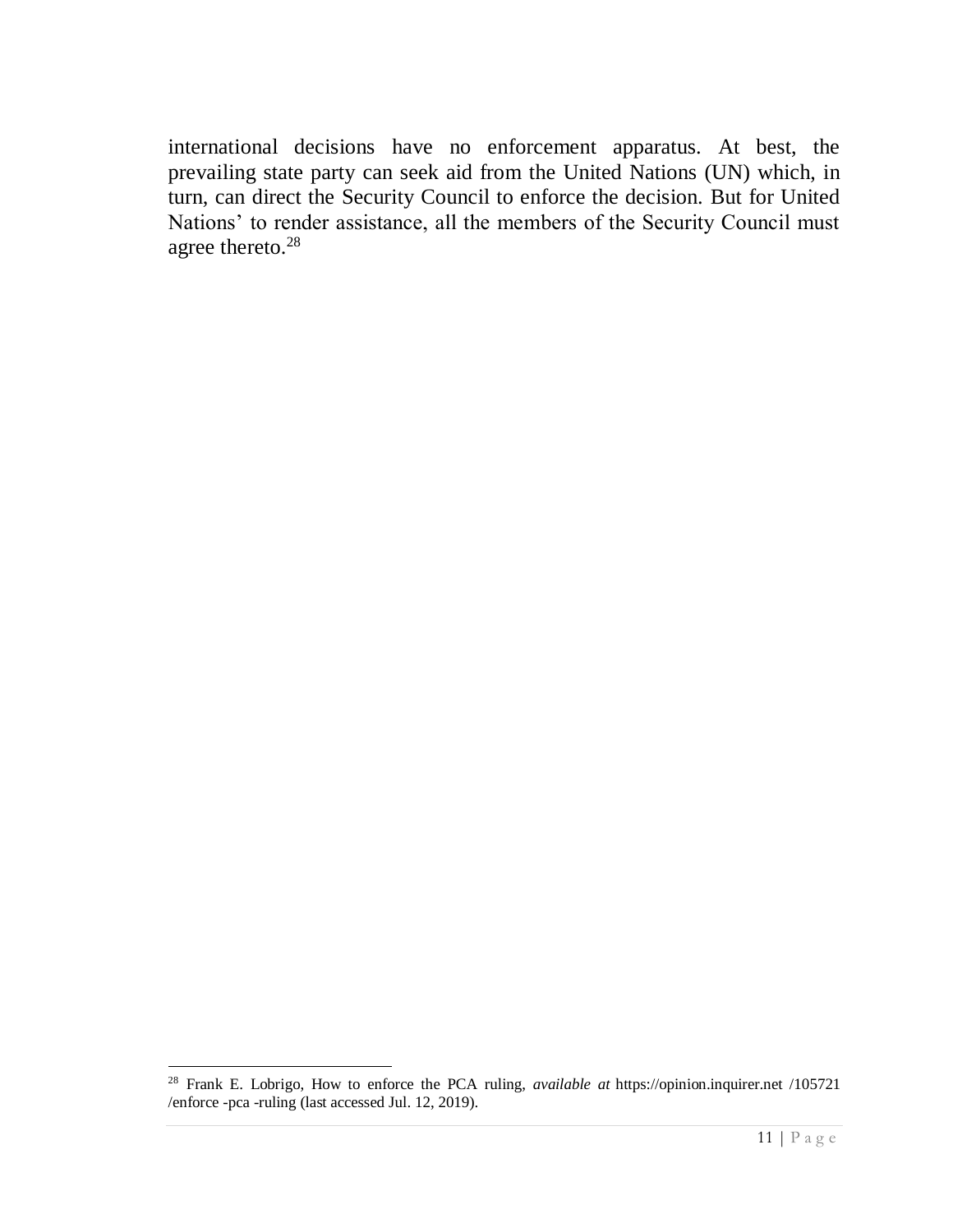# **CHAPTER III: PHILIPPINE GOVERNMENT'S APPROACH IN THE WEST PHILIPPINE SEA ISSUE**

# **A. Bilateral Strategy: Integrating Acquiescent and Conciliatory Approach.**

The present government has chosen a bilateral strategy in dealing with China concerning the West Philippine Sea. In acting under the bilateral framework, the present government has opted to work closely with China in resolving the maritime dispute to the exclusion of other interested powers, the international community, and concerned international organizations. In working under this framework, the government has employed an acquiescent and conciliatory approach which it deemed necessary to effectively earn China's favor in hopes of getting aids and economic investments and to avoid China's aggression.

Under the acquiescent approach, the government has turned a blind eye in times of reported abuses of our sovereign rights and of Filipinos by Chinese nationals. It remained passive when the conditions called for the need for diplomatic protests. On the other hand, under the conciliatory approach which is interrelated with the former, the arbitral award was shelved to appease China who has openly denounced the validity of the ruling. The government has also shifted its foreign policy from relying on its long-standing foreign allies and international laws to strengthening ties with its former enemy, China. From vigorously challenging China's expansive territorial claims, the government now sporadically and openly admit China's control over the disputed features. The government has also weakened the military protection over the maritime waters and features in the WPS.

To justify its strategy, the government has consistently raised the threat of an unwinnable war should the Philippines decide to forward with its claims.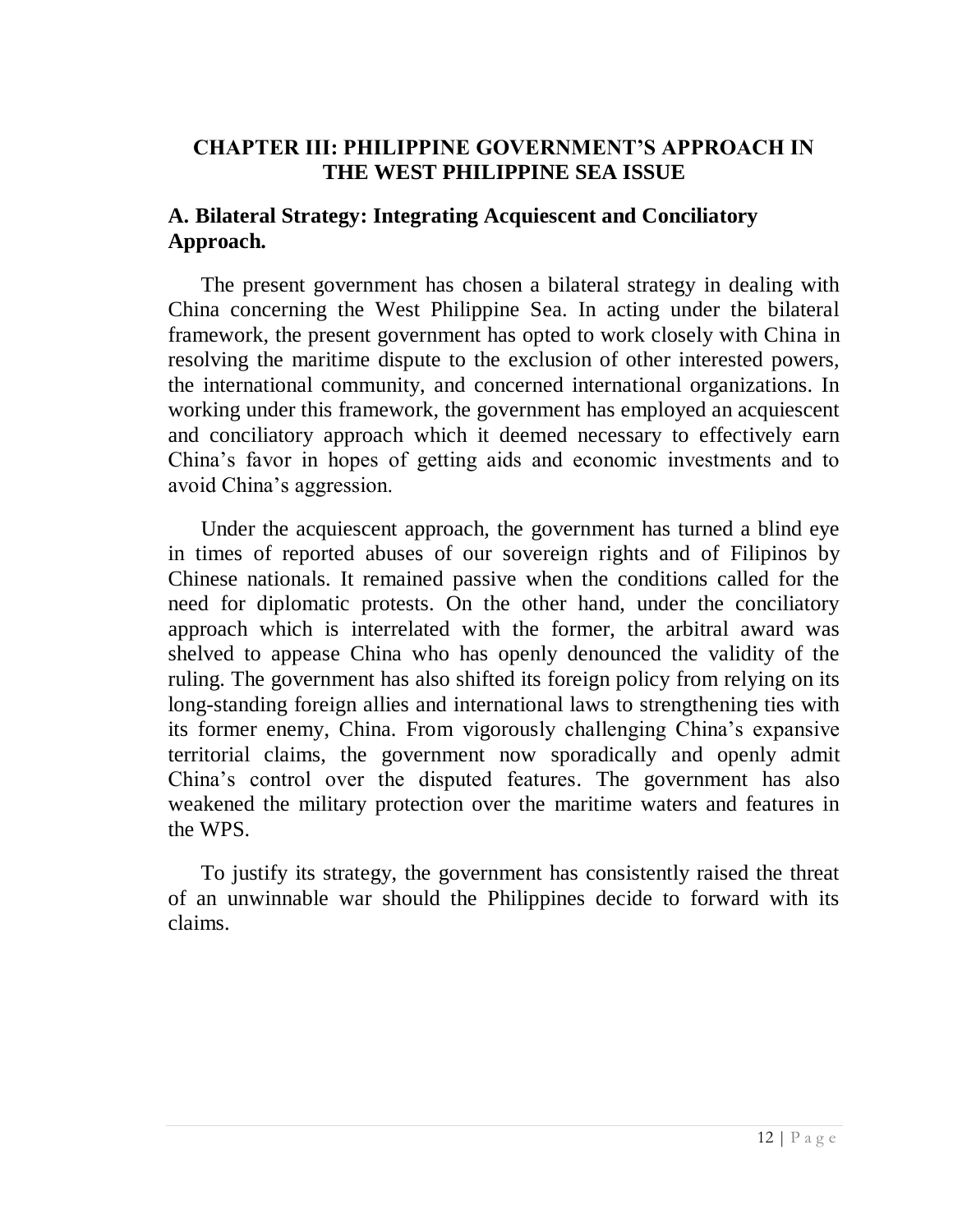# **CHAPTER IV: THE GOVERNMENT'S ACQUIESCENT AND CONCILIATORY APPROACH VIOLATES THE CONSTITUTION.**

# <span id="page-17-0"></span>**A. SUBJECTS WHOSE CONSTITUTIONALITY CAN BE QUESTIONED.**

Under the Constitutional Supremacy principle, the Philippine Constitution must ever remain supreme.<sup>29</sup> The principle rightfully applies even to subjects not embraced within the realm of law, treaties, and contracts, such as acts of public officers in the exercise of their function. In *Oposa v. Factoran*, the issue did not involve the invalidity of the Timber License Agreements (TLAs), but of the DENR's official act of granting them for being violative of the petitioners' intergenerational right to a balanced and healthful ecology as enshrined in the Constitution.  $30$  The constitutional supremacy was also upheld in testing the validity of government-formed systems. In *Belgica v. Ochoa*, the issue involved the constitutionality of the Pork Barrel System which allowed legislators to appropriate individually in vital areas of budget execution. The court ruled the system's unconstitutionality as it violated the Constitutional mandate limiting the exercise of power to appropriate to the Congress as a whole. $31$ 

The track of subjects that have been nullified for nonconformity to the Constitution share a common denominator — that is, they all involve *positive acts.* Constitutional infractions however also embrace inactions—better termed as *omissions*. This is necessarily implied from the Constitutional Supremacy principle. The constitution, as the instrument of the Sovereign, all matters that affect the sovereign's interest must submit to the limitations and duties of the government inscribed thereon. Consequently, the non-performance of constitutionally given duties is an omission that violates the constitution. The binary of punishing positive acts and omissions is well-entrenched in our system of laws. In Philippine Political Law, the Constitution requires duly elected members of Congress to make full disclosure of their financial and business interests upon assumption of office.<sup>32</sup> The omission of such duty constitutes a violation of the Constitution

 $29$  Araullo v. Aquino III, G.R. No. 209287, February 3, 2015.

<sup>30</sup> Oposa v. Factoran, 224 SCRA 792 (1993).

<sup>31</sup> Belgica v. Ochoa, 710 SCRA 1 (2013).

<sup>32</sup> PHIL CONST. art. VI § 12.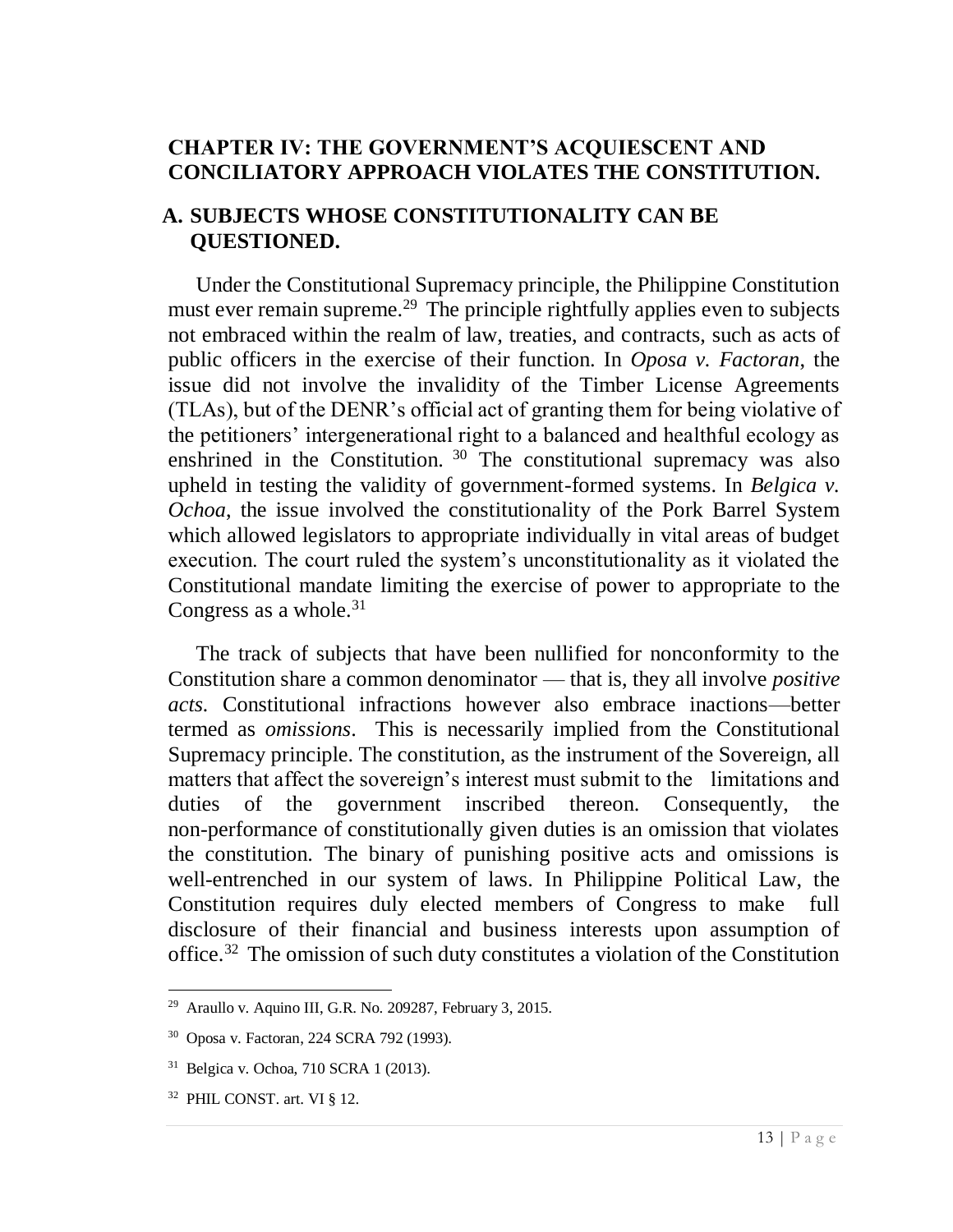which may be a ground for their removal from office. In Environmental Law, the Rules of Procedure for Environmental Cases provide a remedy of a writ of continuing mandamus whenever the government or its officers unlawfully neglect to perform their duty in connection with the enforcement or violation of an environmental law or regulation or a right therein. <sup>33</sup> Lastly, jurisprudence also recognizes the omission of positive duty as a proper subject of controversy. In *MMDA v. Concerned Citizens of Manila Bay*, the court ordered petitioner to cleanup Manila Bay as its continued neglect constitutes a violation of several environmental laws which require the petitioner to put up and maintain adequate sanitary landfill and solid waste and liquid disposal system as well as other alternative garbage disposal systems.<sup>34</sup>

Under the constitutional scrutiny, the subjects are considered to be *ultra vires* when they contravene the Constitution's express written provisions and unwritten doctrinal guidelines. The contravention occurs when the subjects have been created or performed by a public official who acted beyond his vested powers or by non-performance of his positive duty. However, omission of a positive duty is not always constitutionally invalid. The Constitution does not provide for all the details necessary to invoke constitutional duties. As such, guided by the rules on constitutional construction, the ultimate intent behind each mandate and the sovereign's interests should be the threshold in determining when a duty is required to be performed.

# <span id="page-18-0"></span>**B. VIOLATIONS OF THE CONSTITUTION THROUGH UNJUSTIFIED INACTIONS.**

<span id="page-18-1"></span>**1. Constitutional Duty:** To protect Filipinos' right to fish exclusively in the WPS.

**Section 2, Article XII:** "The State shall protect the nation's marine wealth in its archipelagic waters, territorial sea, and exclusive economic zone, *and reserve its use and enjoyment exclusively to Filipino* 

*citizens."<sup>35</sup>* (emphasis supplied)

<sup>&</sup>lt;sup>33</sup> 2010 RULES OF PROCEDURE FOR ENVIRONMENTAL CASES, rule 8, § 1.

<sup>&</sup>lt;sup>34</sup> Metropolitan Manila Development Authority v. Concerned Residents of Manila Bay, 574 SCRA 661 (2008).

<sup>35</sup> PHIL. CONST. art. XII, §2.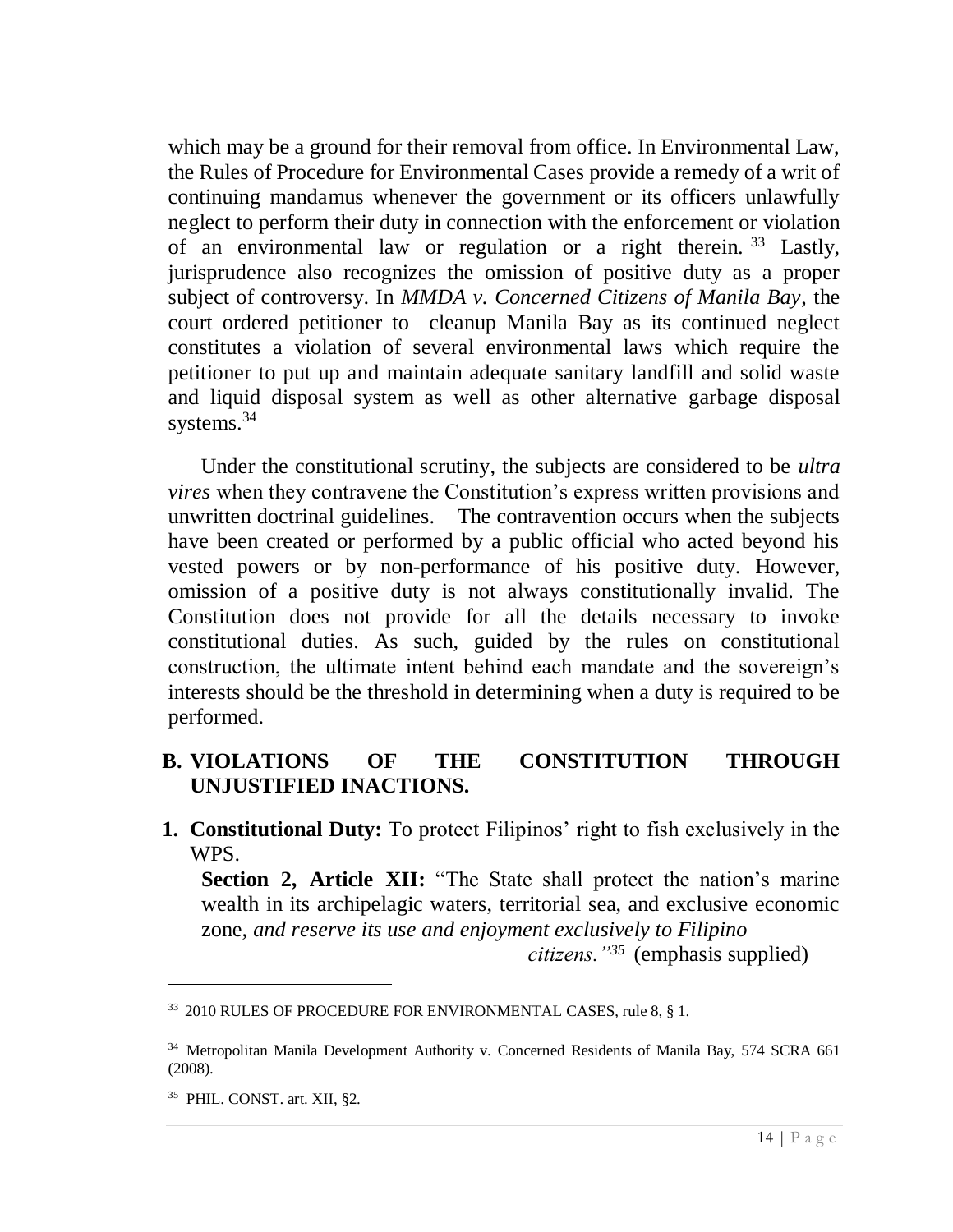**Section 7, Article XIII:** "The State shall also protect, develop, and conserve such resources. *The protection shall extend to offshore fishing grounds of subsistence fishermen against foreign intrusio*n. Fishworkers shall receive a just share from their labor in the utilization of marine and fishing resources." $36$  (emphasis supplied)

**Section 18, Article II:** "The State affirms labor as a primary social economic force. It shall *protect the rights of workers and promote their welfare."<sup>37</sup>* (emphasis supplied)

**Section 3, Article XIII:** "The State shall *afford full protection to labor*, local and overseas, organized and unorganized, and promote full employment and equality of employment opportunities for all."<sup>38</sup>

(emphasis supplied)

Under the 1987 Constitution, the State's extended responsibilities toward Philippine natural resources and Filipino fishermen beyond our national territory were solidified. Under the *Parens Patriae* doctrine*,* States are obliged to protect and look after the welfare of its people especially those who are unable to care for themselves.<sup>39</sup> As such, it has the right to seek redress on behalf of the collective interests of its people. <sup>40</sup> The constitutional provisions providing for the protection of local fishermen within and beyond the country's territory are manifestations of the government's exercise of its duty as *parens patriae.*

**a. When the performance of duty is required.** Under the *verba legis* construction, the words used in the Constitution must be given their ordinary meaning except where technical terms are employed.<sup>41</sup>

Hence, the Constitutional duty to "protect" and "reserve" should be construed in their ordinary sense; to protect is to "cover or shield from

<sup>36</sup> PHIL. CONST. art. XIII, §7.

<sup>37</sup> PHIL. CONST. art. II, §18.

<sup>38</sup> PHIL. CONST. art. XIII, §3.

<sup>&</sup>lt;sup>39</sup> Southern Luzon Drug Corporation v. Department of Social Welfare and Development, 824 SCRA 164 (2017).

<sup>40</sup> *Id.*

<sup>41</sup> Francisco v. House of representatives, 415 SCRA 44 (2003).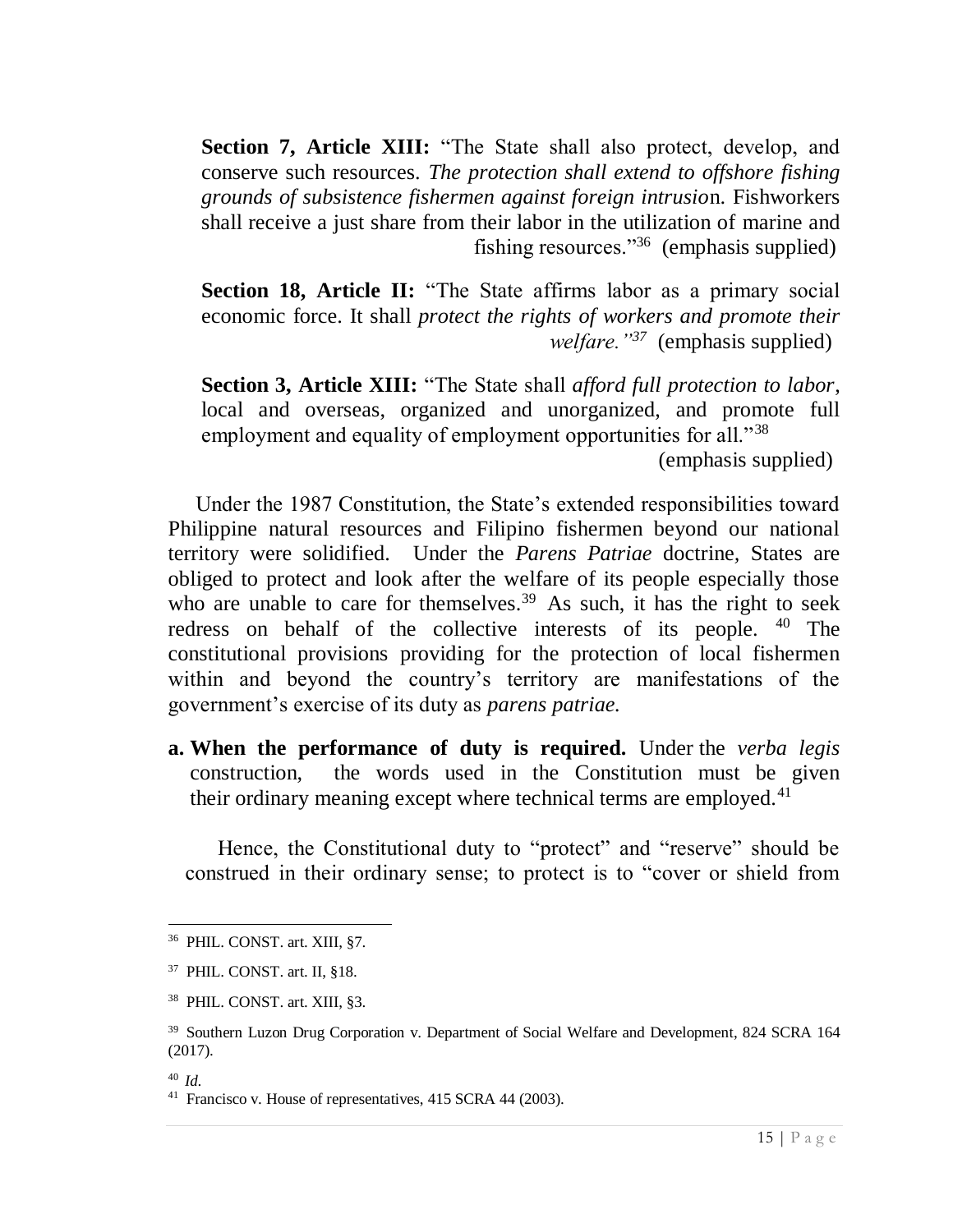exposure, injury, damage, or destruction, to guard or defend<sup>142</sup> and to reserve is " to set or have set aside or apart."<sup>43</sup> Both duties need no explanation as there is no ambiguity. The State's duty to protect normally arises when the thing or persons ought to be protected are threatened and/or actually harmed. For instance, the government's duty to protect by calling out the Armed Forces arises whenever it becomes necessary because lawless violence, invasion or rebellion<sup>44</sup> threaten public safety. As an analogy, the duty to protect Filipino fishermen arises when they themselves and their means of livelihood are put at risk or harm. On the other hand, the State's duty to reserve exclusive use and enjoyment of natural resources by Filipinos arose from the onset —from the time the Constitution took effect. From the nature of this duty, the government is called upon to keep aliens from taking and enjoying resources within our EEZ even before threats to this right arise.

The influx of Chinese fishermen in the West Philippine Sea without permit, their escalating aggression towards Filipino fishermen as shown by the recent Recto Bank incident**,** the escalating harsh fishing conditions being faced by our locals, and the lack of maritime protection are only some of the circumstances that call for the exercise of the Government's constitutional duty to protect. In April 2019, the Karagatan Patrol has recorded a tremendous increase in the number of foreign vessels within the country's EEZ particularly within the WPS including two fisheries management areas in the Recto Bank and Panatag Shoal since 2012, counting an average of  $11,261$ .<sup>45</sup> The foreign vessels' entry not only encroaches upon waters within our EEZ but even our municipal waters to the detriment of our local fishermen and local communities that are dependent on marine resources. <sup>46</sup> Circumstances show that Filipino fishermen are not only facing a constant threat, but they have already suffered which call for the performance of the government's

<sup>42</sup> Merriam Dictionary *available at* <https://www.merriam-webster.com/dictionary/protect> (last accessed Aug. 10, 2019).

<sup>43</sup> *Id.*

<sup>44</sup> PHIL. CONST. art. VII, § 18.

<sup>45</sup> [Jhesset O. Enano,](https://globalnation.inquirer.net/byline/jhesset-o-enano) *Foreign fishing vessels crowd PH waters*, PHIL. DAILY INQ., July 05, 2019, *available at* https://globalnation.inquirer.net/177516/foreign-fishing-vessels-crowd-ph-waters (last accessed Aug. 10, 2019).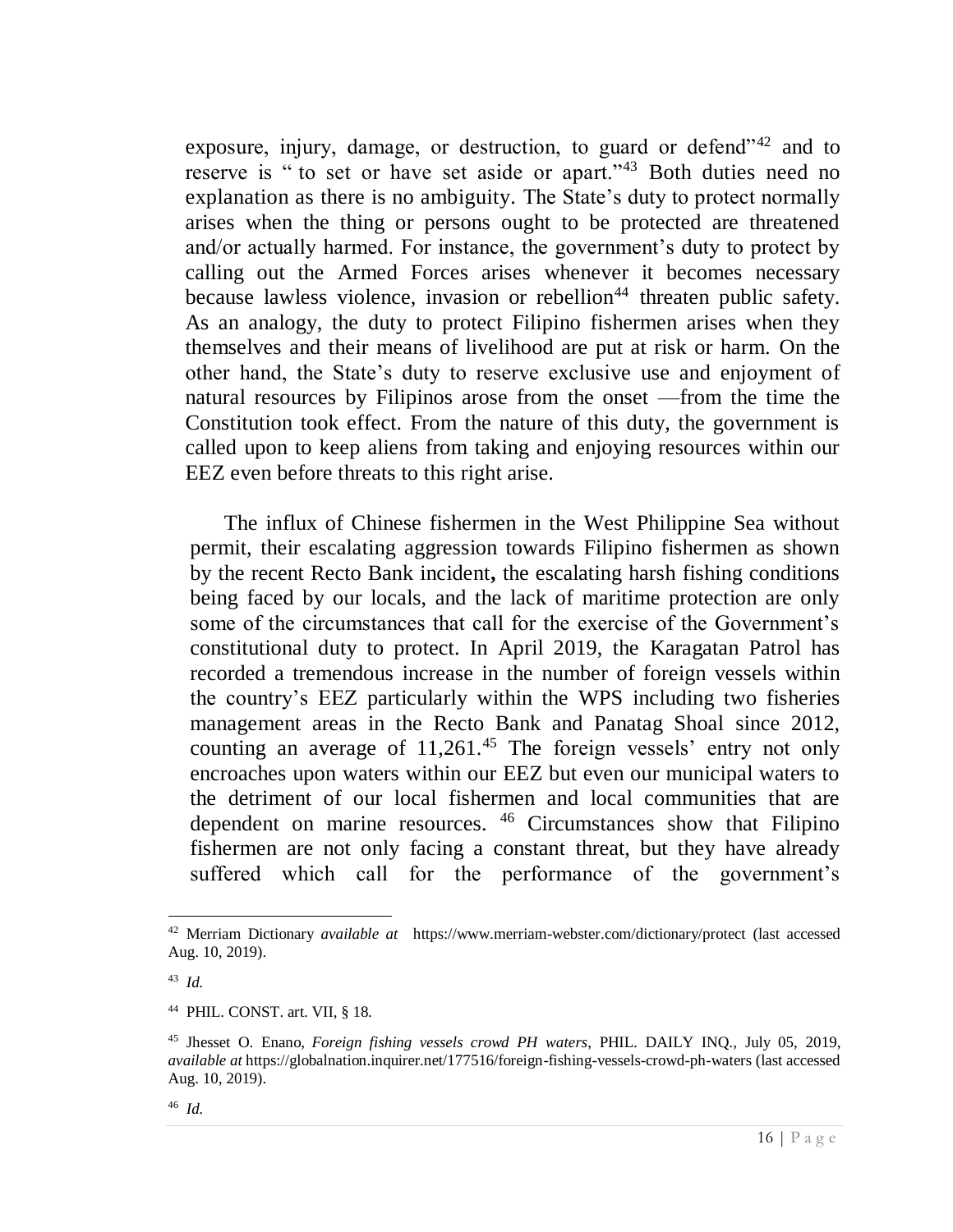constitutional duty to protect Filipino fishermen and to reserve the country's natural resources exclusively for Filipinos.

**b. Violation by acquiescence.** As the foreign relations is committed by the Constitution to the political departments of the government, specifically the President, the government exercises discretion whether it would espouse claims of its nationals against a foreign government.<sup>47</sup> When espousing a claim, the government should always consider the constitutional doctrine on the sovereign's ultimate supremacy and interest.

Here, the sovereign's interest calls for the protection and advancement of local fishermen's rights as continued acquiescence will not only deprive them of today's catch but also of the future's. However, the government has opted to downplay Chinese harassments and encroachments in the WPS and refrained from resorting to diplomatic measures. In the 2018 incident of the Chinese Coast Guard's seizure of catch from local fishermen, the government chose to justify the seizure by treating it as a "barter" and not an outright seizure of fish.<sup>48</sup> According to Justice Carpio, the Philippines could have filed another case before the UN-backed tribunal to demand damages for the economic loss the fishermen suffered<sup>49</sup> and for China's continued violation of the ruling which has found China's violation of its duty to give due regard for the Philippines' sovereign rights with respect to fisheries.<sup>50</sup> But the government preferred to rely on China's words that it will take the matter seriously.<sup>51</sup> In another incident where Chinese nationals have denied access to Filipino fishermen in the

 $\overline{a}$ <sup>47</sup> Vinuya v. Romulo, 732 SCRA 595 (2010).

<sup>&</sup>lt;sup>48</sup> [Alexis Romero,](https://www.philstar.com/authors/1805309/alexis-romero) *Duterte wants China out of West Philippine Sea, but no war, PHIL. STAR, June 19,* 2018, *available at* https://www.philstar.com/headlines/2018/06/19/1825891/duterte-wants-china -out -westphilippine- sea-no-war (last accessed Jul. 17, 2019).

<sup>49</sup> [Patricia Lourdes Viray,](https://www.philstar.com/authors/1645031/patricia-lourdes-viray) *Carpio: Philippines can file another case against China's harassment of fishermen*, PHIL. STAR, June 8, 2018, *available at* <https://www.philstar.com/headlines/2018/> 06/ 08/1822777 /carpio- philippines-can-file-another-case-against-chinas-harassment-fishermen (last accessed Aug. 10, 2019).

<sup>50</sup> *The South China Sea arbitration*, 2013-19 P.C.A. at 297.

<sup>51</sup> [Ian Nicolas Cigaral,](https://www.philstar.com/authors/1805247/ian-nicolas-cigaral) *China vows 'serious investigation' into Chinese seizures of fish catch in Philippine waters*, PHIL. STAR, June 12, 2018, *available at* <https://www.philstar.com/headlines/2018/> 06/12/ 1823959 /china-vows-serious-investigation-chinese-seizures-fish-catch-philippine-waters (last accessed Aug. 10, 2019).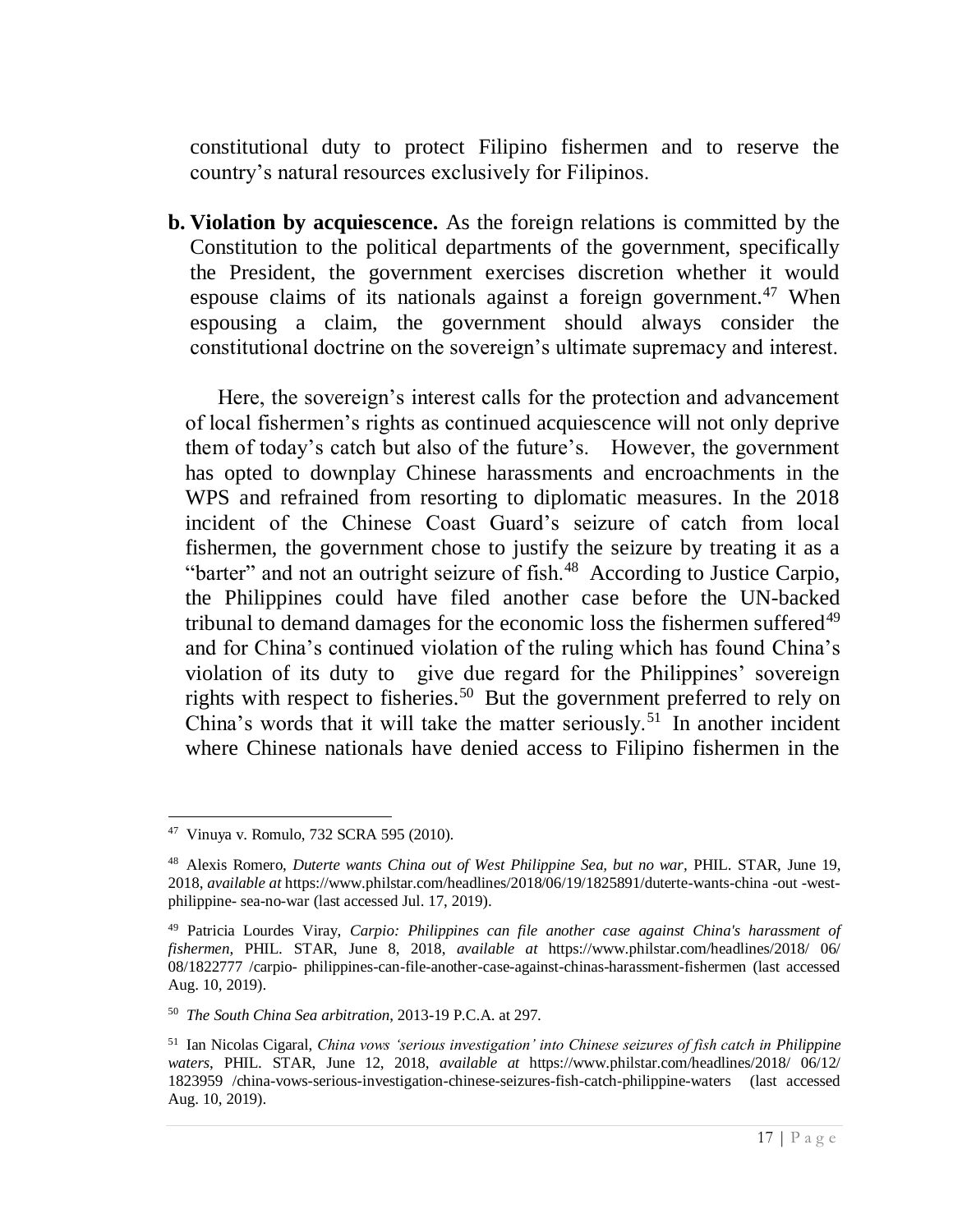sandbars near the Pag-asa Island and in the Panatag Shoal area,  $52$  the government did not act and only justified its inaction by saying that China already has control over the area. <sup>53</sup> The Philippines could have invoked the arbitral award which has granted Philippines' submission that China has breached its UNCLOS obligation when it unlawfully prevented Filipino fishermen who have the right to fish in the territorial sea of Scarborough Shoal from engaging in their traditional fishing.<sup>54</sup> Lastly, during the Recto Bank incident where Filipino fishermen were left afloat when their boat was ransacked by a Chinese vessel, the executive department has opted to dismiss the incident as mere maritime incident<sup>55</sup> and just agreed to China's terms in its proposed "joint investigation" to resolve the matter through friendly consultation.<sup>56</sup> These inactions are ultra vires omissions that violate the Constitution's express mandate and doctrinal supremacy of Filipino interest.

<span id="page-22-0"></span>**2.Constitutional Duty:** Protection of marine wealth in the WPS

**Section 2, Article XII:** "The State shall protect the nation's marine wealth in its archipelagic waters, territorial sea, and exclusive economic zone."57

**Section 16, Article II: "**The State shall protect and advance the right of the people to a balanced and healthful ecology in accord with the rhythm and harmony of nature."<sup>58</sup>

The duty of the State to protect the environment was affirmed in *Oposa v. Factoran* as a duty so important and is assumed to exist from the inception of humankind that it need not even be written in the Constitution. The right

<sup>53</sup> *Id.*

 $\overline{a}$ 

<sup>56</sup> *Id.*

<sup>58</sup> PHIL. CONST. art. II, § 16.

<sup>52</sup> Patricia Lourdes Viray, *Palace: China controls West Philippine Sea*, PHIL. STAR*,* March 25, 2019, *available at* https://www.philstar.com/headlines/2019/03/25/1904421/palace-china-controls -west -philippine-sea (last accessed Jul. 17, 2019).

<sup>54</sup> *The South China Sea arbitration*, 2013-19 P.C.A. at 318.

<sup>55</sup> Chad de Guzman, *Duterte to fishermen in Recto Bank incident: 'Sorry, that's how it is'*, CNN PHIL., Jun 24,2019, *available at* https://cnnphilippines.com/news/2019/6/24/Rodrigo-Duterte-Recto-Bank -fishermen -orrythats-how-it-is.html (last accessed Jul. 17, 2019).

<sup>57</sup> PHIL.CONST. art. XII, § 2.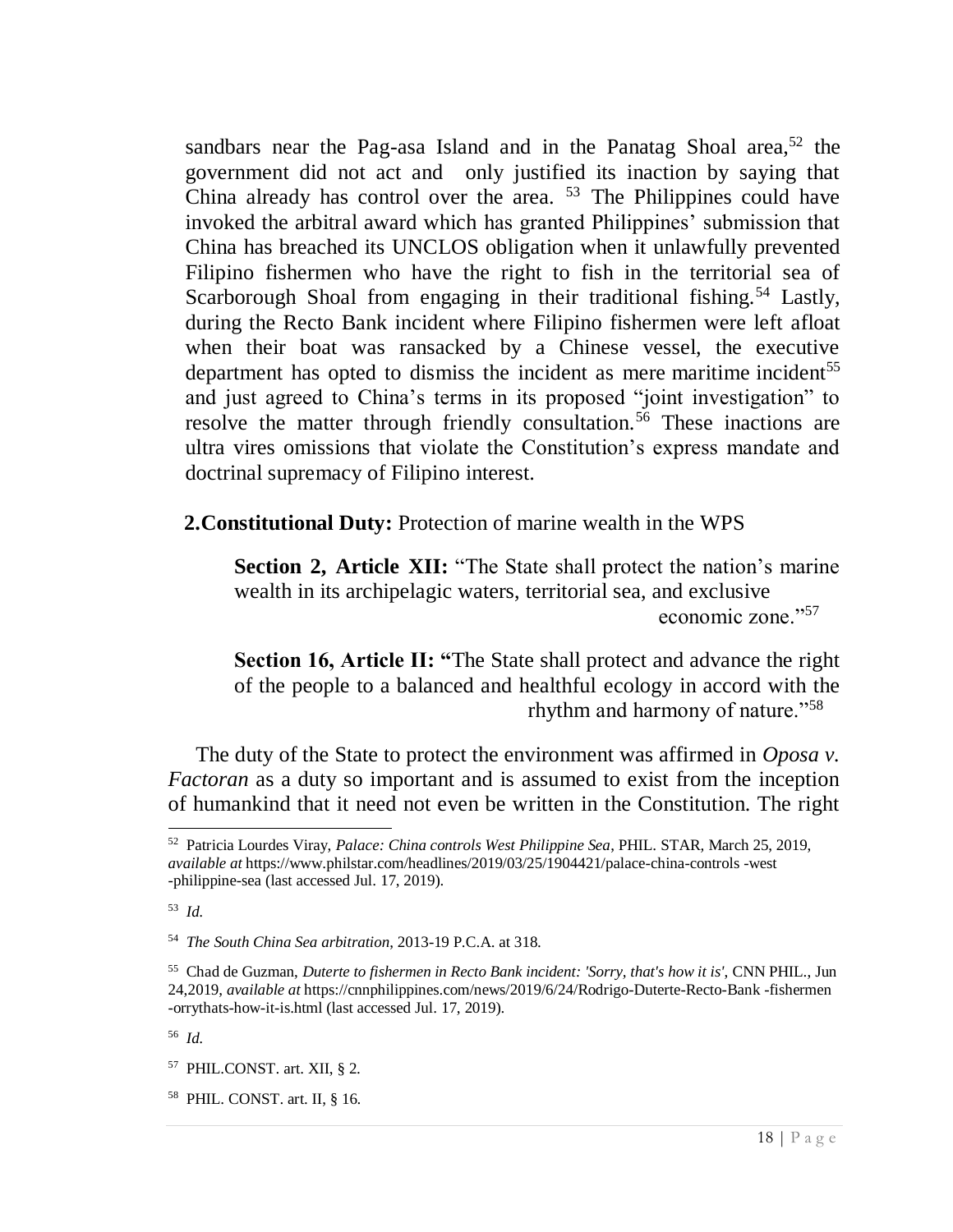to a balanced and healthful ecology imports a concomitant duty to avoid damaging the environment and its prudent management and protection.<sup>59</sup> The government's duty comprehends protection of the environment in its entirety including the marine environment. The constitutional duty to protect marine environment is also a manifestation of the government's duty as *parens patriea*. In *Massachusetts v. EPA*, the court reiterated the doctrine of *parens patriae* by recognizing Massachusetts' legal standing to challenge the respondent's refusal to reduce greenhouse gas emissions. The Court held that the state has a special position and interest in the unlawful inaction of EPA which widely affected its territory.<sup>60</sup> As such, under the government's *parens patriea* duty, the state must protect the citizen's environmental rights.

**a. When the performance of duty is required.** The duty to protect our nation's marine wealth should also be understood in its ordinary meaning under the *verbal legis* construction*.* That is, to protect is to "cover or shield from exposure, injury, damage, or destruction, to guard or defend."<sup>61</sup> The duty arises when the existence and health of the environment is facing injury, damage, or destruction.

Here, the marine wealth required to be protected is already suffering from escalating damage, particularly our reef ecosystems in Panatag (Scarborough) Shoal and in Spratly Islands. The damage is caused mainly by China's mass harvesting of giant clams, China's massive reclamations to build artificial islands, and illegal fishing operations. Such damage costs the Philippines about P33.1 billion annually. <sup>62</sup> Our marine environment is also facing a constant threat of destruction and deterioration leading to further depletion of our marine resources. These realities clearly call for the performance of the government's constitutional duty to protect our marine wealth and Filipinos' right to a balanced and healthful ecology. The Philippine marine wealth also embraces maritime features such as Mischief Reef and Second Thomas Shoal*—*LTEs confirmed by the arbitral award as part of our EEZ and

<sup>59</sup> *Oposa*, 224 SCRA 792.

<sup>60</sup> Massachusetts v. EPA, 549 U.S. 497 (2007).

<sup>61</sup> Merriam Dictionary, *supra* note 42.

<sup>62</sup> [Jhesset O. Enano](https://globalnation.inquirer.net/byline/jhesset-o-enano) an[d Karl R. Ocampo,](https://globalnation.inquirer.net/byline/karl-r-ocampo) *Cost of China damage to PH reefs: P33B a year,* PHIL. DAILY INQ., July 04, 2019, *available at* https://globalnation.inquirer.net /177462 /cost-of -china -damage -to -ph -reefs-p33b-a-year (last accessed Aug. 10, 2019).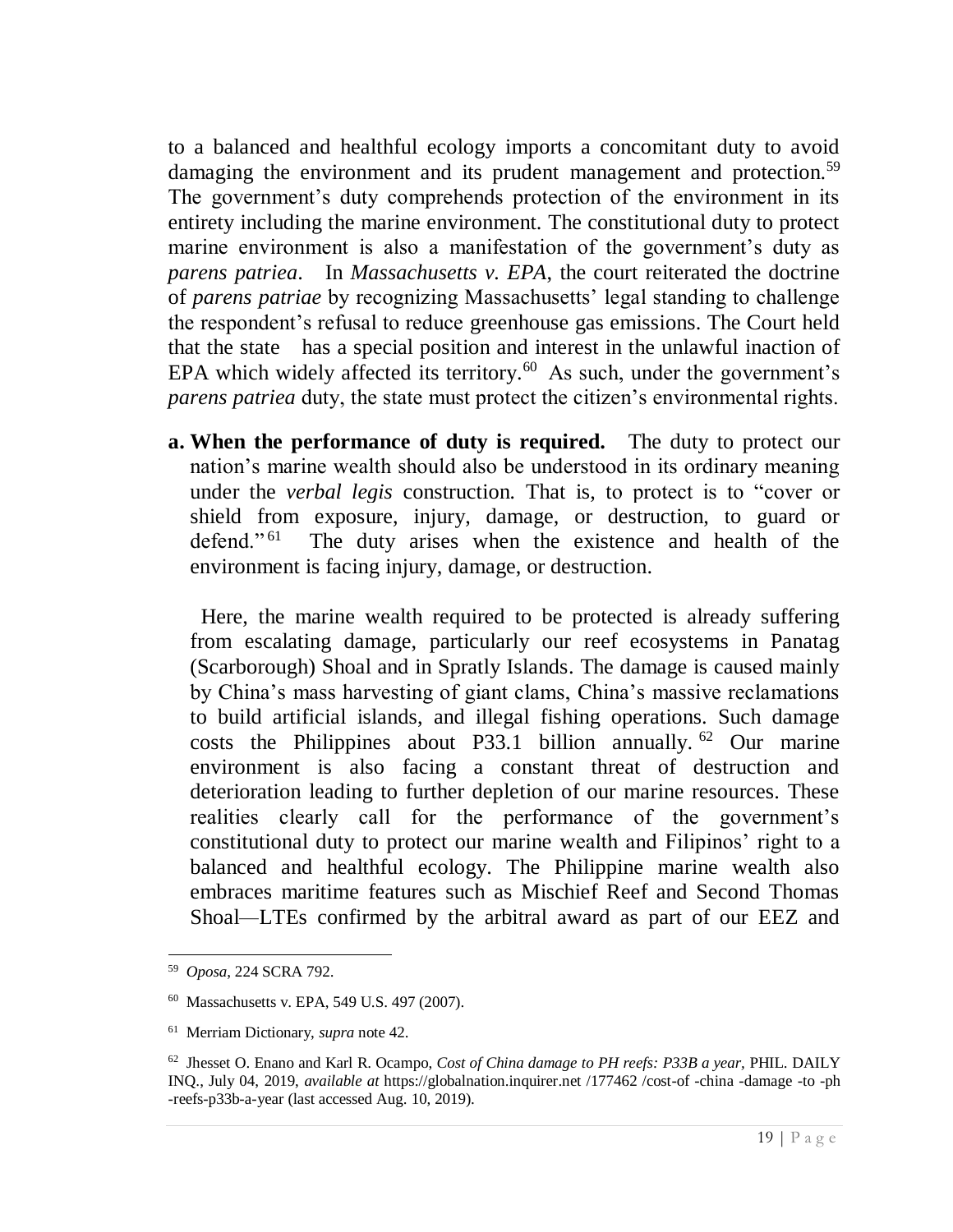Continental Shelf. As such, they also need to be guarded against foreign abuses. The massive and increasing reclamation activities of China over these features not only harm the marine environment in the process but also destroy the naturally-formed features themselves.

**b. Violation by acquiescence.** Since the violations are committed by foreign nationals and by a foreign government, the Philippines can only act on the environmental damage through its President as the chief architect of foreign policy.

In protecting its marine environment, the government has previously included similarly environment-damaging activities of China in its submission before the arbitral tribunal in the *Philippine v. China* case. In that case, the PCA declared China's breach of its obligation under UNCLOS to protect and preserve the marine environment through its toleration and protection of, and failure to prevent Chinese fishing vessels from engaging in harmful harvesting activities of endangered species in the WPS.<sup>63</sup> The government can also resort to filing of diplomatic protests. Under the government's inter-generational responsibility as highlighted in *Oposa v. Factoran*, the government is called upon to protect the Sovereign's right to enjoy our marine environment in the WPS. Similar duty is also found in UNCLOS; <sup>64</sup> however, despite the deliberate degradation of our marine wealth, the government has opted to acquiesce.

# <span id="page-24-0"></span>**C. VIOLATIONS OF THE CONSTITUTION THROUGH ULTRA VIRES ACTIONS**

<span id="page-24-1"></span>**1. Constitutional Duty:** Full control and supervision of the State in the exploration, development, and utilization (EDU) of natural resources.

#### **Section 2, Article XII:**

The exploration, development, and utilization of natural resources shall be under the full control and supervision of the State. The State may directly undertake such activities, or it may enter into co-production, joint venture, or production-sharing agreements with Filipino

<sup>63</sup> *The South China Sea arbitration*, 2013-19 P.C.A. at 397.

<sup>64</sup> UNCLOS, *supra* note 13, art. 194.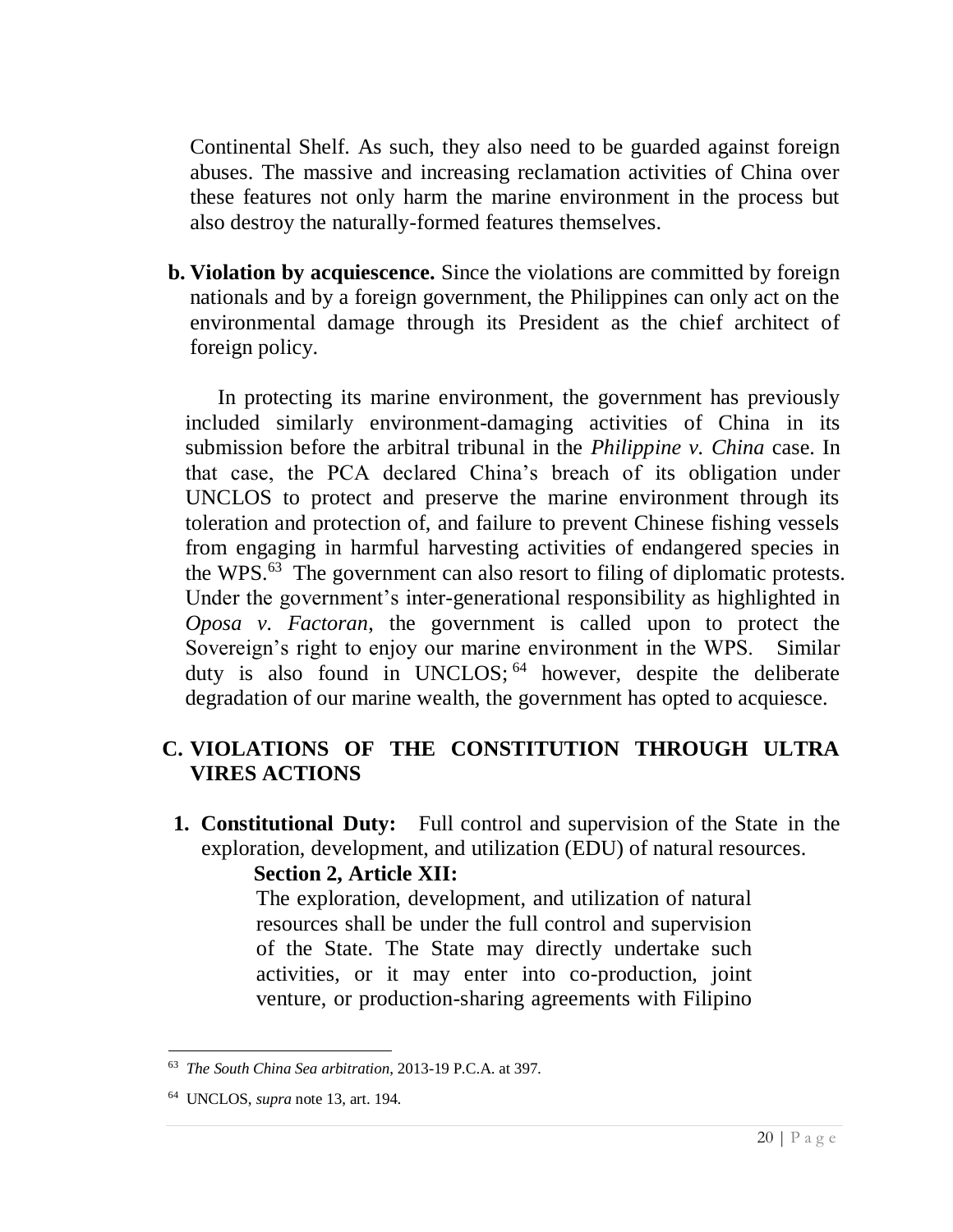citizens, or corporations or associations at least sixty per centum of whose capital is owned by such citizens.<sup>65</sup>

Upon the effectivity of the 1987 Constitution, the State assumed a more dynamic role in the exploration, development and utilization (EDU) of the natural resources of the country. <sup>66</sup> In *Cruz v. DENR*, the Court has affirmed that the State's full control and supervision in EDU can either be direct or indirect. As *owner of the natural resources*, the State may directly undertake the EDU by itself, or opt to undertake the same in three other ways: a) Entering into co-production, joint venture or production-sharing agreements with Filipino citizens or qualified corporations; b) Small-scale utilization of natural resources by Filipino citizens as may be provided by law; and c) For large-scale EDU, through agreements with foreign-owned corporations involving technical or financial assistance entered into by the President.<sup>67</sup> (emphasis supplied)

**a. When the performance of duty is required.** Under the *verba legis* construction, the constitutional duty imposed by this article must be understood in its ordinary meaning. From the words of the provision, the full control and supervision by the State are required whenever an exploration, development, or utilization of Philippine natural resources will be conducted.

In line with this constitutional duty, the government has enacted laws that must be complied with before any EDU can be undertaken. It has also provided for areas which should be preserved and prohibited from being explored, developed, or utilized. Jurisprudence provides examples when the government exercises full control and supervision whenever EDU of our natural resources are undertaken. In *Resident Marine Mammals v. Reyes,* <sup>68</sup> the government, through the Department of Energy, had to be the principal party in the Exploration Contract with JAPEX<sup>69</sup> and in the conduct of oil exploration activities. Likewise, the DENR should have

<sup>65</sup> PHIL. CONST. art. XII, § 2.

<sup>&</sup>lt;sup>66</sup> Minors Association of the Philippines v. Factoran, Jr., 240 SCRA 100 (1995).

<sup>67</sup> Cruz v. Secretary of Environment and Natural Resources, 347 SCRA 128 (2000).

<sup>&</sup>lt;sup>68</sup> Resident Marine Mammals of the Protected Seascape Tañon Strait v. Reyes, 756 SCRA 513 (2015).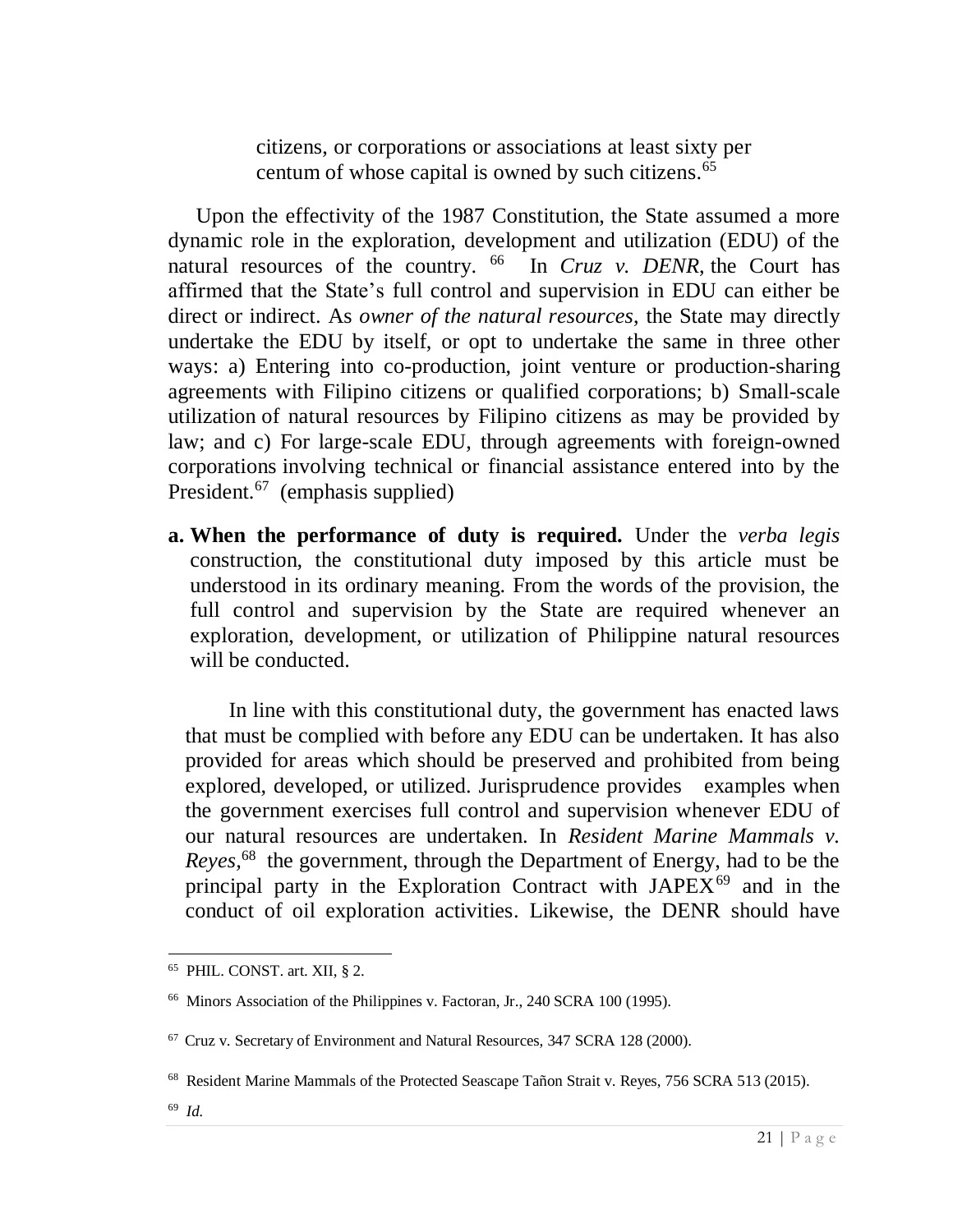issued the necessary Environmental Compliance Certificate (ECC) upon prior review of the project.

Here, the EDU of our natural resources in the West Philippines Sea is sought to be undertaken by the Philippine government with the Chinese government. The Kalayaan Island Group (KIG) found in the West Philippine Sea is part of Philippine national territory, $70$  over which the Philippines exercises sovereignty. In relation thereto, UNCLOS also grants the Philippines exclusive sovereign rights in its EEZ where the WPS is situated. Hence, the EDU of natural resources therein calls for the exercise of full control and supervision by the government under the Constitution.

**b. Violation by contravention of Constitutional limitations.** In the exercise of full control and supervision, the government should either directly undertake the EDU or it can enter into the contracts allowed by the Constitution. As to the EDU of minerals, the Constitution has allowed the participation of foreign-owned corporations through agreements with the President but limited only to either *technical or financial assistance* and only for *large-scale* exploration, development, and utilization of *minerals, petroleum, and other mineral oils*. <sup>71</sup> (emphasis supplied).

In *La Bugal-B'laan v. Ramos*, the Court emphasized the following restrictions on the participation of foreign corporations to safeguard Filipinos' interests:

- 1) Only the President may enter into these agreements, and *only with corporations;*
- 2) *Only large-scale* EDU is allowed which usually refers to very capital-intensive activities;
- 3) It is restricted to *minerals, petroleum and other mineral oils*;
- 4) The Financial or Technical Assistance Agreements (FTAAs) must be in accordance with the terms and conditions provided by law;

 $\overline{a}$ <sup>70</sup> Republic Act No. 9522 ; PHIL. CONST. art. I.

<sup>&</sup>lt;sup>71</sup> PHIL. CONST. art. XII, § 2, ¶ 4.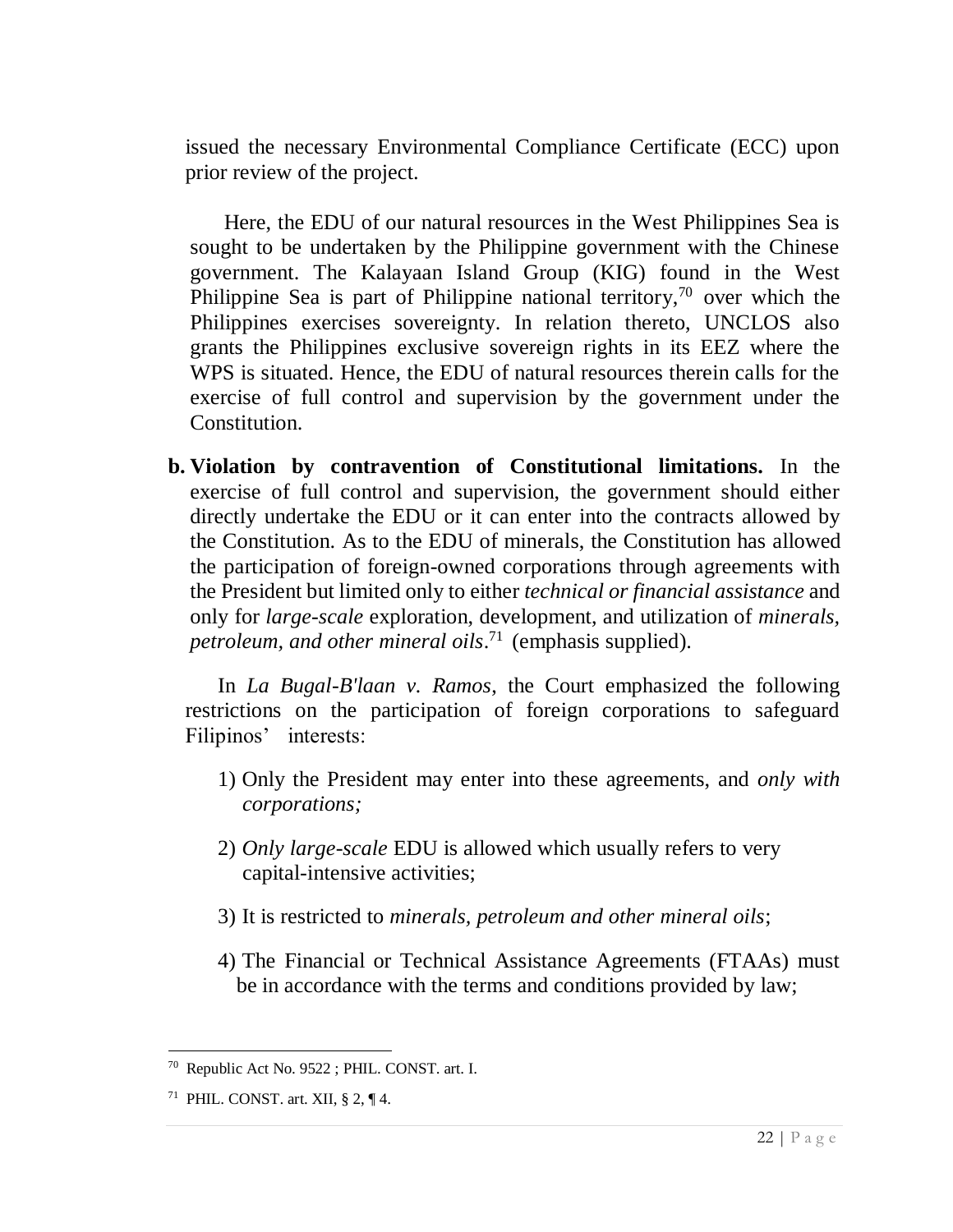- 5) Entry in FTAAs should be based on real contributions to economic growth and general welfare of the country;
- 6) FTAAs must have rudimentary stipulations for the promotion of the development and use of local scientific and technical resources;

7) The President must notify Congress of every FTAAs entered into within thirty days from its execution;

8) It should involve only either financial or technical assistance.<sup>72</sup> (emphasis supplied).

The EDU of oil and gas in the WPS is sought to be undertaken by the Philippine government through "Joint Exploration" with the Chinese government. In line with this project, representatives of both nations entered into a preliminary agreement by signing a Memorandum of Understanding (MOU) which provided for the framework of conducting the joint oil and gas development in the area.<sup>73</sup> This clearly violates the restrictions imposed by the Constitution.

First, it violated the first rule which only allows agreements between the President and foreign-owned *corporations.* Here, the other party in the contract is the Chinese government itself. Although the MOU provided that the Inter-Governmental Joint Steering Committee would implement the agreement by working through Inter-Entrepreneurial Working Group composed of the parties-petroleum companies,  $74$  the China-owned corporation will only participate in the implementation of the agreement. The Chinese government remains to be the party with active involvement through its energy and foreign ministers who will be part of the Joint Steering committee alongside ours.

Second, it failed to comply with the domestic statutes governing EDU as required by the fourth rule. There is no showing that required permits

 $72$  La Bugal-B'Laan Tribal Association, Inc. vs. Ramos 421 SCRA 148 (2004).

<sup>73</sup> *EXCLUSIVE: Locsin shows copy of PH-China joint oil exploration deal*, CNN PHIL., November 23, 2018, *available at* http://nine.cnnphilippines.com/news/2018/11/22/teddy-boy-locsin-mou -philippineschina- joint-oil- exploration.html (last accessed Jul. 17, 2019).

<sup>74</sup> Jay Batongbacal, A closer look at China's proposal for Joint exploration with the Philippines, *available at* https://amti.csis.org/closer-look-chinas-proposal-joint-exploration-with-philippines/ (last accessed Aug. 20, 2019).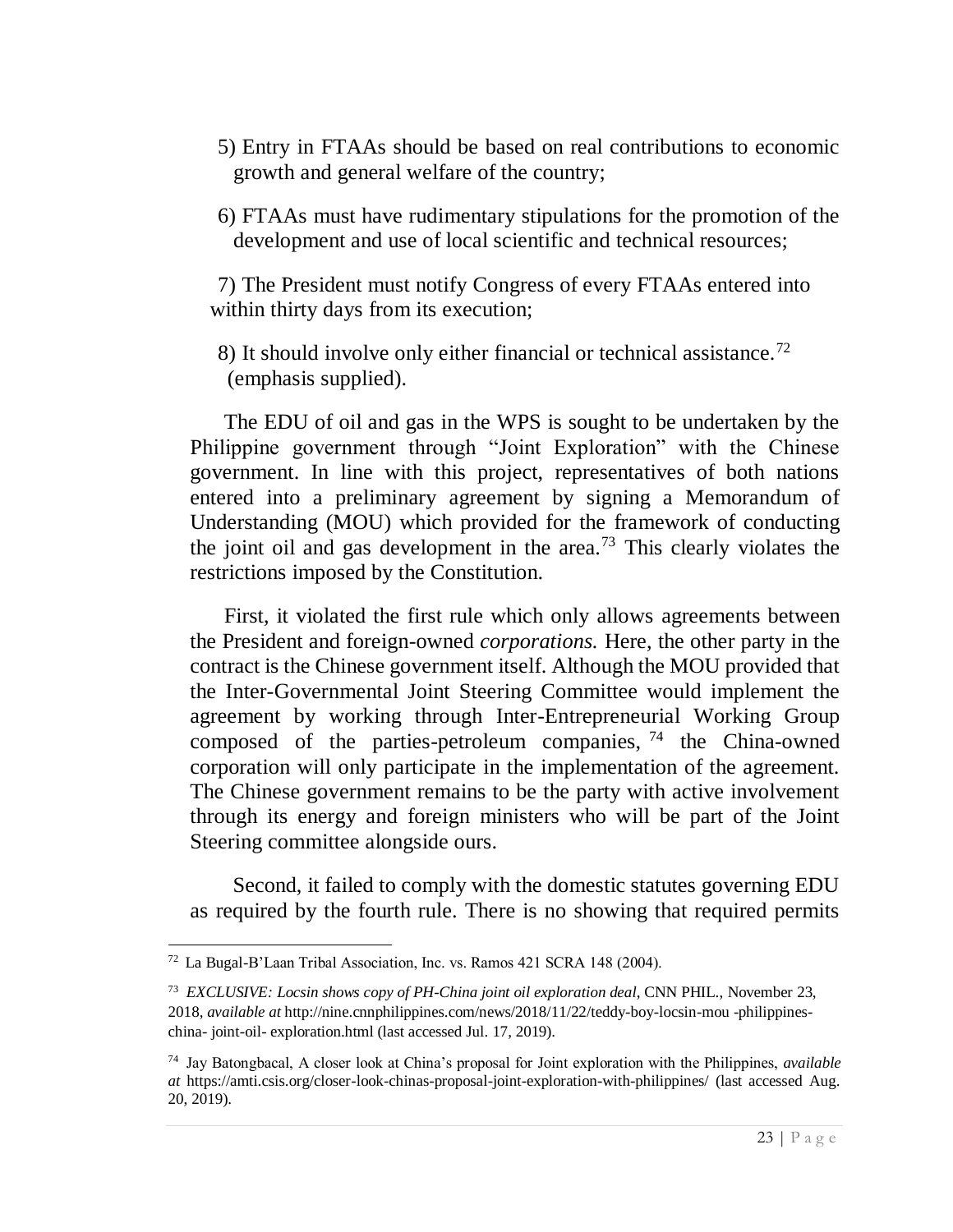like the Environmental Compliance Certificate from DENR have been issued nor was there any showing that reference was made to relevant Philippine laws, specifically, the Oil Exploration and Development Act of 1972 and Department of Energy Circulars. There was even no application for such DENR permits and consideration of any Philippine laws since China, which is the other party to the contract, does not recognize the Philippines' ownership over the natural resources to be explored which would entitle it to enforce compliance of its domestic laws.

Third, it violates the fifth rule. The MOU and the intended Joint Exploration Contract do not appear to contribute to the general welfare of the Philippines. Aside from the agreements being unconstitutional, entry into such agreements will also weaken the Philippines' claim over the areas where joint exploration will be conducted. This is because of the nature of "joint exploration" intended by both parties. In international law, joint exploration is a general term used to refer to an international agreement between states intended to provide for the "co-operative exploitation of hydrocarbon resources that come *under the jurisdiction of two states*."<sup>75</sup> (emphasis supplied) The Joint development concept has been one of the options of States for co-operation in the exploration and exploitation of *shared* offshore mineral resources.<sup>76</sup> In the *North Sea Continental Shelf*  case, the International Court of Justice held that joint development solution was appropriate when there is a question of preserving the unity of a deposit when *overlapping claims or transboundary deposit* is the subject of an international dispute.<sup>77</sup>(emphasis supplied) Clearly, joint exploration is contemplated as an option for two or more States which "share" ownership over the natural resources. The parties enter into a Joint exploration agreement as co-owners. Here, the Philippines cannot enter into such an agreement as it would mean recognizing China as co-owner of Philippine natural resources. The arbitral award has been clear in establishing that there are no overlapping maritime zones in the disputed features in the West Philippine Sea and that the Philippines has the exclusive sovereign rights in its EEZ which includes the EDU of natural resources therein. Moreover, as an agent of the State, the government

<sup>75</sup> DAVID M. ONG, EXPLOITATION OF NATURAL RESOURCES IN THE 2ST CENTURY 116-117 (Malgosia Fitzmaurice & Milena Szuniewicz, 2003).

<sup>76</sup> *Id.*

<sup>77</sup> *Id.*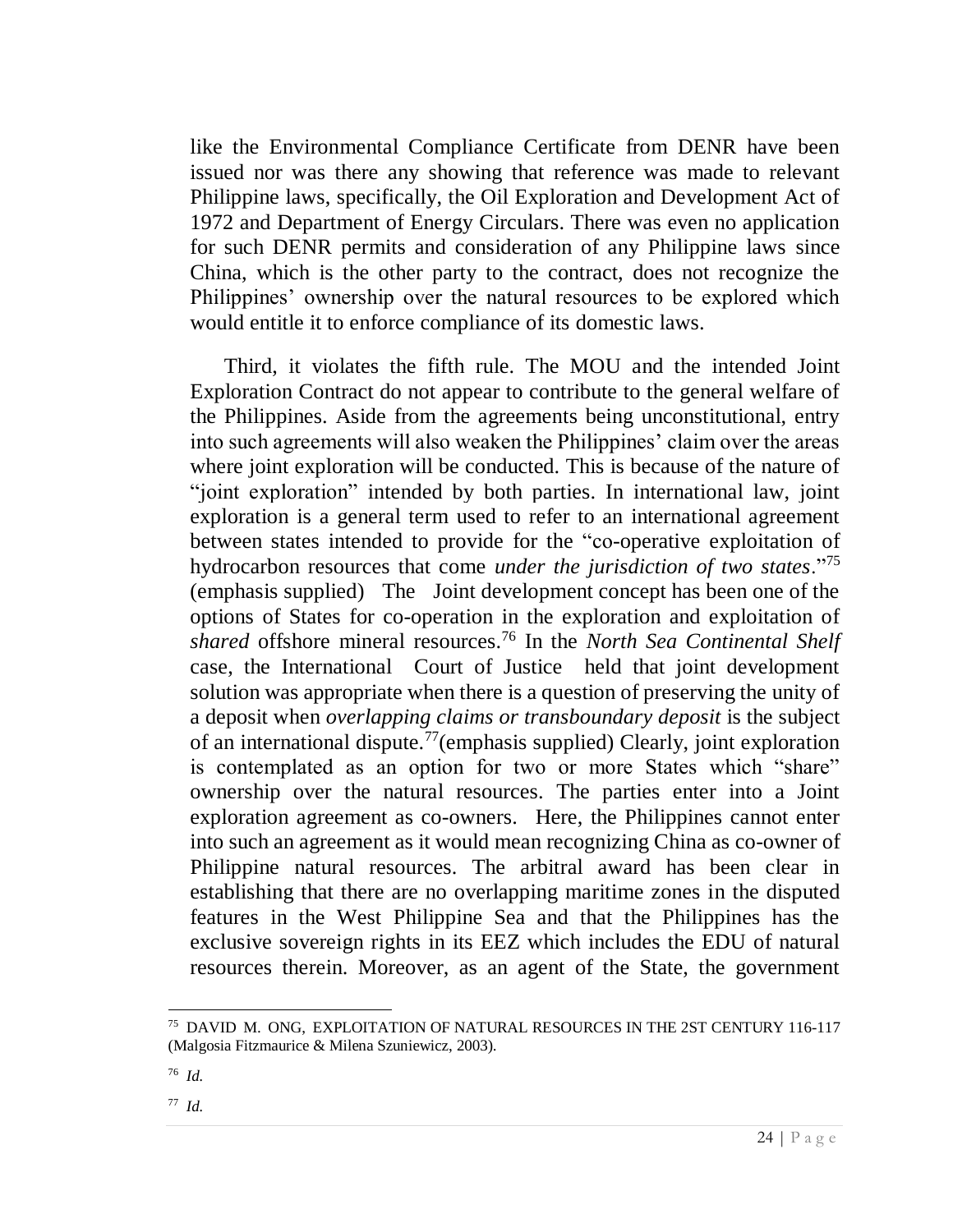cannot enter into agreements that will diminish Filipinos' rights over its resources.

<span id="page-29-0"></span>**2. Constitutional Duties:** Give paramount consideration to Sovereign's interest in pursuing independent foreign policy.

# **Section7, Article II:**

"The State shall pursue an independent foreign policy. In its relations with other states the *paramount consideration* shall be *national sovereignty, territorial integrity, national interest, and the right to self-determination."<sup>78</sup>* (emphasis supplied).

The mandate to pursue independent foreign policy does not require the Philippines to disengage associating with other countries. Rather, it requires the president who is the chief architect of foreign relations to always abide by the constitutionally enshrined principles that uphold the sovereign's interest in making foreign policy decisions. The State bestows upon its agent the authority to represent its interests to other countries and the international community.<sup>79</sup>

Paramount consideration of "national sovereignty" requires that any assistance the Philippines receives must not diminish our national sovereignty. <sup>80</sup> Our sovereignty should not also be impaired whenever "special relations" is invoked by another State. <sup>81</sup> On the other hand, the "national interests" requires that international agreements entered into should not pose harm or degradation of the interests that relate to the most important values of national community and those vital to the survival and protection of the State, to the security of the lives and properties of the people.<sup>82</sup> As for "territorial integrity," it requires the safeguarding of our territorial waters and the exclusive economic zone against those who prey on our natural

<sup>78</sup> PHIL. CONST. art. II, § 7.

<sup>79</sup> Saguisag v. Ochoa, Jr., 779 SCRA 241 (2016).

<sup>80</sup> INTERNATIONAL STUDIES INSTITUTE OF THE PHILIPPINES, FOR AN INDEPENDENT FOREIGN POLICY 22 (1988).

<sup>81</sup> *Id.* at 23.

<sup>82</sup> *Id.*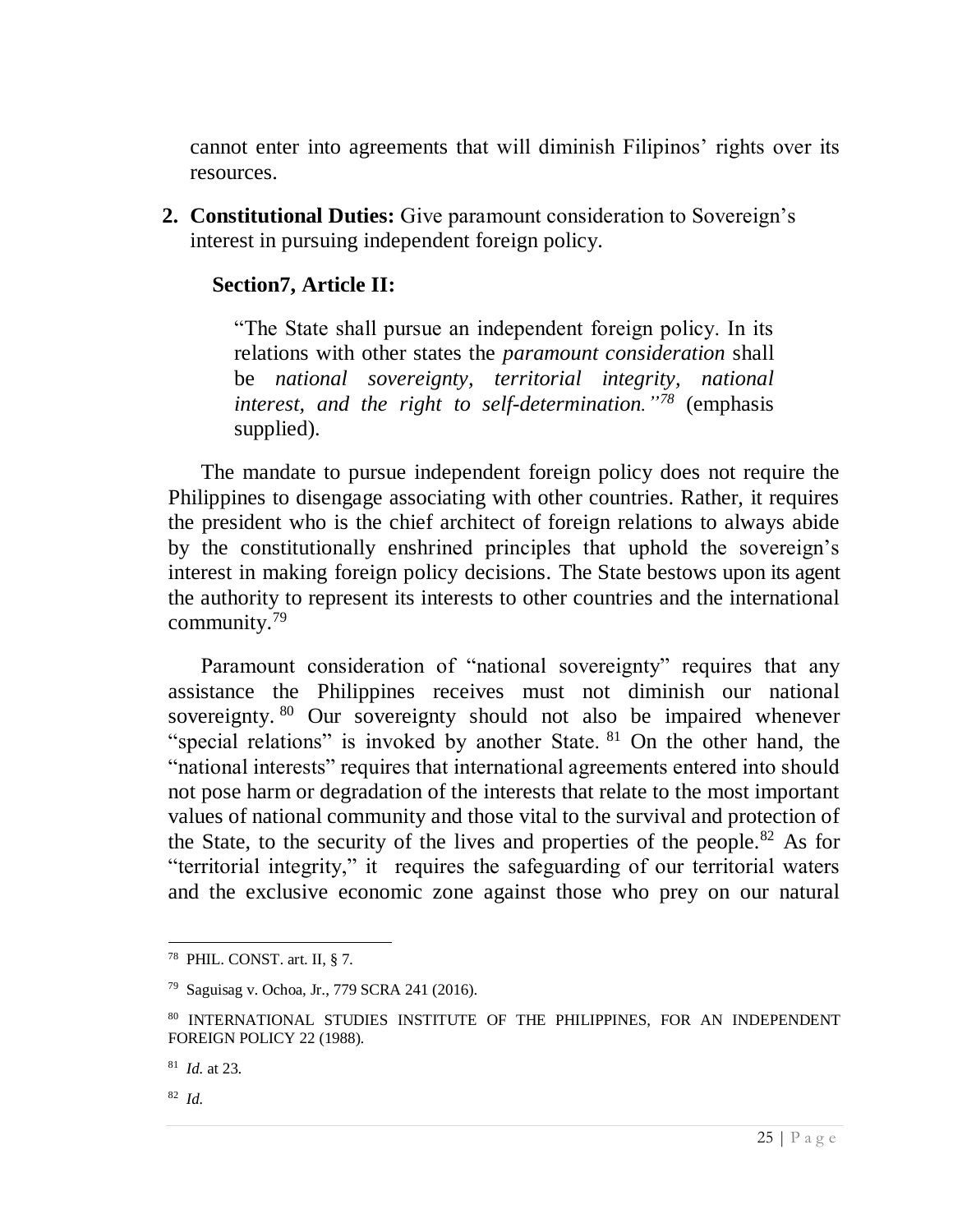resources. <sup>83</sup> Lastly, the "right to self-determination" means that the Philippines must allow itself to venture on more opportunities and consider options other than continued subservience to another State. <sup>84</sup> The government's decision should be based on its own assessment of what best caters to Filipino interests.

**a. When performance of duty is required.** From the plain words of the constitution the duty to give paramount consideration to national sovereignty, territorial integrity, national interest, and the right to self-determination arises whenever the government will develop or create foreign policy in forming relations with other States and international organizations.

Here, the government has been vocal and consistent in its intention to establish a "friendlier" tie with China under its bilateral strategy in dealing with the WPS dispute. In line with this strategy, the government entered into one-on-one negotiations with the Chinese government and employed a conciliatory approach.

**b. Violation by contravention of Constitutional mandate.** First**,** the government unilaterally decided to shelve the *Philippine v. China* arbitral award. Although the president is given a wide degree of discretion in the conduct of foreign affairs, his discretion is circumscribed by the Constitution.<sup>85</sup>

Here, by the president's decision not to enforce the PCA decision three years after its award in exchange for China's promise to lessen its aggression, investments in the Philippines, and support for the drug war, the president disregarded the territorial integrity and national interest of the Philippines. In disregarding Philippine national interest, it overlooked the exclusive Philippine entitlements laid down in the ruling that could boost the country's economy. Exercise of our sovereign rights and the protection thereof are clearly matters of national interest. They pertain to the rights of Filipinos over the natural resources in the WPS that the present and future generations can enjoy. In disregarding our territorial

 $\overline{a}$ <sup>83</sup> *Id.* at 24.

<sup>84</sup> *Id.* at 26.

<sup>85</sup> *Saguisag*, 779 SCRA 24.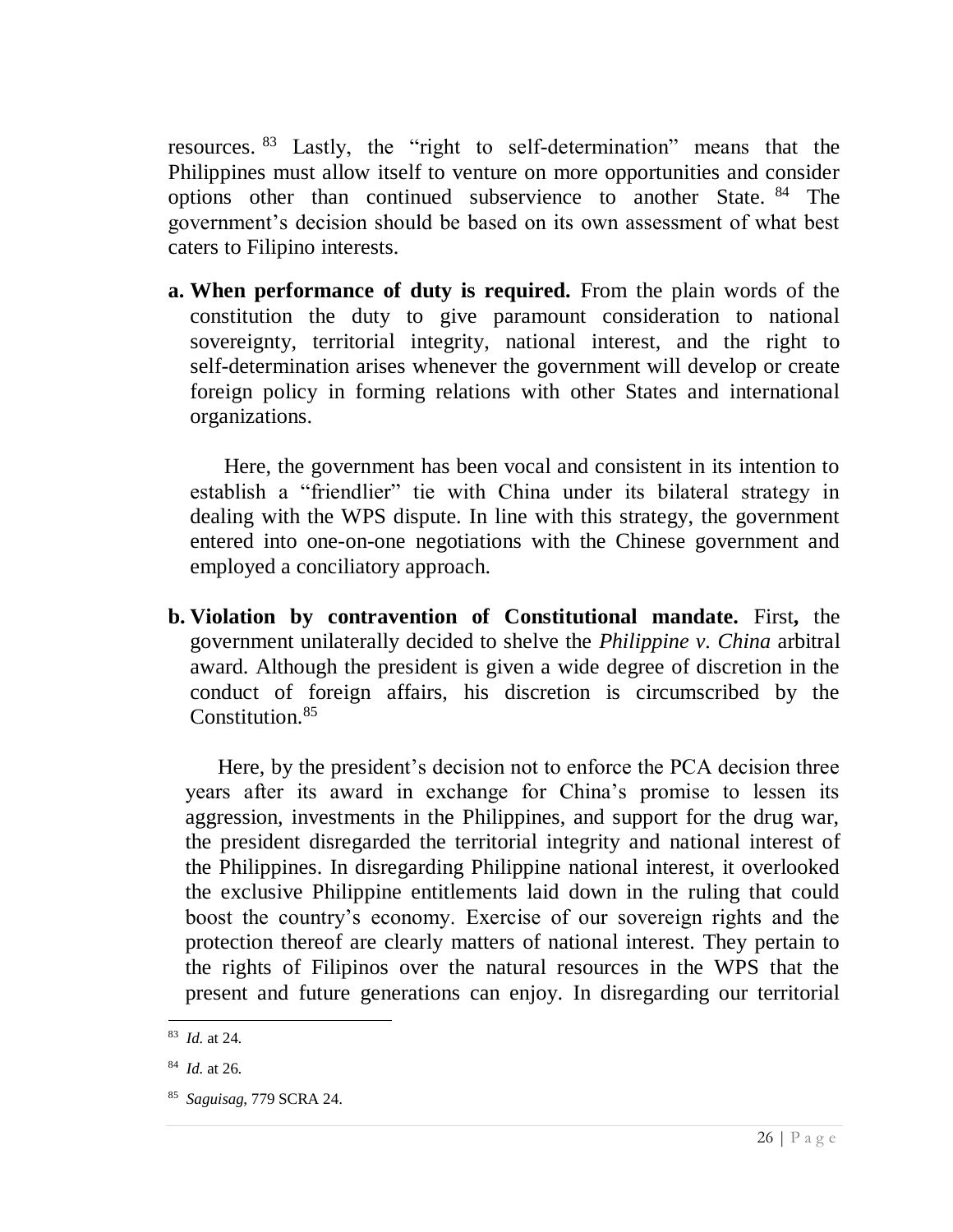integrity, the government has also overlooked the detrimental effect of prolonged stagnation of the ruling. Shelving the ruling that solidified our claim over the disputed maritime features will harm the country's territorial integrity. Deliberate non-enforcement of the ruling over a long period of time can weaken its "enforcement force" upon the losing party who might view the non-assertion as a waiver of rights. Therefore, the executive has exercised its discretion beyond the limit provided by the Constitution by not asserting the ruling in its negotiations and discussions with China..

Second, the Chief Executive has not only decided to cease joint patrol with the US in the West Philippine Sea but has also terminated the Visiting Forces Agreement (VFA) with the US. These actions were based on a seemingly personal justification. The decision to cease joint patrol was made after the president received criticisms from the US regarding the violation of human rights in the controversial war on drugs. The decision to terminate the VFA was made after the US visa of one of its vocal supporters, Sen. Ronald "Bato" Dela Rosa, was cancelled.<sup>86</sup>

These justifications do not show how cutting off military ties with the US will benefit the country's interest and security, especially amidst the intensifying dispute in the WPS. Rather, these decisions appear to harm the Philippines' interest, particularly when dealing with China whose military armaments and vessels are admittedly superior to ours. The cessation of joint patrol and termination of VFA relaxed our military defenses over the disputed waters; making the WPS more prone to intrusion, our marine resources prone to alien exploitation, and our local fishermen prone to harassment. These decisions stripped us off of the additional military protection against China's escalating aggression. The repercussion is demonstrated by the recent sighting of Chinese military aircraft in Kagitingan Reef in the WPS amidst the COVID-19 pandemic.<sup>87</sup> Clearly, in making these decisions, our national interest in the WPS was disregarded; it was a decision made in excess of authority.

<sup>86</sup> Darryl John Esguerra,*Philippines officially terminates VFA with US,*PHIL. DAILY INQ., February 11, 2020,*available at* [https://globalnation.inquirer.net/185186/fwd-breaking-philippines-](https://globalnation.inquirer.net/185186/fwd-breaking-philippines-officially-terminates-vfa-with-us) officially-terminates[vfa-with-us](https://globalnation.inquirer.net/185186/fwd-breaking-philippines-officially-terminates-vfa-with-us) (last accessed April 29, 2020).

<sup>87</sup> Frances Mangosing, *As world is on edge over COVID-19, it's 'business as usual' for China in West Philippine Sea*, PHIL. DAILY INQ., March 30, 2020, *available at* [https://globalnation.inquirer.net/](https://globalnation.inquirer.net/186412/as-world-is-on-edge-over-covid-19-its-business-as-usual-for-china-in-west-philippine-sea#ixzz6KtjO8lSX)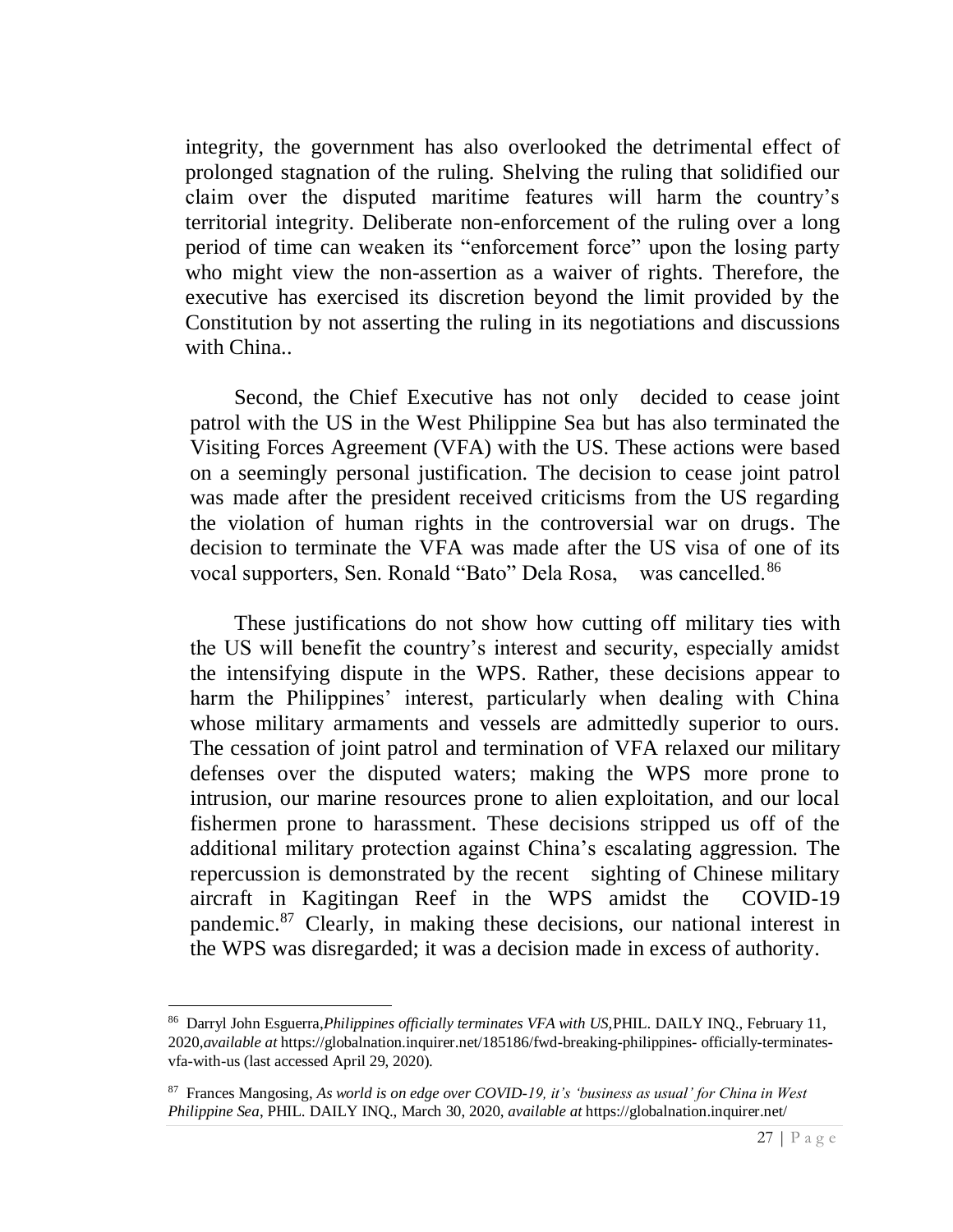Third, the Government has closed off potential contract offers from other foreign-owned companies in the EDU of Philippine natural resources in the WPS. Under its bilateral strategy which necessitated the use of a conciliatory approach, the government has been firm in having the agreement with China alone. The decision to entertain China's proposal to the exclusion of others was made based on unfounded fear of the government of the alleged threat of war from China if the Philippines would pursue the EDU on its own or with other foreign-owned corporations.<sup>88</sup> The decision was based on what will be acceptable to the other State rather than which partnership would engender more benefits to the Philippines — a clear manifestation of the derogation of the Philippines' right to self-determination.

<sup>186412/</sup> [as-world-is-on-edge-over-covid-19-its-business-as-usual-for-china-in-west-philippine-se](https://globalnation.inquirer.net/186412/as-world-is-on-edge-over-covid-19-its-business-as-usual-for-china-in-west-philippine-sea#ixzz6KtjO8lSX) [a#ixzz6KtjO8lSX](https://globalnation.inquirer.net/186412/as-world-is-on-edge-over-covid-19-its-business-as-usual-for-china-in-west-philippine-sea#ixzz6KtjO8lSX) (last accessed April 28, 2020).

<sup>88</sup> [Nestor Corrales,](https://globalnation.inquirer.net/byline/nestor-corrales) *PH, China to have joint venture in West Philippine Sea — Duterte,* PHIL. DAILY INQ., July 25, 2017, *available at* https://globalnation.inquirer.net/159003/ph -china-joint -venture -westphilippine-sea-duterte (last accessed Jul. 17, 2019).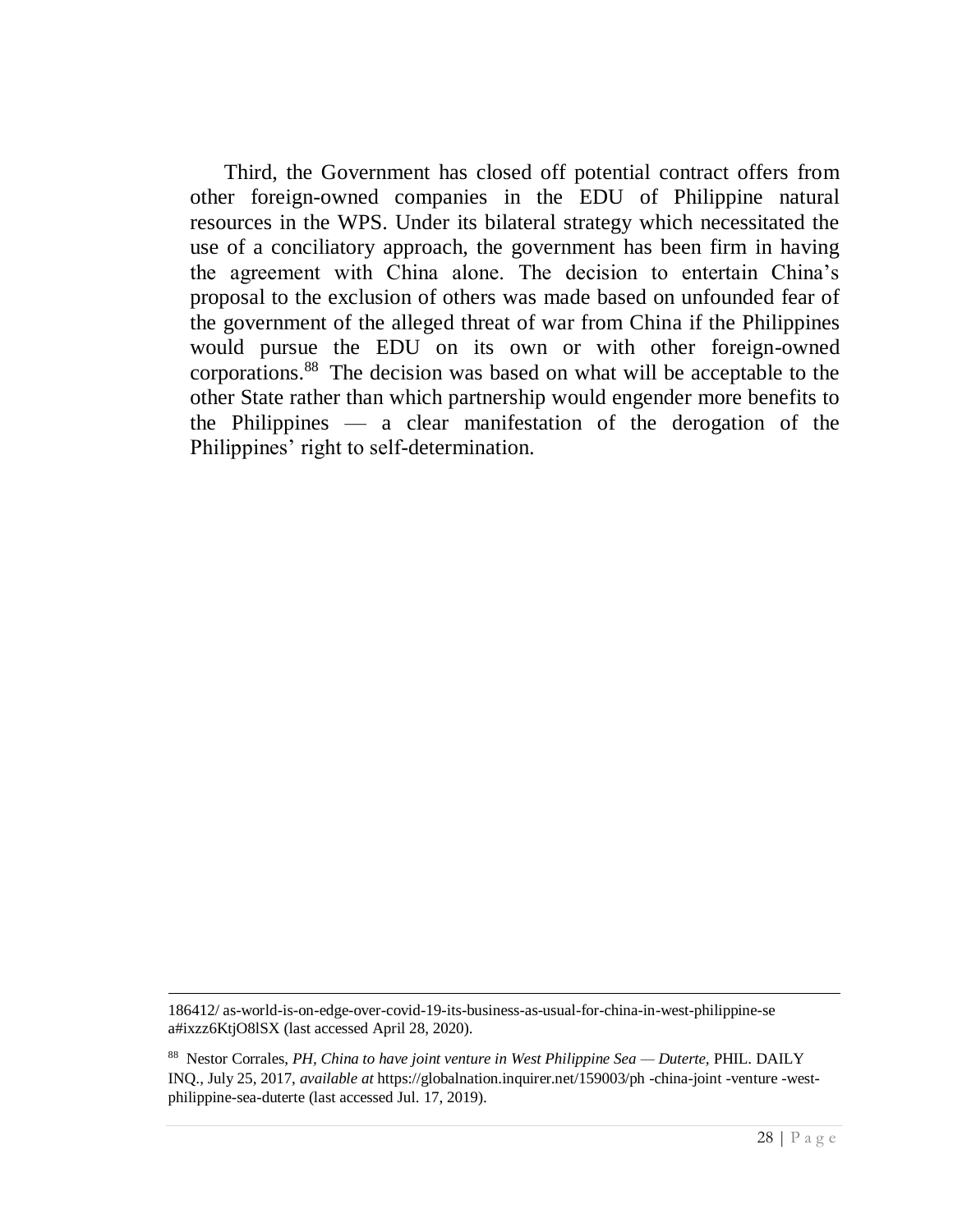# **CHAPTER V: EFFECTS OF CONSTITUTIONAL VIOLATIONS OF THE GOVERNMENT**

# **A. Diminution of Philippines' Liberty in asserting its Legal Claim in the West Philippines Sea.**

The Constitutional violations of the present government will have a long-lasting effect on the Philippines regardless of whether these violations are legally validated or invalidated by the judiciary. This is because internal recognition of the actions and inactions bears no significance under international law. These violations will bind the Philippines even if later recognized as having no effect under our national laws. The conduct of State organs —the officials, offices, agencies, and instrumentalities, is deemed conduct of the State under international law whether its internal laws recognize them as such.<sup>89</sup> This international law principle is codified in Article 7 of the Responsibility of States for Internationally Wrongful Acts.<sup>90</sup>

Here, the actions and inactions were made under the executive's capacity as the chief architect of foreign relations. Being so, they are considered acts of the Philippines under international law whether deemed *ultra vires* in the Philippines or not. Consequently, the governmental acts performed in addressing the West Philippine Sea issue and China's violations of the country's sovereign rights will bind the Philippines.

# <span id="page-33-0"></span>**1. Preclusive Effect on International Community's involvement.**

International judicial decisions affect not only the parties to the controversy but also other States and international organizations as these decisions influence international relations and set examples of repercussions of international violations. More so, the enforcement or non-enforcement of these decisions might influence the views and actions of other States similarly situated. As such, the international community is inherently interested and concerned in the enforcement of these decisions. This natural interest of the international community, in turn, creates pressure for compliance on the part of the losing party

 $\overline{a}$ 89 MERLIN M. MAGALLONA, FUNDAMENTALS OF PUBLIC INTERNATIONAL LAW 65 (2005).

<sup>90</sup> ILC, *Draft Articles on Responsibility of States for Internationally Wrongful Acts*, Ch. IV.E.1 at art. 7, U.N. Doc. Supp. No.10 (A/56/10) (Nov. 2001).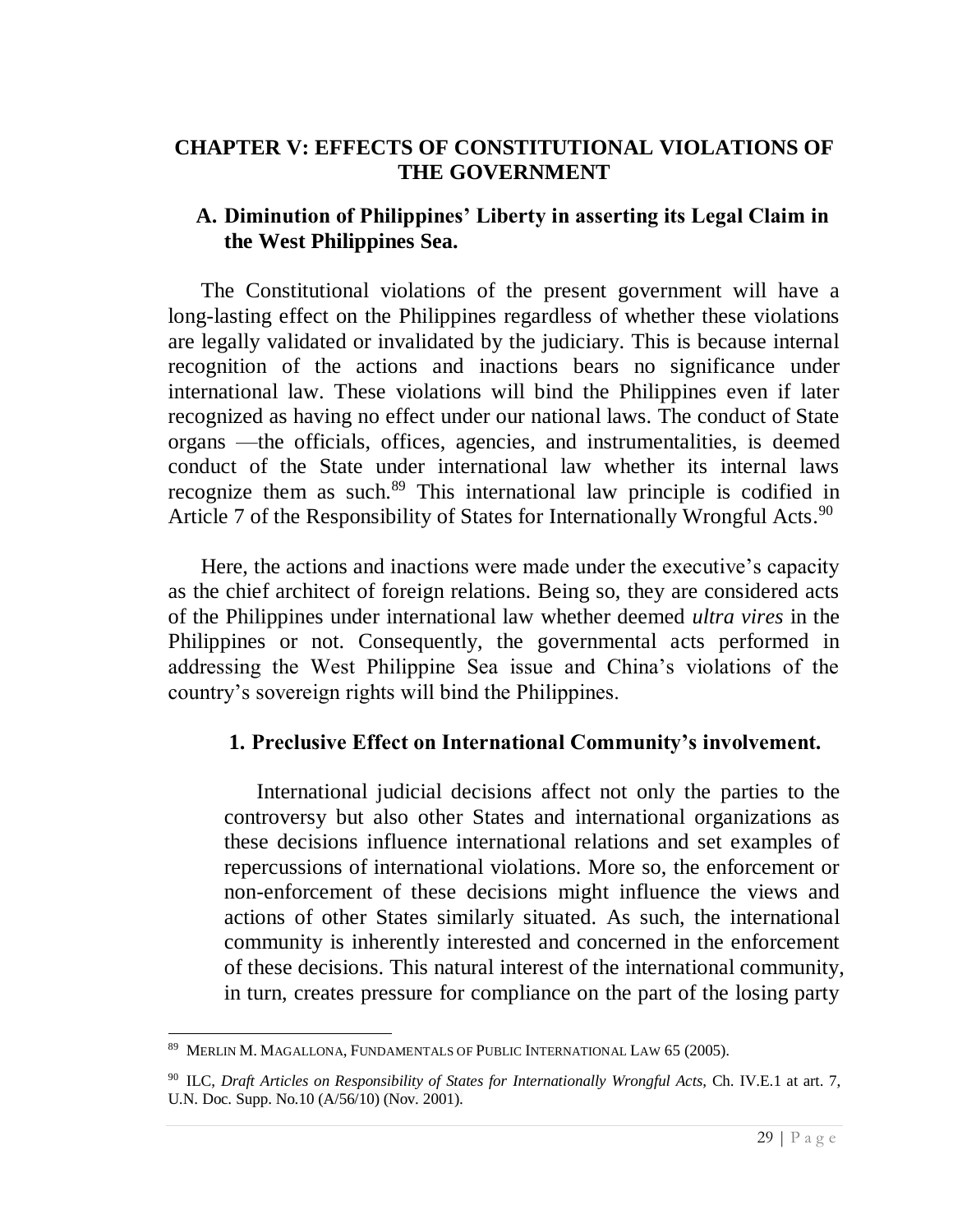to obey the ruling; otherwise, it will damage its international reputation —a value essential in a State's conduct of foreign relations. However, the gravity of pressure is diminished when the winning party itself does nothing to push for the decision's implementation. In the absence of initiative from the winning party, there is nothing for the international community to support. The winning party's decision to enforce the decision, waive or acquiesce on its rights can be considered as a discretion exercised in regulating its internal affairs which the international community cannot question. By itself, the international community cannot call for the losing party's compliance despite its inherent interest as it would tantamount to undue interference on the winning State's internal decision in violation of the principle of non-interference. The UN General Assembly Resolution 2625 has codified this principle as follows: "No State or group of States has the right to intervene, directly or indirectly, for any reason whatever, in the internal or external affairs of any other State."<sup>91</sup> The principle is adhered to by the international community for the preservation of each State's independence and States' friendly relations, hence, the members of the international community cannot contravene it without repercussions.

The absence of enforcement mechanism in UNCLOS especially calls for the Philippines' reliance on the help of the international community in enforcing the award especially since the enforcement is sought against China which wields stronger political power in the international arena. However, because of the government's unlawful acts and omissions, the Philippines has been portrayed as unwilling to enforce the decision in the eyes of the international community. Being so, the Philippines cannot expect the members of the international community to extend aid in enforcing the award as the latter is precluded by the principle of non-interference.

This preclusive effect on the international community which resulted from the government's approach in dealing with the WPS issue has made it harder for the country to benefit from and enjoy the indisputable entitlements it already has in exchange for the unknown and unsure economic benefits engendered by the approach employed.

<sup>91</sup> G.A. Res 2625 (XXV), at 123, U.N. Doc. A/8029 (Oct. 24, 1970).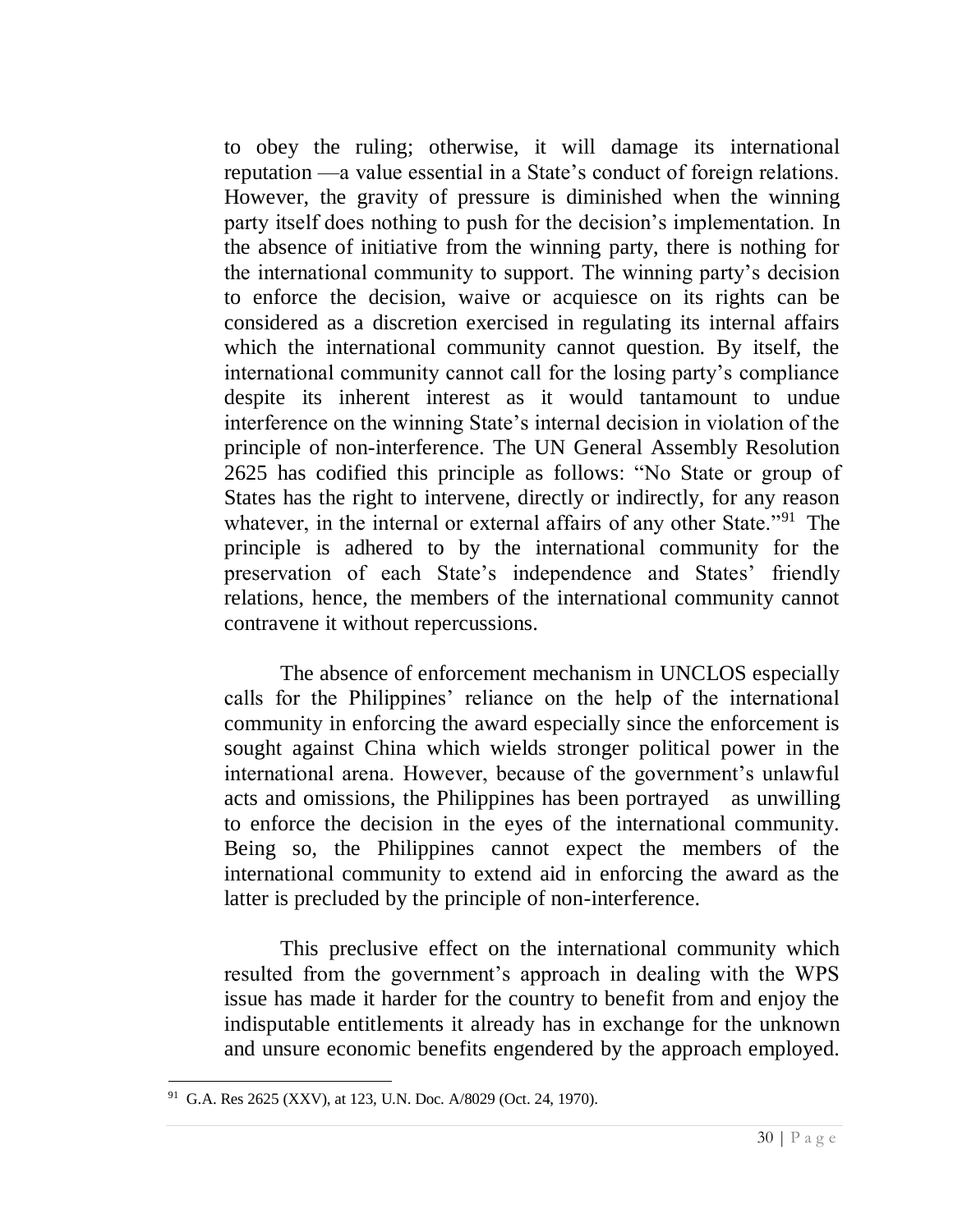Instead, the unlawful actions and inactions allowed these entitlements to be slowly taken away from present and future Filipino generations and render the international community immobile.

# **B. Blockage of prospective Philippine economic prosperity from the use of WPS resources.**

The exclusivity of Philippines' sovereign rights in its EEZ, which includes the right to "explore and exploit, conserve and manage the natural resources of the waters superjacent to the seabed and of the seabed and its subsoil, and other activities for the economic exploitation and exploration" of the  $EEZ^{92}$  will be compromised if outside intervention is continuously tolerated by the Philippines. UNCLOS, as confirmed by the arbitral award, has also vested upon the Philippines exclusive sovereign rights over its continental shelf. The exclusivity of such rights means that no one may undertake activities pertaining to the exercise of sovereign rights without the express consent of the Philippines. $93$  As such, the entry of the Philippine government in an agreement with China which authorizes the latter's presence and EDU activities in the WPS will serve as an express consent for the latter to exercise our rights, even if the form of agreement (joint exploration) to which they intend to enter into, is later declared invalid for contravening the Philippine Constitution.

In effect, the prospect riches from the WPS that come from the exercise of our sovereign rights such as, creation of stable source of oil, gas, minerals, and petroleum for internal use or external trade and generation of job opportunities, cannot fully reach the Filipinos. Instead, the marine wealth will be filtered first by China. This repercussion is an inter-generational detriment as it will tie the hands of future generations, if left as is.

The violations also affect the jurisdiction of the Philippines over marine scientific research and the protection and preservation of the marine environment in the EEZ.<sup>94</sup> The government's prolonged acquiescence despite the numerous reclamation activities, attempts to conduct Marine

 $\overline{a}$ <sup>92</sup> UNCLOS, *supra* note 13, art. 56.

<sup>93</sup> UNCLOS, *supra* note 13, art. 57.

<sup>94</sup> UNCLOS, *supra* note 13, art. 56.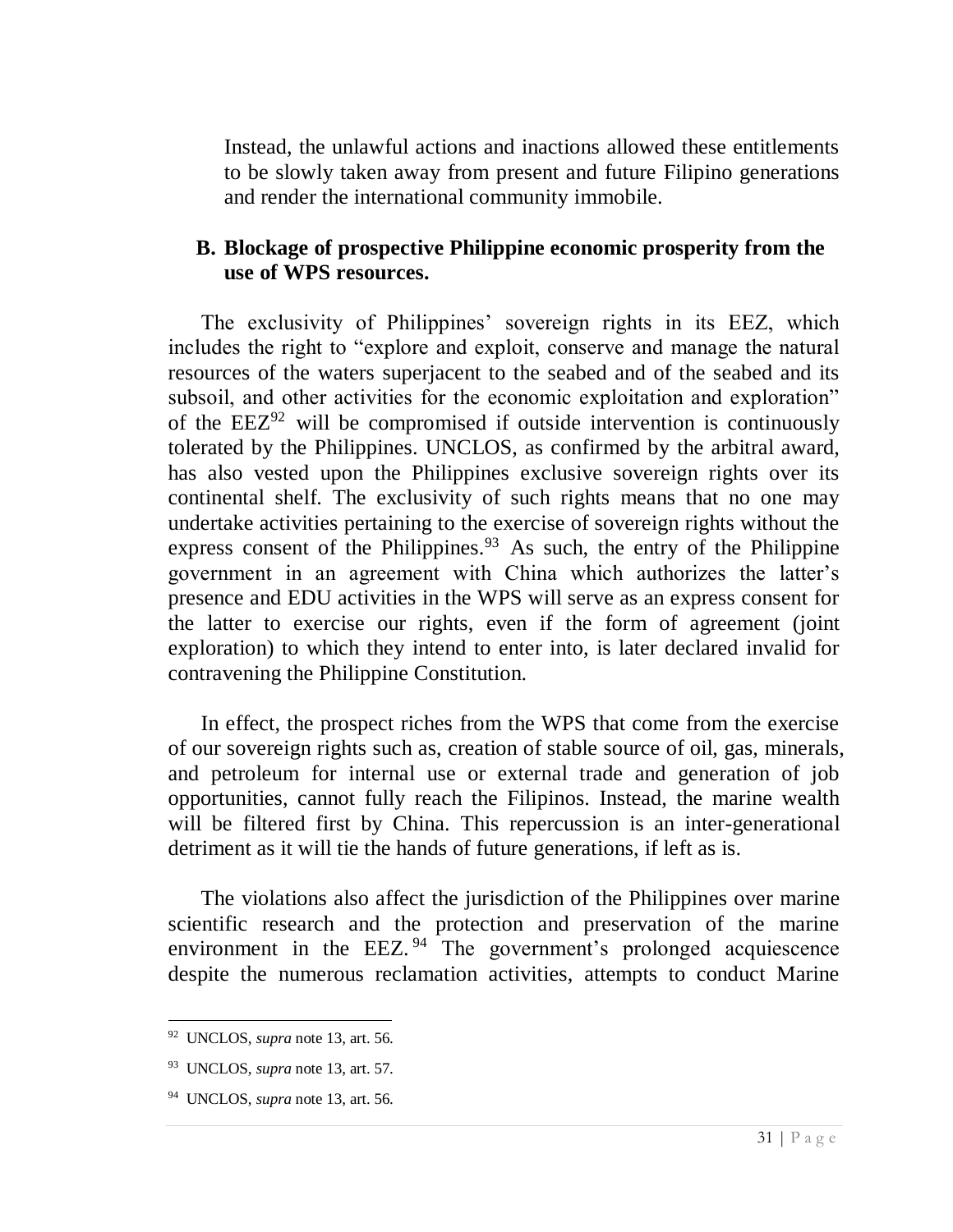Scientific Research (MSR), and illegal coral harvesting of the Chinese government might hinder future efforts to stand up to these abuses.

In effect, the opportunity to enrich scientific knowledge on marine resources, to make discoveries, and to enjoy the beauty of marine ecosystem are impliedly conceded to China. The Philippines continue to suffer from the irreversible and irreparable damages caused by illegal Chinese activities while China reaps the benefits.

The governmental actions not only blocked our opportunity to elevate our economic standing, but also make it easier to add more blockage. The tolerations and inactions despite the blatant abuses only embolden China's confidence in intensifying its illegal activities in the WPS. For instance, it has accelerated the reclamation and weaponization of reefs, rocks, and LTEs.<sup>95</sup> The laxity in protecting our fishermen has also enabled China to re-impose the moratorium in fishing in the WPS and continue its harassment against the local fishermen.

# *C.* **Diminution of Philippines' Liberty in asserting reparation rights for the International Wrongs committed in the WPS:** *Implied Waiver*

China has violated the sovereign rights of the Philippines in the West Philippine Sea, rights that were granted by the UNCLOS, recognized by the international community, and affirmed by the 2016 arbitral award. However, UNCLOS has not provided for a mechanism that addresses a situation when a member-State violates the convention's provisions to the prejudice of another member-State as well as determination on how or whether the latter will receive any reparation. As such, the general rules under international law may be referenced. In the *Chorzow Factory* case, the Permanent Court of International Justice (PCIJ) has applied one of the basic principles of international law which provides that any breach of an engagement involves an obligation to make reparation.<sup>96</sup> This basic principle is also codified under International Law Commissions'(ILC) Article on the Responsibility of

<sup>95</sup> Richard Javad Heydarian, Duterte's 'red lines' in the West Philippine Sea, *available at* https:// www. Gmanet work.com/ news/opinion/content/655200/duterte-s-red -lines -in-the-west-philippinesea/story/ (last accessed Jul. 17, 2019).

<sup>&</sup>lt;sup>96</sup> The Factory at Chorzow (Germ. v. Pol.), 1928 P.C.I.J. (ser. A) No.9 (Sept. 13, 1928).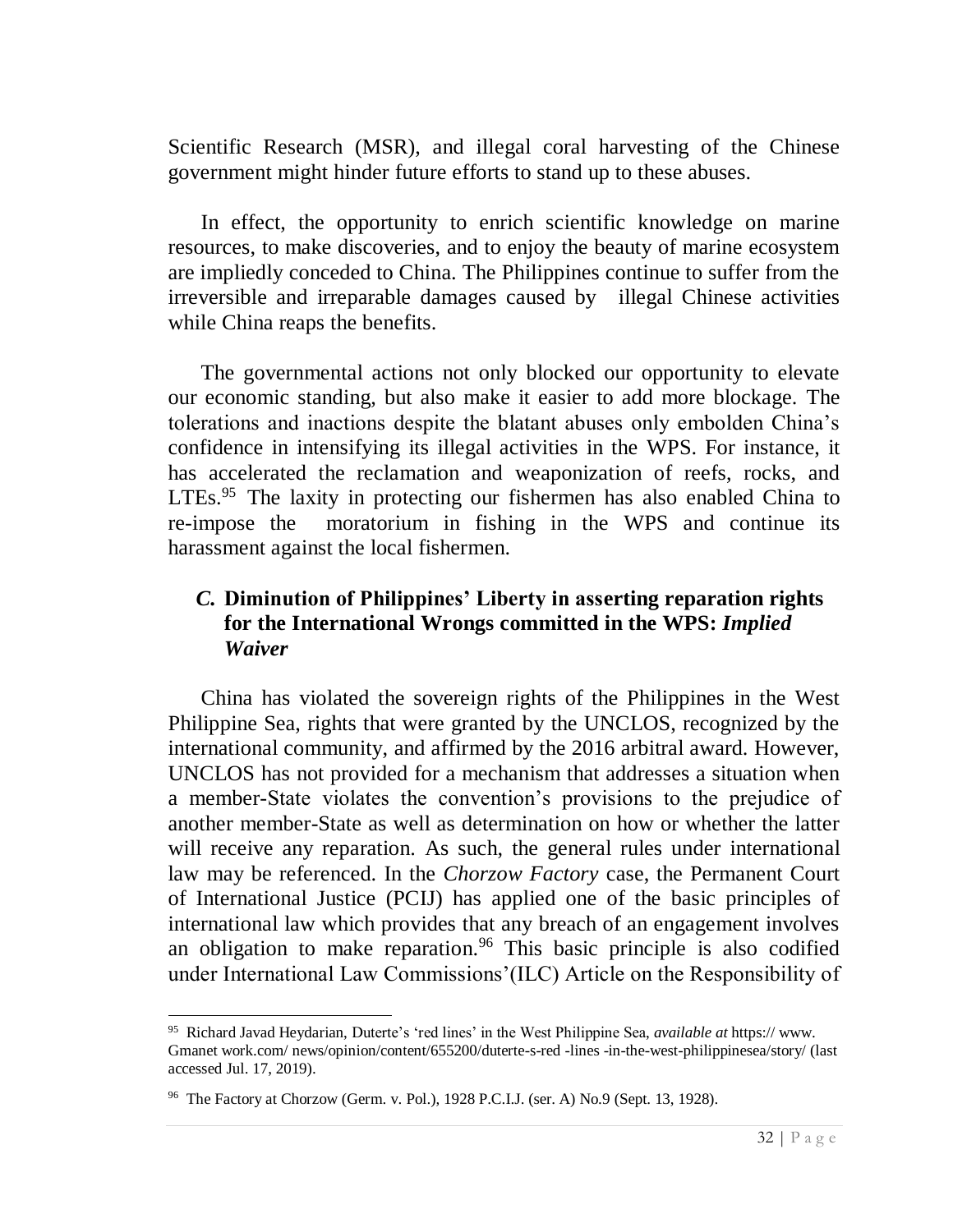States for Internationally Wrongful Acts which is of general application.<sup>97</sup> The international obligations and breach thereof depend on the treaties and other commitments of the States, however, the "underlying concepts of State responsibility—attribution, breach, excuses, and consequences—are general in character which are assumed and applied subject to variation by treaties."<sup>98</sup>

Here, the UNCLOS provides for the obligations of State parties which have been violated by China as confirmed by the arbitral award, particularly the rule requiring other States to give due regard to the Philippines exclusive sovereign rights in its  $EEZ<sup>99</sup>$  and to prevent, reduce and control pollution of the marine environment. <sup>100</sup> The arbitral award has found that China unlawfully prevented Filipino fishermen from fishing in the WPS in violation of Philippines' sovereign rights over the living and non-living resources in the area of Reed Bank. The violations were committed through the operation of marine surveillance vessels, the promulgation of a moratorium on fishing in the SCS including the areas in the WPS, and the extension of such moratorium to Filipinos. These violations rightfully entitle Philippines reparations from China. However, the actions and inactions of the government on these issues might be construed as a waiver of reparation rights. Although the Responsibility of States for Internationally Wrongful Acts provide that *"*every internationally wrongful act of a State entails the international responsibility of that State,"<sup>101</sup> it also provides the instance when the reparation responsibility of the erring State may be waived. Article 45 thereof provides that:

> The responsibility of a State may not be invoked if:

(*a*) the injured State has validly waived the claim;

 $\overline{a}$ <sup>97</sup> James R Crawford, State Responsibility, *available at* [https://opil.ouplaw.com/view/10.1/law:epil](https://opil.ouplaw.com/view/10.1093%20/law:epil%20%20/9780199231690%20/law%20-9780199231690%20-e1093)  [/9780199231690 /law -9780199231690 -e1093](https://opil.ouplaw.com/view/10.1093%20/law:epil%20%20/9780199231690%20/law%20-9780199231690%20-e1093) (last accessed Aug. 20, 2019).

<sup>98</sup> *Id*.

<sup>99</sup> UNCLOS, *supra* note 13, art. 58.

<sup>100</sup> UNCLOS, *supra* note 13, art. 194.

<sup>101</sup> *Draft Articles on Responsibility of States for Internationally Wrongful Acts*, *supra* note 156, at art. 1.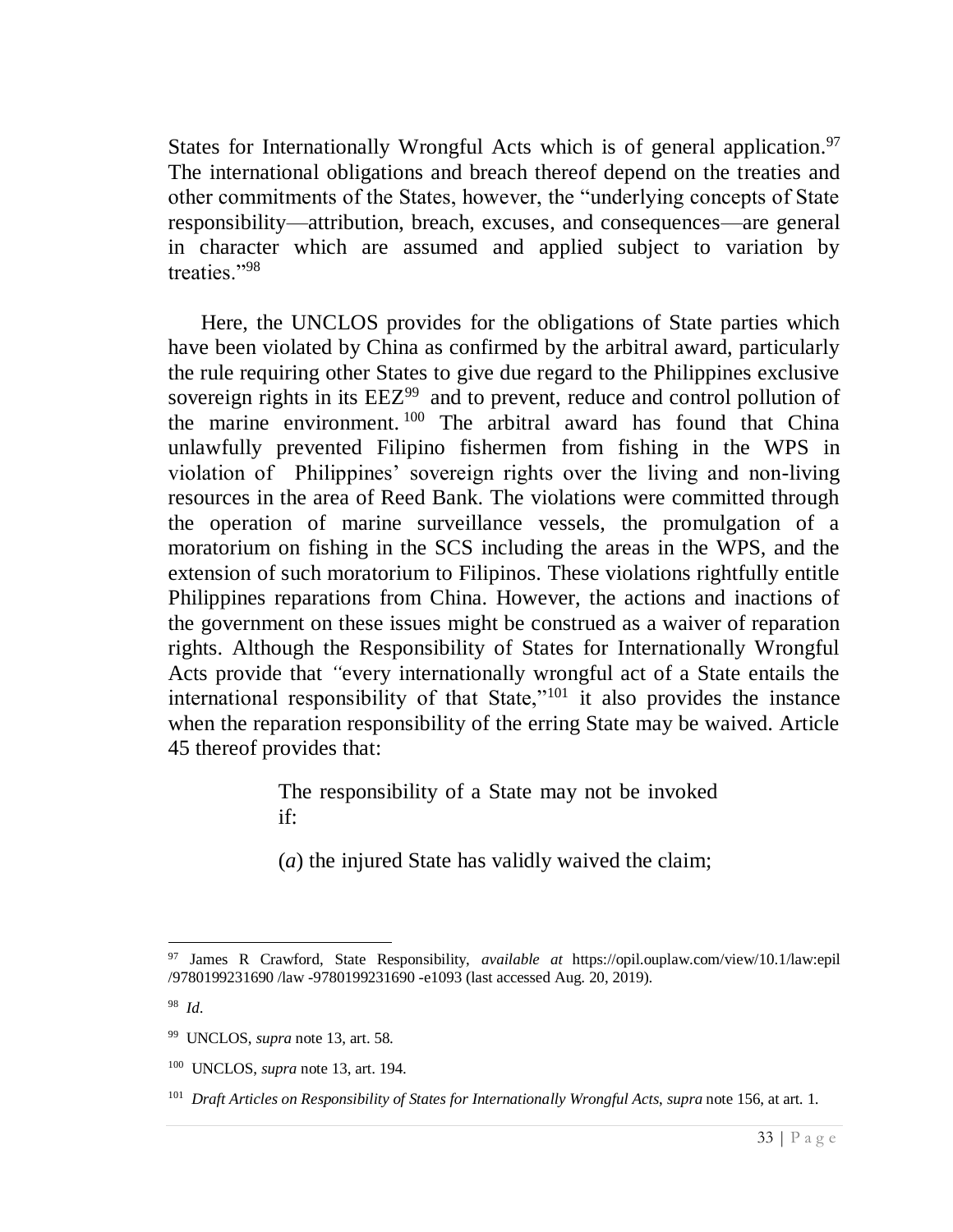(*b*) the injured State is to be considered as having, by reason of its conduct, validly acquiesced in the lapse of the claim.<sup>102</sup>

The past actions and continuing acquiescence of the government whenever the Philippines' sovereign rights are trampled on constitute an implied waiver under the second ground.

The continued flagrant employment of conciliatory and acquiescent approach, despite their obvious detrimental implications, confirms that the alleged step back for the sake of Filipinos is only a façade to hide whatever may be the real intentions in taking a subservient stance.

<sup>102</sup> *Id*. at art. 45.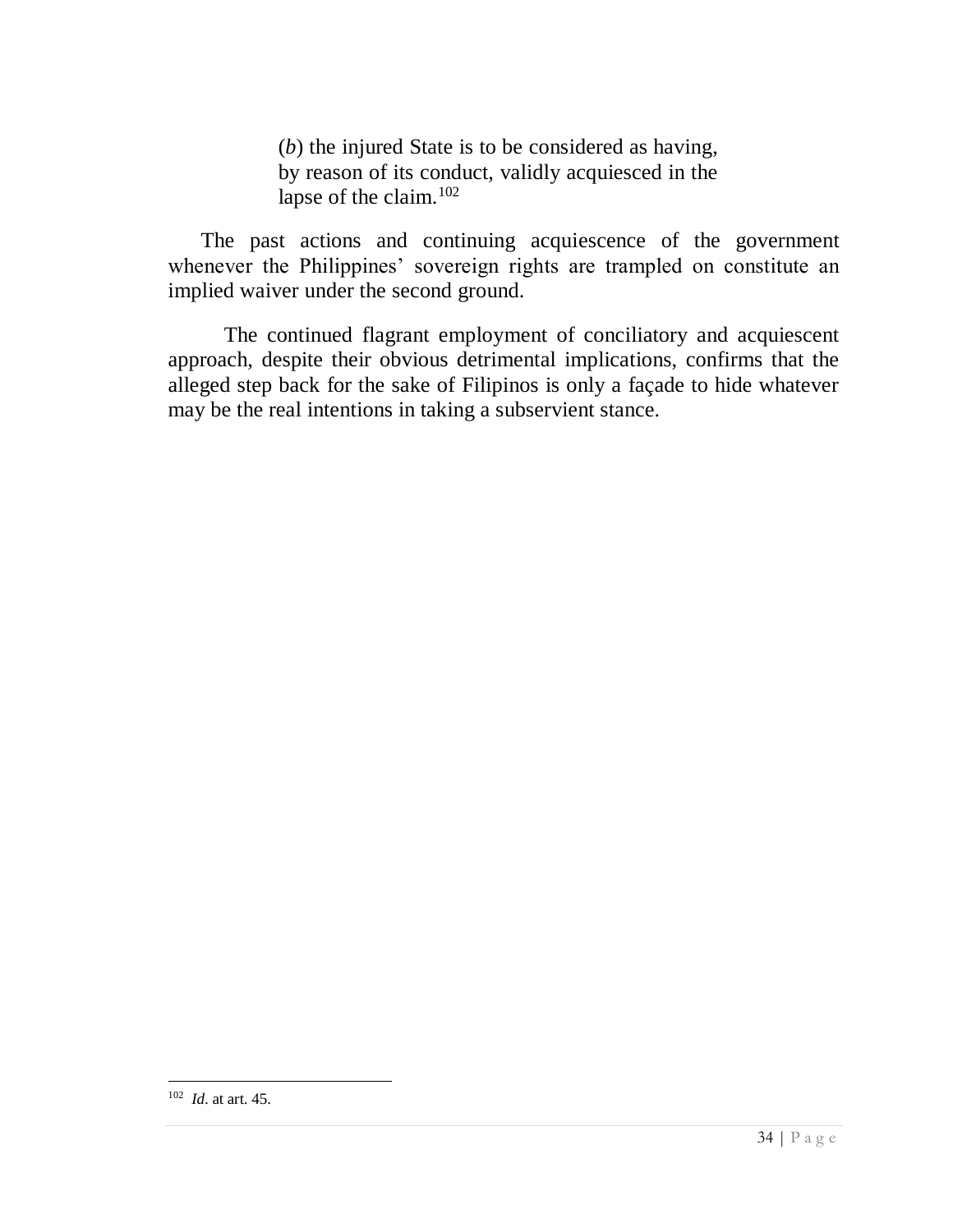#### **CHAPTER VI: Conclusion and Recommendations**

#### <span id="page-39-0"></span>**I. CONCLUSION.**

The government's approach in addressing the WPS issue is critical to the country's preservation and protection of its sovereign rights in relation to the enforcement of the arbitral award. The current approach of the government is proved unconstitutional, ineffective, and even fatal to the nation's interest. This is emphasized by the escalating infractions by China of Philippine entitlements, in numbers and in degree and the gravity of domestic and international implications of prolonged acquiescence and unlawful violations of the government.

The governmental violations pull the Philippines several steps back from what generations of Filipinos worked hard for. Despite the historic grant of legal rights in the WPS, the government managed to maneuver the nation back. The nation's liberty from the shackles of foreign dominance and control is indirectly and slowly being taken away. Blindfolds in the form of weakened military defense, isolation from international community, downplay of illegal Chinese activities, and non-use of legal diplomacies, among others, are placed to make an appearance of the need to rely on China. The nation's path to prosperity is being blocked by the very government that swore to uphold Filipino's primacy. Chains in the form of unconstitutional agreements, shelved arbitral award, and tolerated abuse are placed over the country's natural resources to render the Philippine exclusive sovereign rights and its concomitant enjoyment thereto, illusory. These violations shake the very core of our country's independent exercise of rights in the WPS.

The extent and recurrence of the constitutional infractions illustrate a flagrant disregard of the Constitutional mandates and of the government's position as mere agent of the State. Worse, these violations are manifestations of the clandestine but intentional betrayal of the Filipino people by its instrumentality.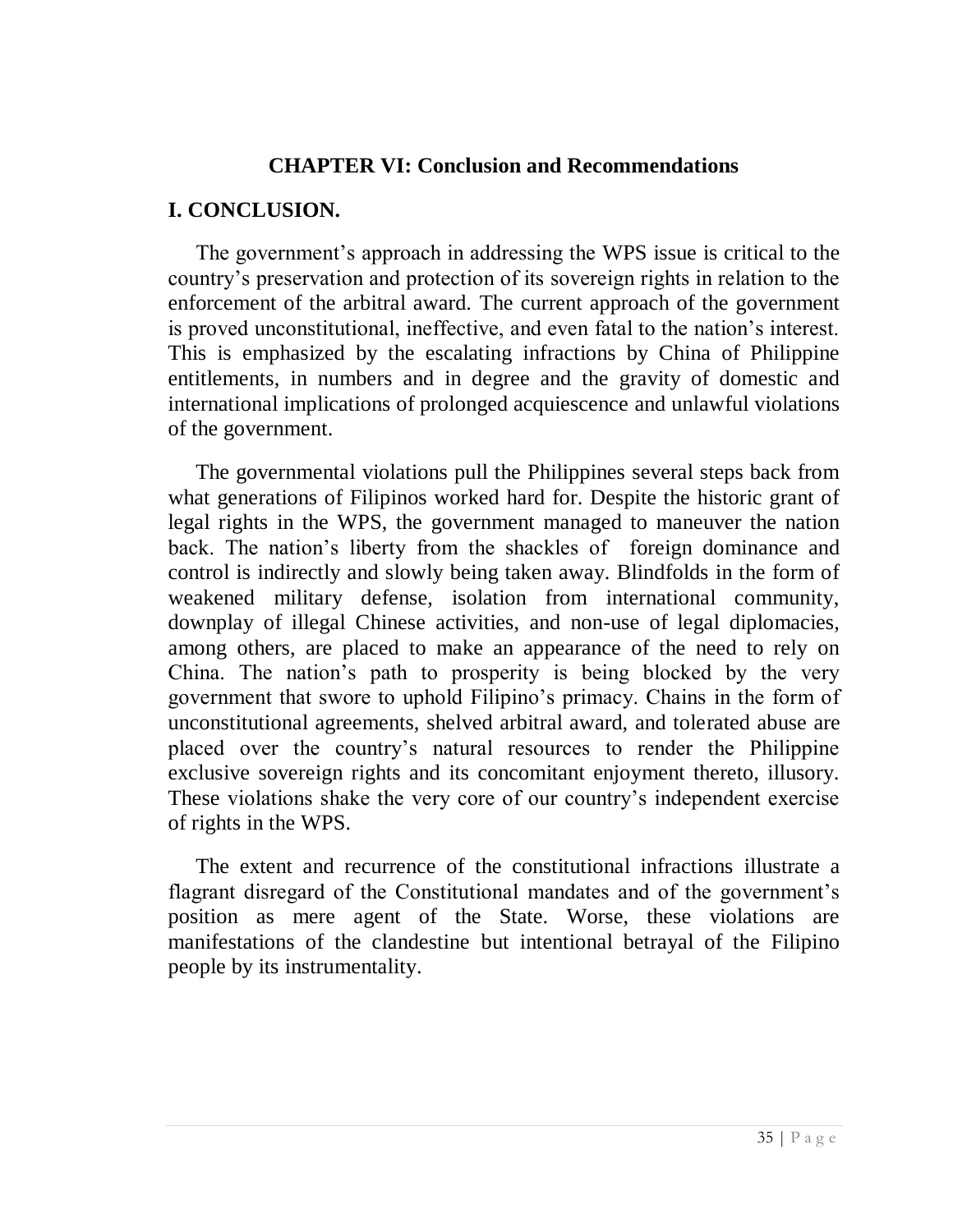# **II**. **RECOMMENDATIONS**

<span id="page-40-0"></span>**A. Proactive approach through assertion and exercise of Philippine rights and multilateral approach through resort to international diplomacies.**

# **1. Precondition of shift in the Governmental approach.**

<span id="page-40-1"></span>It is of utmost importance to educate Filipinos of the Philippine rights in the WPS. Foremost, Filipinos must become aware of their position as the sovereign whose interest the government should always prioritize. Filipinos must understand the urgency of resolving the effects of the unlawful governmental acts and of stopping the continuing violations which create a bigger crack in the Philippine entitlements in the WPS. By having an informed citizenry, the government's actions and omissions in addressing the WPS issues are monitored. With internal vigilance, internal pressure can be created to push the government to align itself with the protection of the sovereign's rights.

To engender a scrutinizing public, the legal foundation establishing constitutional violations can be asserted in various ways. First, official complaint against governmental actions and omissions through the available procedural remedies such as writ of mandamus and Rule 65 for grave abuse of discretion, among others. Second, impeachment of the President, directly initiated by any member of the House of Representatives or by any citizen upon resolution or endorsement by any Member thereof.

These legal actions will open public discussion of the government's violations. As the subject of these legal actions are of paramount importance, the interest of the public is naturally piqued. Whether these legal actions yield positive result, they have already fueled the engine to start thorough public monitoring. Moreover, the Philippines already has a history of the sovereign's direct use of its power to correct and end the wrongs done to the country by its agent. People power was already exercised by the sovereign twice: to stop the dictatorship and to show the extent of its dissatisfaction with the then seating officials' actions.

Ultimately, the sovereign must wield its supreme authority in leading the direction the country should navigate.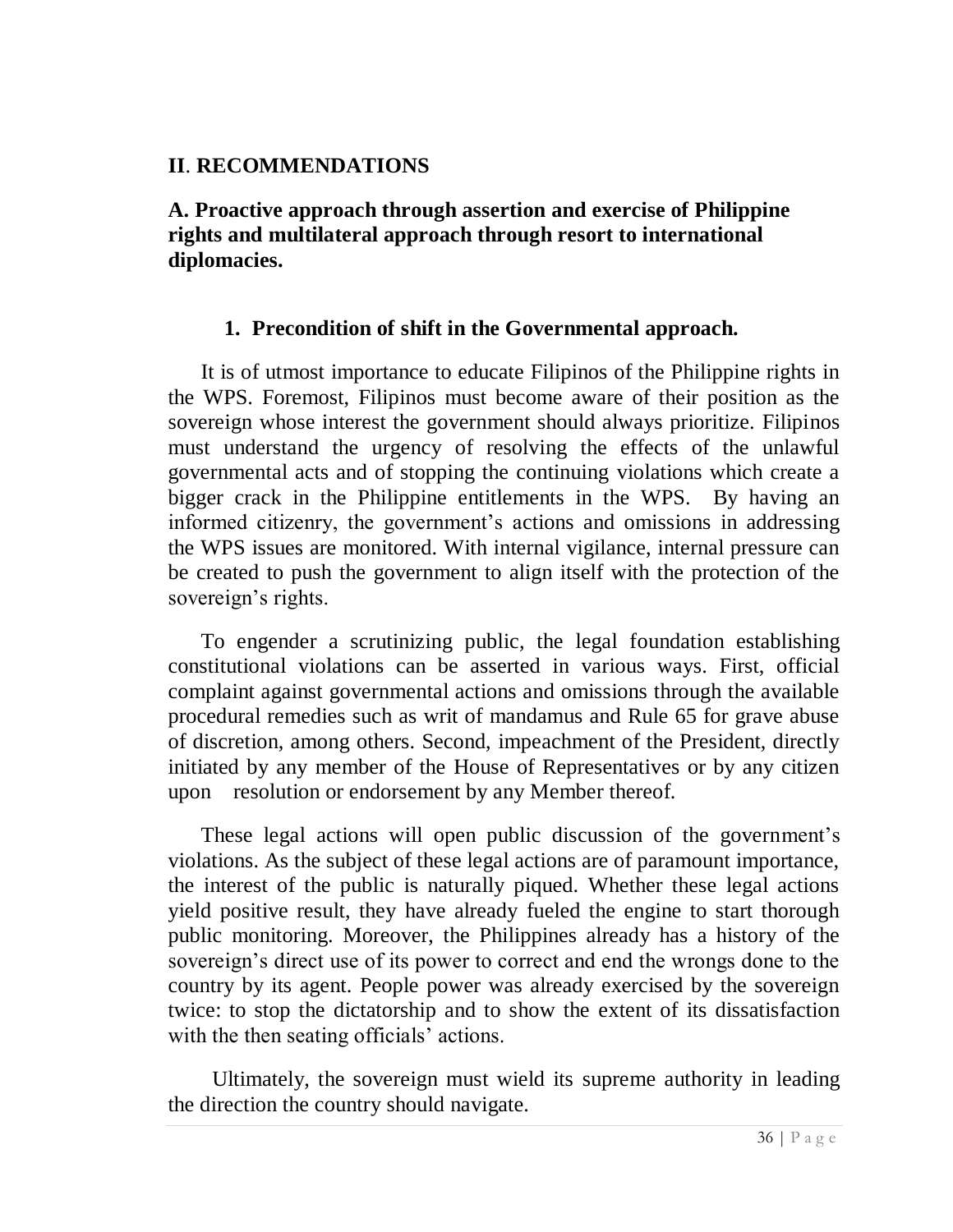#### **2. Proactive assertion by the Philippines itself.**

<span id="page-41-0"></span>By itself, the best manner by which the Philippines can protect and preserve its rights in the WPS is the exercise of its entitlements. It manifests a recognition of the Philippines of its rights, precludes doubts on its intention to retain such rights, and prevents the formation of implied waiver thereof. The exercise of sovereign rights can come in the form of governmental actions that align with the Philippine claim. For instance, in official statements, especially before an international audience, the government must refrain from use of words that in any way imply abandoment of our claim. It can be done as well by strengthening defenses and increasing patrols in the WPS through entry into agreements with other countries interested in preventing unwarranted and illegal Chinese intrusions. The international community already expressed concern over the continuing Chinese violations of international law. More so, the other claimants in parts of the SCS with close proximity to their respective countries, are naturally interested in keeping China from strengthening its hold in the SCS.

Through the Senate, the Philippines can also guard against potential infractions of Philippine entitlements by exercising vigilance and scrutiny to any agreements that the President may enter into regarding the EDU of the country's natural resources in the WPS under its concurrence power,  $103$ ensuring compliance with domestic laws.

Lastly, by objecting, either through official statements or official acts, or formal diplomatic protests, in every violation of the country's entitlements, the Philippines can be protected from the operation of any international laws, norms, and customs that consider prolonged acquiescence and passivity as tantamount to abandonment of right. In the *Anglo Norwegian Fisheries Case*, the International Court of Justice (ICJ) has used the principle of a "persistent objector" to negate the application of one customary international law (CIL) to Norway. Norway's consistent and sustained expression of its opposition to the application of the ten-mile rule CIL in delimiting its fisheries was considered as a persistent objection which frees it from being bound by the  $\text{CII}$ <sub> $\cdot$ </sub> $^{104}$ 

<sup>103</sup> PHIL. CONST. art. VI, § 21.

<sup>104</sup> Anglo-Norwegian Fisheries (U.K. V. Nor.) 1951 I.C.J. Rep. 117. (Jan. 18).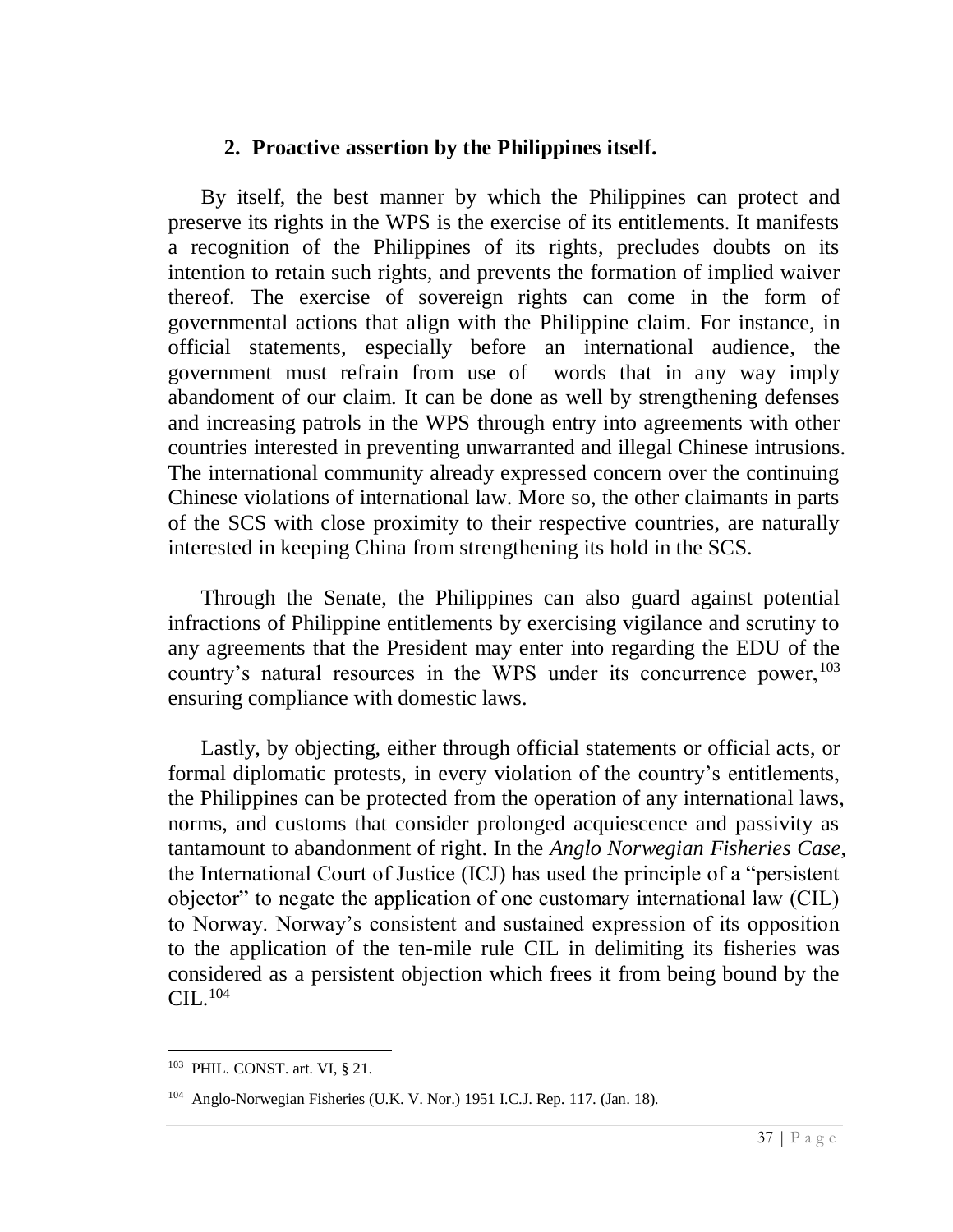#### <span id="page-42-0"></span>**3. Multilateral assertion by the Philippines and the international community.**

Philippines can also assert its rights in the WPS by availing of measures available in international law. In *Nicaragua v. US*, the International Court of Justice found the US liable for violating its customary international law obligation not to use force against another State when it laid mines in Nicaraguan ports. The US was also found to have breached its CIL obligation not to intervene in the affairs of another when it provided support and aid to the rebel groups for the latter's military and paramilitary activities against the Nicaraguan government.<sup>105</sup> Like China, the US has also vowed not to comply with the ruling, so to enforce the ruling, Nicaragua called upon the UN Security Council for the implementation of the ICJ ruling. But because of the US' veto power, the proposal for the implementation failed. However, Nicaragua eventually succeeded when it appealed to the UN General Assembly which ruled in its favor.<sup>106</sup>

The Philippines can pattern its actions to what Nicaragua did to enforce an international ruling rendered in its favor. In the same way, China has also breached its international obligations under the UNCLOS and an international ruling has been rendered against it. Moreover, UNCLOS also does not have an enforcement mechanism the same way that no enforcement mechanism other than the international community's intervention was available to Nicaragua since the source of the US' obligation arose from customary international law. Lastly, like the US, China is a permanent member of the UN Security Council who wields veto power. Hence, even if China initially vetoes the proposal, the Philippines can still appeal.

Pulling in the United Nations would put the Philippines in the same footing, if not higher, in so far as the enforcement of the award is concerned. It renders inoperative any preclusive effect on the international community that the unlawful actions and omissions of the Philippine government caused. Although China has strong economic and political powers, it can be pressured into compliance by the United Nations which concerns itself with sustaining peaceful and civilized relations by ensuring adherence and respect to international laws and norms. The State parties of UNCLOS, which

<sup>105</sup> Military and Paramilitary Activities in and Against Nicaragua (Nicar V. U.S.), 1986 I.C.J. 14 (June 27).

<sup>106</sup> G.A. Res. 42/18, ¶ 6-8, U.N. Doc. A/RES/42/18 (Nov. 12, 1987).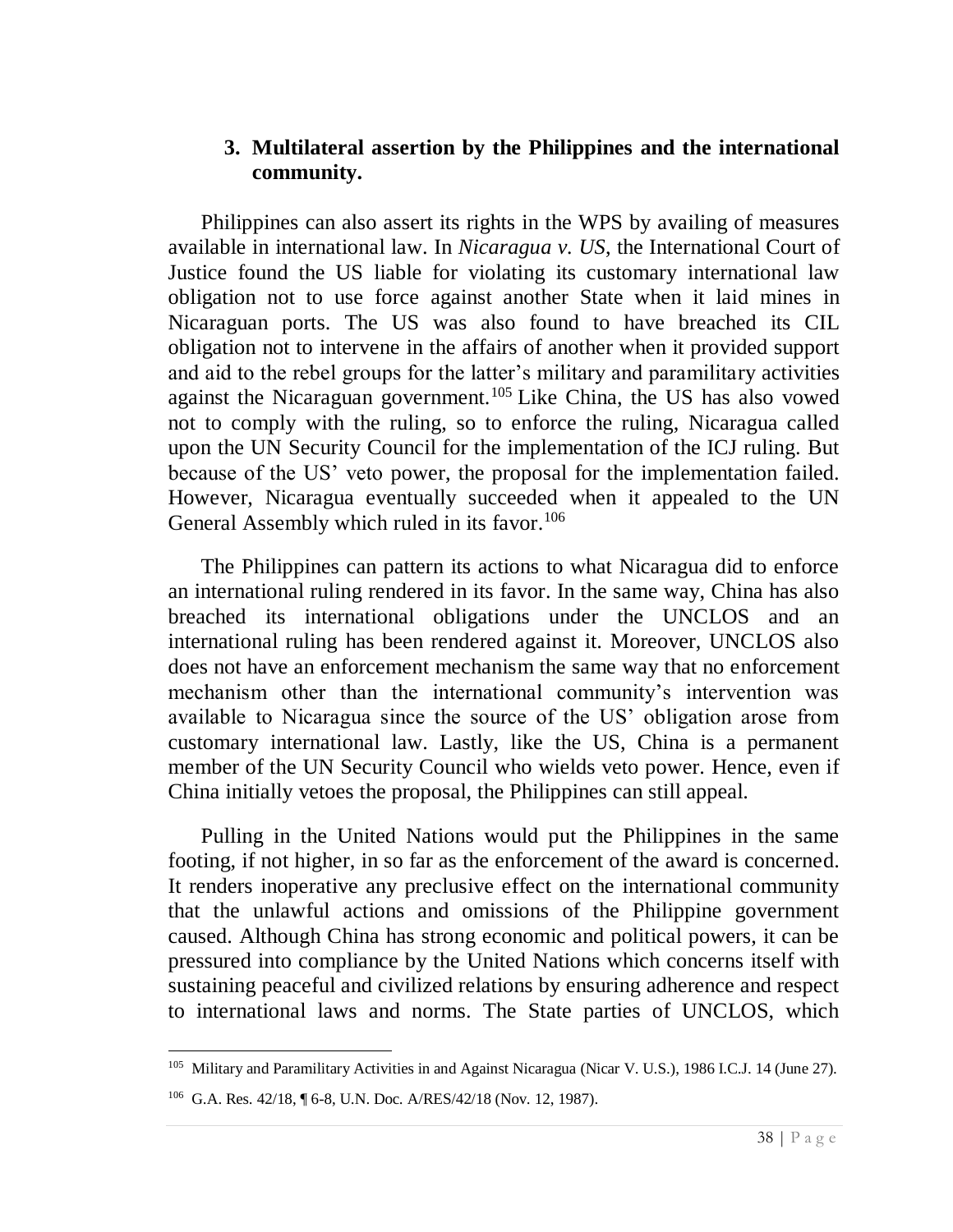include almost all states except the US, are particularly concerned since the UNCLOS was created to establish a legal order for the seas and oceans, to promote the peaceful uses of the seas and oceans, and to realize a just and equitable international economic order, among others.<sup>107</sup> The codification of the law of the sea was also for "strengthening of peace, security, cooperation and friendly relations among all nations in conformity with the principles of justice and equal rights."<sup>108</sup> China's continued non-compliance would go against this very purpose. Moreover, some of the powerful countries like the US, Australia, Japan, and Singapore have already manifested their strong stance insisting that China should respect the PCA's ruling and international law. Otherwise, "law of the jungle would prevail in the South China Sea, with small nations falling under the control of big ones."<sup>109</sup>

The Philippines can also opt to join forces with other States that share similar interests like other SCS claimants and Southeast Asian states in pressuring China into compliance.<sup>110</sup> Justice Carpio has suggested several ways. First, through a convention that "can declare that no geologic feature in the Spratly Islands generates an exclusive economic zone (EEZ) and that there are only territorial seas from the geologic features that are above water at high tide, as ruled by the arbitral tribunal."<sup>111</sup> By doing so, China will be the only country to claim EEZs from the Spratly Islands.<sup>112</sup> Second, through joining freedom of navigation and overflight operations (FONOPs) of naval powers like the US, UK, France, Australia, India, Japan, and Canada in the WPS.<sup>113</sup>

<sup>112</sup> *Id*.

<sup>113</sup> *Id*.

 $\overline{a}$ <sup>107</sup> UNCLOS, *supra* note 13, art. pmbl.

<sup>108</sup> *Id.*

<sup>&</sup>lt;sup>109</sup> Steve Mollman, Rodrigo Duterte may hand China the strategic piece it needs to take control of the South China Sea, *available at* <https://qz.com/805474/under-rodrigo-duterte-the-philippines-may> -hand-china -the-strategic-piece-it-needs-to-take-control-of-the-south-china-sea/ (last accessed Aug. 26, 2019).

<sup>110</sup> Paterno Esmaquel II, *Philippines loses to China 3 years after Hague ruling,* RAPPLER, July 13, 2019, *available at* [https://www.rappler.com/newsbreak/in-depth/235263-philippines-loses-china-3-years](https://www.rappler.com/newsbreak/in-depth/235263-philippines-loses-china-3-years-hague-ruling) [-hague-ruling](https://www.rappler.com/newsbreak/in-depth/235263-philippines-loses-china-3-years-hague-ruling) (last accessed Aug. 26, 2019).

<sup>111</sup> Sofia Tomacruz, *Carpio rebuts Duterte, offers at least 6 ways to enforce Hague ruling,* RAPPLER*,* July 15, 2019, *available at* [https://www.rappler.com/nation/235397-carpio-rebuts-duterte-ways-enforce](https://www.rappler.com/nation/235397-carpio-rebuts-duterte-ways-enforce-hague-ruling) [-hague-ruling](https://www.rappler.com/nation/235397-carpio-rebuts-duterte-ways-enforce-hague-ruling) (last accessed April 30, 2020).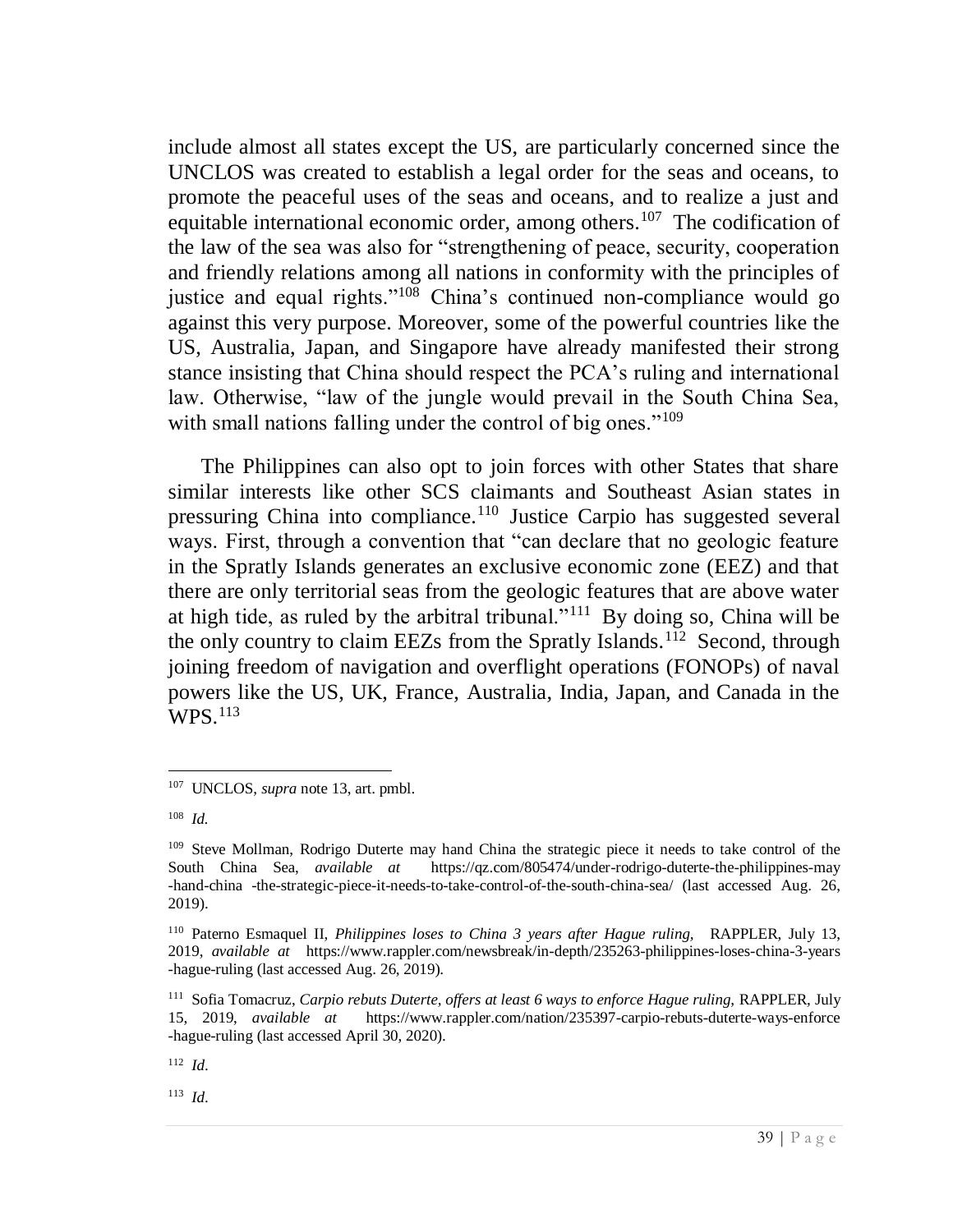Although great powers like China have often resorted to the use of force in the past to achieve their political objectives, they also do not want to live in a "chaotic and lawless world."<sup>114</sup> As such, they continue to concern themselves with maintaining a good reputation in the international community. To avoid degrading its image by being branded as a power with no respect for international law and Treaty provisions, China will be pressured to comply.

# **B. Balancing Philippines' interest with comity with China.**

# <span id="page-44-1"></span><span id="page-44-0"></span>**1. Tapping the international community's support.**

The Philippine government must balance the Philippine rights in the WPS with the maintenance of peace with China. It can do so by first leveling itself with China by, re-opening to the international community and tapping it for support. It heightens the country's defenses against vulnerability from abuse, harassment, and aggression and opens more avenues by which the Philippines can assert its rights. The government must position the Philippines in a strategic manner surrounded by allies. By doing so, China cannot easily raise a threat of war against the Philippines to coerce submission of its entitlements.

# <span id="page-44-2"></span>**2. Maintaining peace with China.**

 $\overline{a}$ 

The Philippine government must always resort to internationally accepted norms in dealing with foreign relations matters. Siding with the international law which binds and adhered to by most, if not all the countries, assures the Philippines of support. The primary purpose of a big power like China in taking control over the SCS, to which the WPS forms part, is to benefit from the marine resources found therein. The Philippines can meet halfway with China by way of a Financial or Technical Assistance Agreement (FTAA) with a China-owned corporation. However, the terms of the agreement must comply with the restrictions imposed by the Constitution as emphasized in *La Bugal-B'laan v. Ramos* and other domestic law requirements like ECC from DENR. Unlike the current MOA and the proposed joint exploration, the terms of reference of which were

<sup>114</sup> Tommy Koh, The great powers and the rule of law *available at* [https://www.straitstimes.com](https://www.straitstimes.com/) /opinion/the-great-powers-and- the-rule-of-law (last accessed Aug. 26, 2019).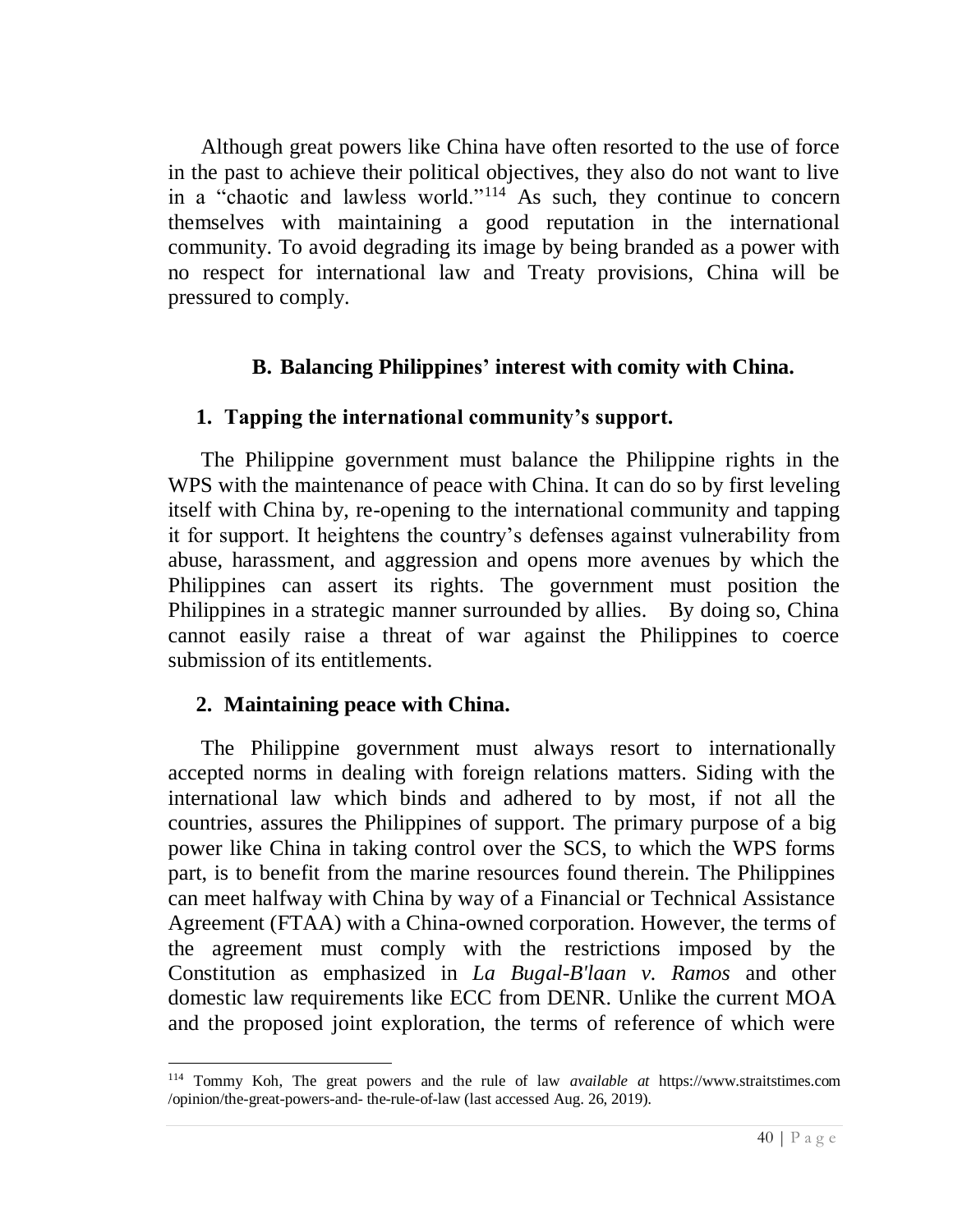based solely on China's version, the agreement must contain the constitutional safeguards that ensure that the full control and supervision of EDU activities in the WPS remain with the Philippines. Moreover, Philippines must accept proposals from other countries and choose that proposal which will be most fair and favorable to the Philippines as required by the "self-determination" rule in the Constitution. <sup>115</sup> Opening negotiations with other countries will drive China to offer better terms on the table.

If China's proposal proves most beneficial, the government and the China-owned corporation can agree upon the profit-sharing scheme like in other FTAAs. Under this agreement, the sharing can even be fifty-fifty as compared to the proposed joint exploration's sharing scheme of 60-40 in favor of the Philippines as allowed under DAO 99-56. <sup>116</sup> Here, China's interest in benefiting from the marine resources is realized but only after Philippine entitlements and interests are safeguarded.

While disagreements may arise in the negotiations and the resort to diplomatic avenues might cause China's fury, it cannot easily threaten the Philippines with war as the international community naturally sides with the party who abides by international law.

More importantly, China is bound by the principle of *Pacta Sunt Servanda* as codified in the Vienna Convention on the Law of Treaties providing that "[e]very treaty in force is binding upon the parties to it and must be performed by them in good faith."<sup>117</sup> Further, as an UNCLOS State party, China has to comply with its provisions which include the obligation to settle disputes by peaceful means.<sup>118</sup> Furthermore, as a member of the UN, especially, as a permanent member of the Security Council thereof, China is bound by the UN Charter prohibiting the use of force in settling international disputes. $119$  The existence of numerous international decisions and advisory opinions pertaining to the use of force also illustrates the

<sup>115</sup> PHIL. CONST. art. II, § 7.

<sup>116</sup> *La Bugal-B'Laan Tribal Association, Inc.*, 421 SCRA 148.

<sup>117</sup> Vienna Convention on the Law of Treaties art 26 *opened for signature* May 23, 1969, U.N.T.S. 115. p. 331.

<sup>118</sup> UNCLOS, *supra* note 13, art. 279.

<sup>119</sup> U.N. Charter art 2, ¶ 3-4.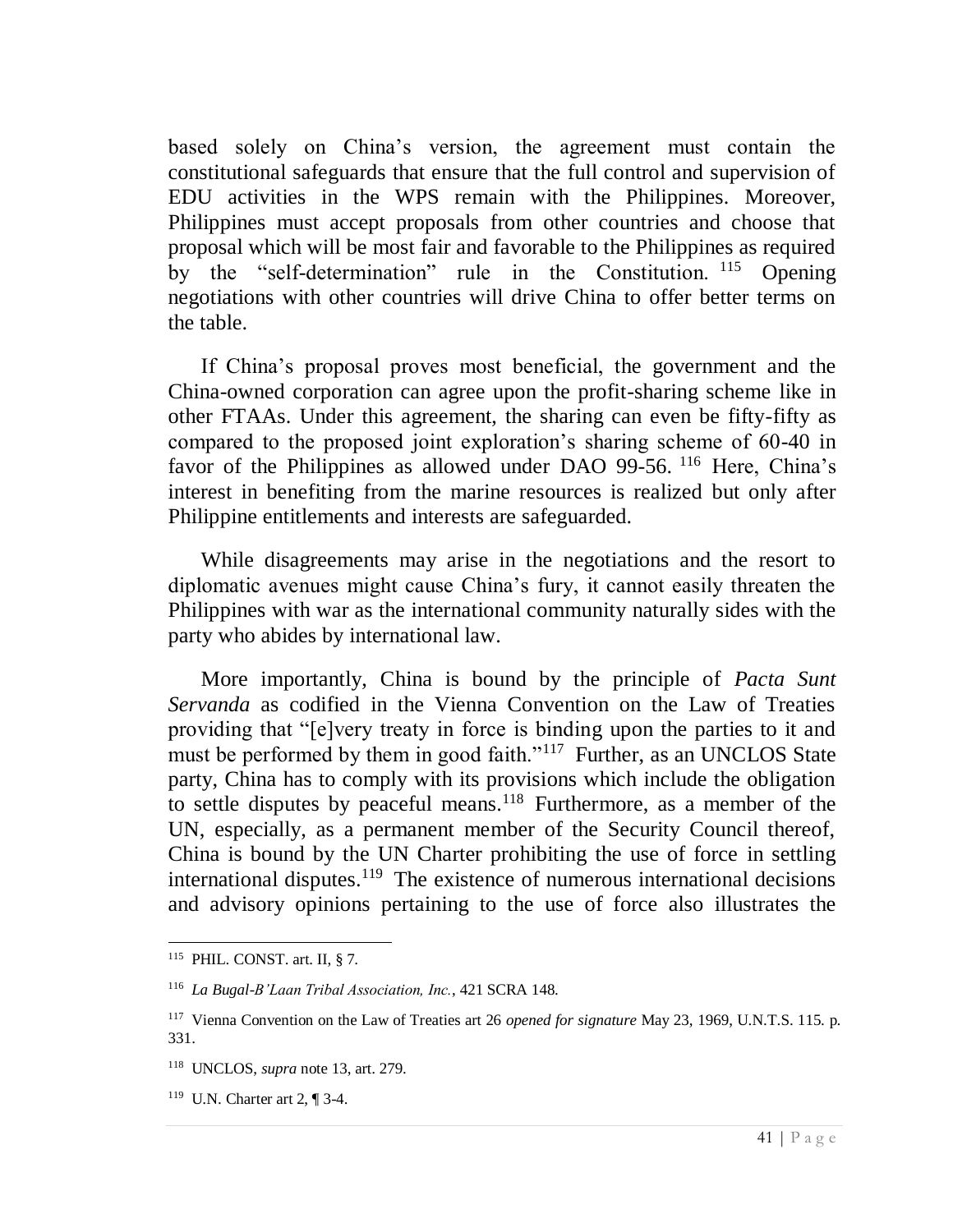international community's firm stance against it, such that, violation thereof by China will not sit well with the former. Lastly, China has bound itself to forswear war as its policy when it ratified the Kellogg-Briand Pact— a treaty between the United States and other Powers providing for the renunciation of war as an instrument of national policy.  $120$ 

These binding international laws, norms and, treaties are insignia of the international community's rejection of the use of force and war as instruments of national or foreign policy — an unsurmountable barrier that holds back China from waging war to end the long-standing disputes in the SCS. The more laws and treaties there are, the more violations and concomitant accountabilities there are for China if it pursues the forbidden road of war and use of force.

With all these feasible options that are patently more aligned with the constitutional mandates, the Philippine government's justification of "threat of unwinnable war" is proven nugatory.

<sup>120</sup> Kellogg-Briand Peace Pact art I-II, *signed* August 27, 1928.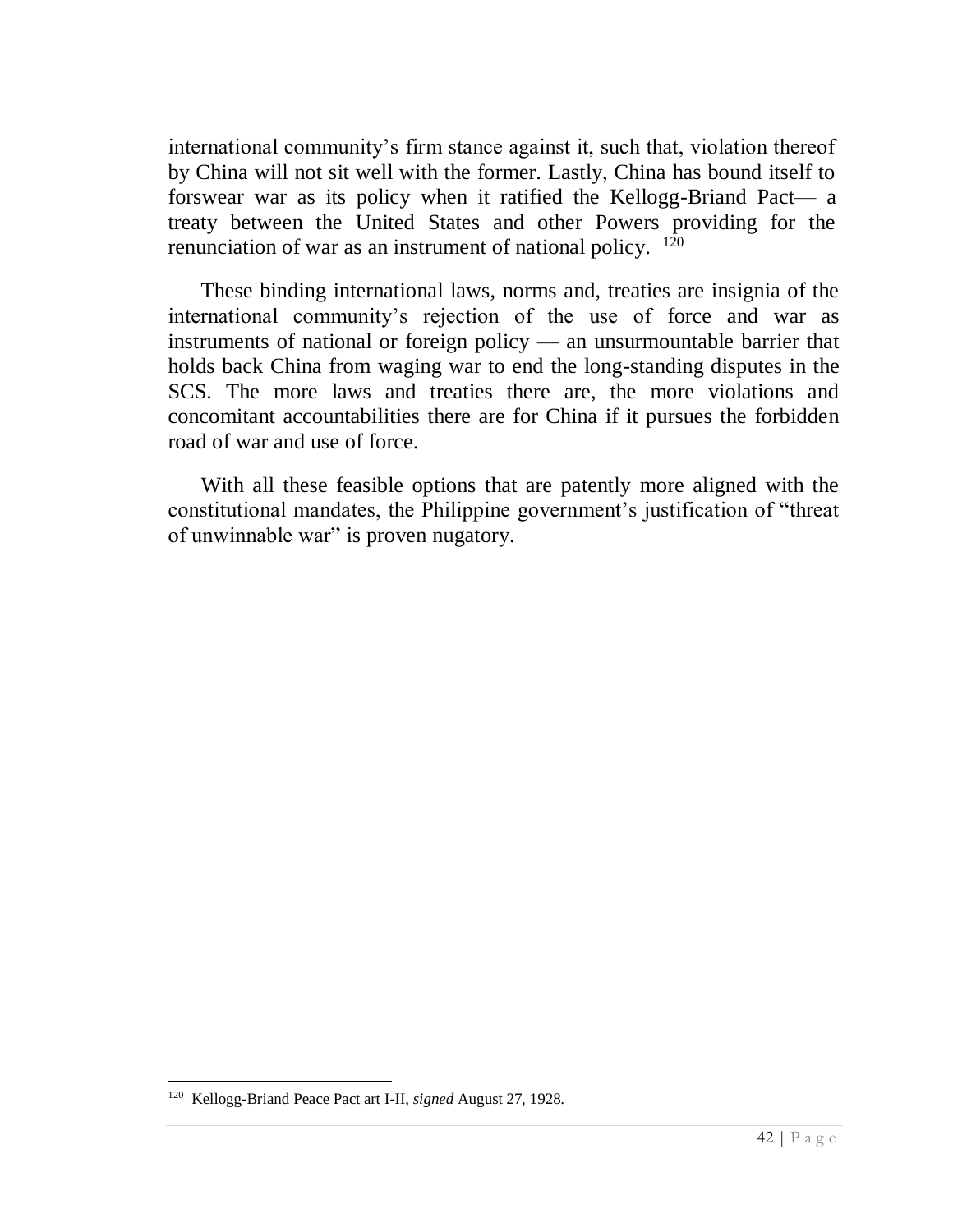# **BIBLIOGRAPHY**

# **I. PRIMARY SOURCES**

#### **A. Constitution**

The 1987 Philippine Constitution

#### **B. Statutes**

An Act To Amend Certain Provisions Of [Republic Act No. 3046,](https://www.lawphil.net/statutes/repacts/ra1961/ra_3046_1961.html) as amended by [Republic Act No. 5446,](https://www.lawphil.net/statutes/repacts/ra1968/ra_5446_1968.html) To Define the Archipelagic Baseline of the Philippines and for Other Purposes, Republic Act No. 9522 (2009).

Establishing an Environmental Impact Statement System including other Environmental Management related Measures and for other purposes, Presidential Decree No. 1586 (1978).

# **C. Philippine Cases**

Araullo v. Aquino III, G.R. No. 209287, February 3, 2015.

Belgica v. Ochoa, 710 SCRA 1 (2013).

Cruz v. Secretary of Environment and Natural Resources, 347 SCRA 128 (2000).

Francisco v. House of representatives, 415 SCRA 44 (2003).

La Bugal-B'Laan Tribal Association, Inc. vs. Ramos 421 SCRA 148 (2004).

Manila Prince Hotel v. GSIS, 267 SCRA 402 (1997).

Metropolitan Manila Development Authority v. Concerned Residents of Manila Bay, 574 SCRA 661 (2008).

Minors Association of the Philippines v. Factoran, Jr., 240 SCRA 100 (1995).

Oposa v. Factoran, 224 SCRA 792 (1993).

Resident Marine Mammals of the Protected Seascape Tañon Strait v. Reyes, 756 SCRA 513 (2015).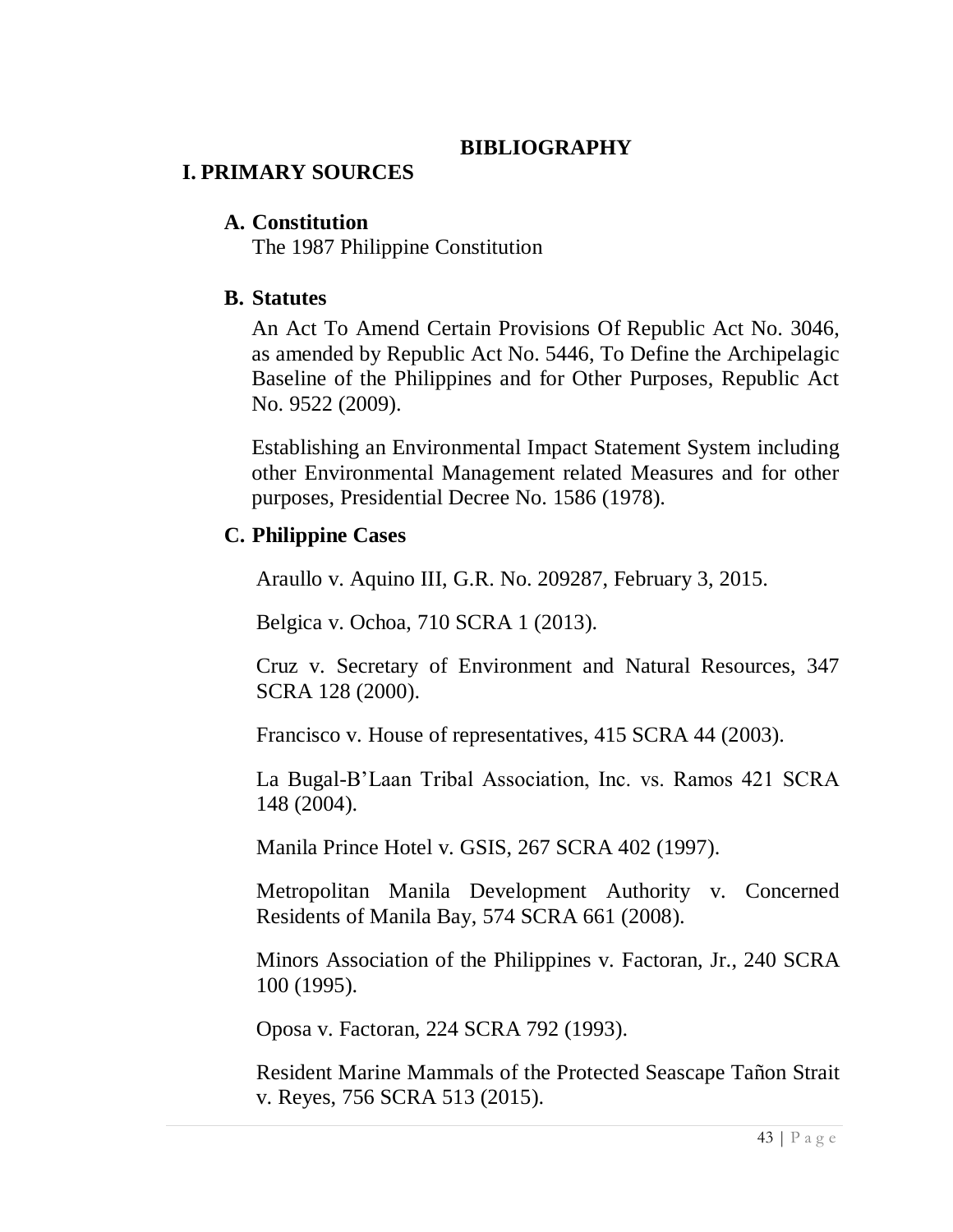Saguisag v. Ochoa, Jr., 779 SCRA 241 (2016).

Southern Luzon Drug Corporation v. Department of Social Welfare and Development, 824 SCRA 164 (2017).

Vinuya v. Romulo, 732 SCRA 595 (2010).

#### **D. Rules of Procedure**

2010 RULES OF PROCEDURE FOR ENVIRONMENTAL CASES, rule 8, § 1.

# **II. SECONDARY SOURCES**

#### **A. Books**

- Chi-Kin Lo, China's Policy Towards Territorial Disputes: The Case of The South China Sea Islands (2005 Ed.).
- David M. Ong, Exploitation Of Natural Resources In The 2st Century, (Malgosia Fitzmaurice & Milena Szuniewicz, 2003).
- International Studies Institute of The Philippines, For An Independent Foreign Policy (1988).
- Isagani A. Cruz & Carlo Cruz, Philippine Political Law (2014 Ed.).
- Merlin M. Magallona, Fundamentals of Public International Law (2005).

#### **B. Journals and Periodical Articles**

- Melissa Castan, *Adrift in the South China Sea: International Dispute Resolution and the Spratly Islands Conflict*, 6 ASIAN-PAC. LAW REV. 93, 99 (1998).
- Michael W. Reisman, *The Enforcement of International Judgments and Awards*, AM. J. INT'L. LAW., 1969, at 2.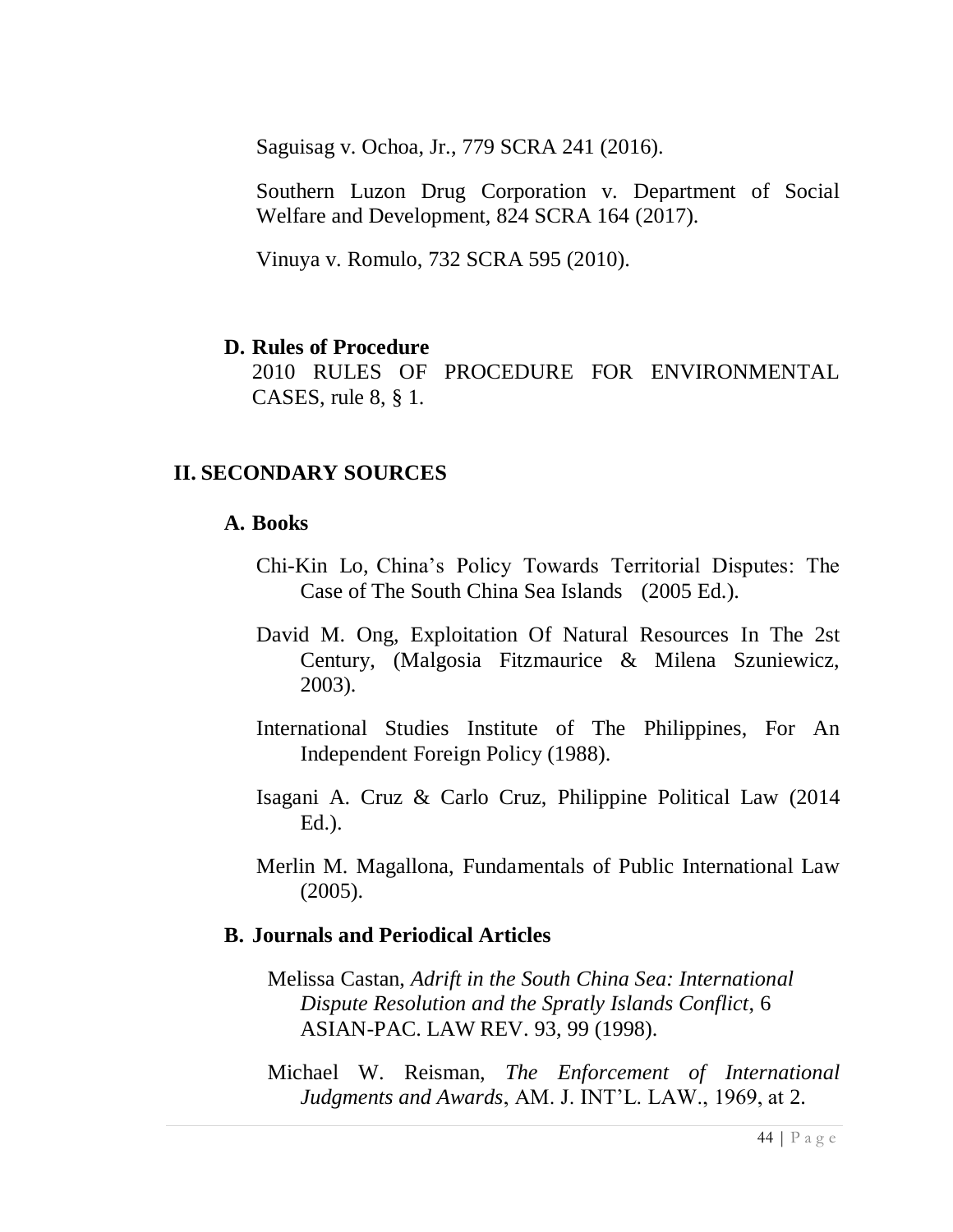# **E. Dictionaries Online**

Merriam Dictionary *available at* [https://www.merriamwebster.com](https://www.merriamwebster.com/)

# **F. News Articles Online**

- Alexis Romero, *Duterte wants China out of West Philippine Sea, but no war,* PHIL. STAR, June 19, 2018, available at https://www.philstar.com/headlines/2018/06/19/1825891/dutertewants-china -out -west-philippine-sea-no-war
- Chad de Guzman, *Duterte to fishermen in Recto Bank incident: 'Sorry, that's how it is'*, CNN PHIL., Jun 24,2019, available at https://cnnphilippines.com/news/2019/6/24/Rodrigo-Duterte-Rec to-Bank -fishermen-orrythats-how-it-is.html
- Darryl John Esguerra, *Philippines officially terminates VFA with US*, PHIL. DAILY INQ., February 11, 2020, available at [https://globalnation.inquirer.net/185186/fwd-breaking-philippine](https://globalnation.inquirer.net/185186/fwd-breaking-philippines-officially-terminates-vfa-with-us) s- [officially-terminates-](https://globalnation.inquirer.net/185186/fwd-breaking-philippines-officially-terminates-vfa-with-us) vfa-with-us
- EXCLUSIVE: Locsin shows copy of PH-China joint oil exploration deal, CNN PHIL., November 23, 2018, available at http:// nine.cnnphilippines.com/ news/ 2018/11/22/teddy-boy-locsin-mou -philippines-china-joint-oil-exploration.html
- [Frank E. Lobrigo](https://opinion.inquirer.net/byline/frank-e-lobrigo)**,** *How to enforce the PCA ruling*, PHIl. DAIL. INQ., *available at* https://opinion.inquirer.net /105721 /enforce -pca -ruling
- [Ian Nicolas Cigaral,](https://www.philstar.com/authors/1805247/ian-nicolas-cigaral) *China vows 'serious investigation' into Chinese seizures of fish catch in Philippine waters*, PHIL. STAR, June 12, 2018, *available at* [https://www.philstar.com/headlines/2018/06/12/1823959/china-v](https://www.philstar.com/headlines/2018/06/12/1823959/china-vows-serious-investigation-chinese-seizures-fish-catch-philippine-waters) [ows-serious-investigation-chinese-seizures-fish-catch-philippine](https://www.philstar.com/headlines/2018/06/12/1823959/china-vows-serious-investigation-chinese-seizures-fish-catch-philippine-waters)[waters](https://www.philstar.com/headlines/2018/06/12/1823959/china-vows-serious-investigation-chinese-seizures-fish-catch-philippine-waters)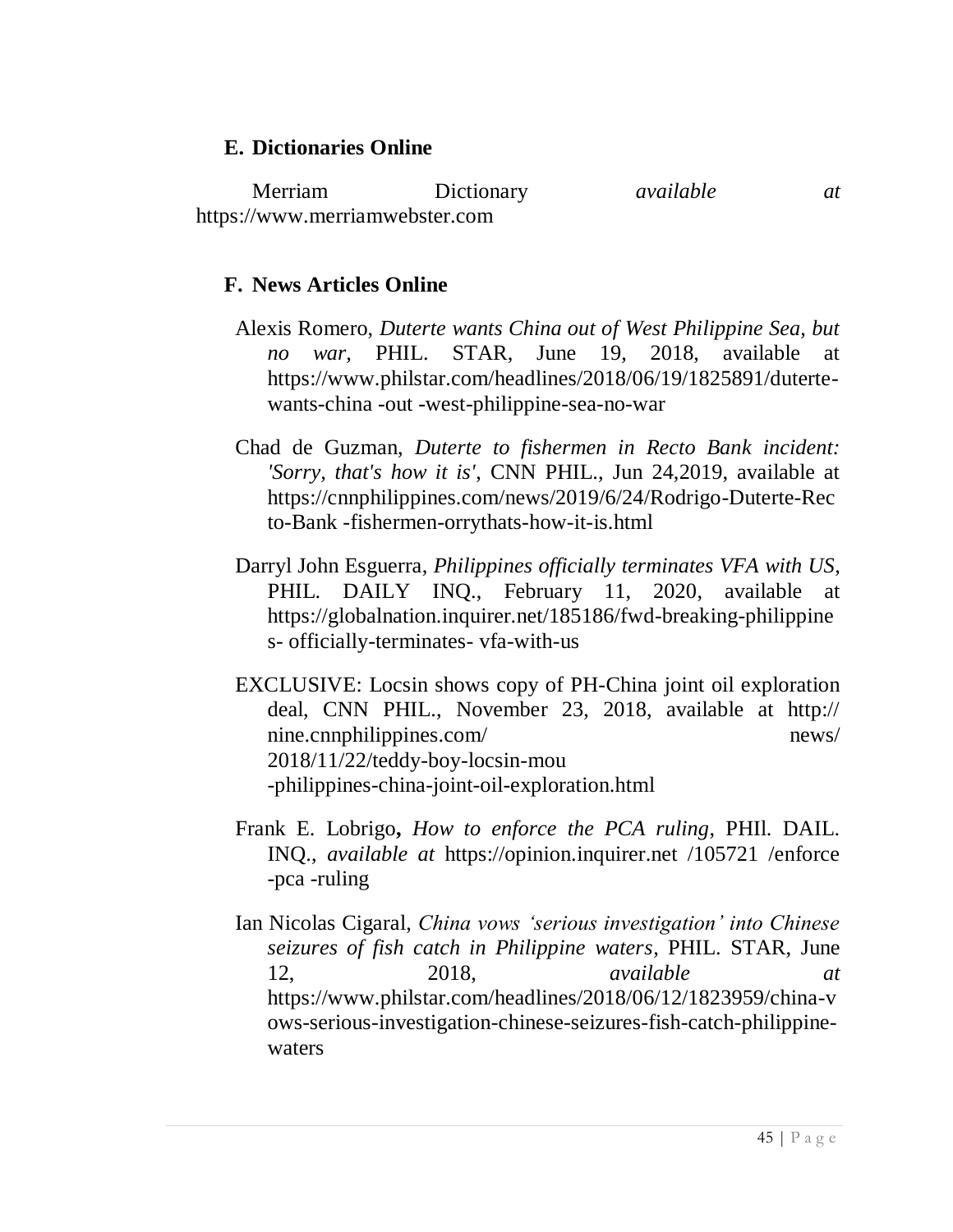- [Jhesset O. Enano](https://globalnation.inquirer.net/byline/jhesset-o-enano) and [Karl R. Ocampo,](https://globalnation.inquirer.net/byline/karl-r-ocampo) *Cost of China damage to PH reefs: P33B a year,* PHIL. DAILY INQ., July 04, 2019, *available at* https://globalnation.inquirer.net /177462 /cost-of -china -damage -to -ph -reefs-p33b-a-year
- [Jhesset O. Enano,](https://globalnation.inquirer.net/byline/jhesset-o-enano) *Foreign fishing vessels crowd PH waters*, PHIL. DAILY INQ., July 05, 2019, *available at*  [https://globalnation.inquirer.net/177516/foreign-fishing-vessels-c](https://globalnation.inquirer.net/177516/foreign-fishing-vessels-crowd-ph-waters) [rowd-ph-waters](https://globalnation.inquirer.net/177516/foreign-fishing-vessels-crowd-ph-waters)
- [Nestor Corrales,](https://globalnation.inquirer.net/byline/nestor-corrales) *PH, China to have joint venture in West Philippine Sea — Duterte,* PHIL. DAILY INQ., July 25, 2017, *available at* https://globalnation.inquirer.net/159003/ph -china-joint -venture -west-philippine-sea-duterte (last accessed Jul. 17, 2019).
- Paterno Esmaquel II, *Philippines loses to China 3 years after Hague ruling*, RAPPLER, July 13, 2019, *available at*  [https://www.rappler.com/newsbreak/in-depth/235263-philippines](https://www.rappler.com/newsbreak/in-depth/235263-philippines-loses-china-3%20-years-hague-ruling) [-loses-china-3 -years-hague-ruling](https://www.rappler.com/newsbreak/in-depth/235263-philippines-loses-china-3%20-years-hague-ruling)
- Paterno Esmaquel II, *Philippines loses to China 3 years after Hague ruling,* RAPPLER, July 13, 2019, *available at* [https://www.rappler.com/newsbreak/in-depth/235263-philippines](https://www.rappler.com/newsbreak/in-depth/235263-philippines-loses-china-3-years-hague-ruling) [-loses-china-3-years-hague-ruling](https://www.rappler.com/newsbreak/in-depth/235263-philippines-loses-china-3-years-hague-ruling)
- Paterno Esmaquel II, *Sovereignty vs sovereign rights: What do we have in West PH Sea?*, RAPPLER, June 29, 2019, *available at* https://www.rappler.com/newsbreak/iq/234145-explainer-soverei gnty-sovereign- rights -west-philippine-sea
- [Patricia Lourdes Viray,](https://www.philstar.com/authors/1645031/patricia-lourdes-viray) *Carpio: Philippines can file another case against China's harassment of fishermen*, PHIL. STAR, June 8, 2018, *available at* [https://www.philstar.com/headlines/2018/06/](https://www.philstar.com/headlines/2018/06/08/1822777/carpio-philippines-can-file-another-case-against-chinas-harassment-fishermen) [08/1822777/](https://www.philstar.com/headlines/2018/06/08/1822777/carpio-philippines-can-file-another-case-against-chinas-harassment-fishermen) [carpio-philippines-can-file-another-case-against-chinas](https://www.philstar.com/headlines/2018/06/08/1822777/carpio-philippines-can-file-another-case-against-chinas-harassment-fishermen)[harassment-fishermen](https://www.philstar.com/headlines/2018/06/08/1822777/carpio-philippines-can-file-another-case-against-chinas-harassment-fishermen)
- Patricia Lourdes Viray, *Palace: China controls West Philippine Sea*, PHIL. STAR, March 25, 2019, available at https://www.philstar.com/headlines/2019/03/25/1904421/palacechina-controls -west -philippine-sea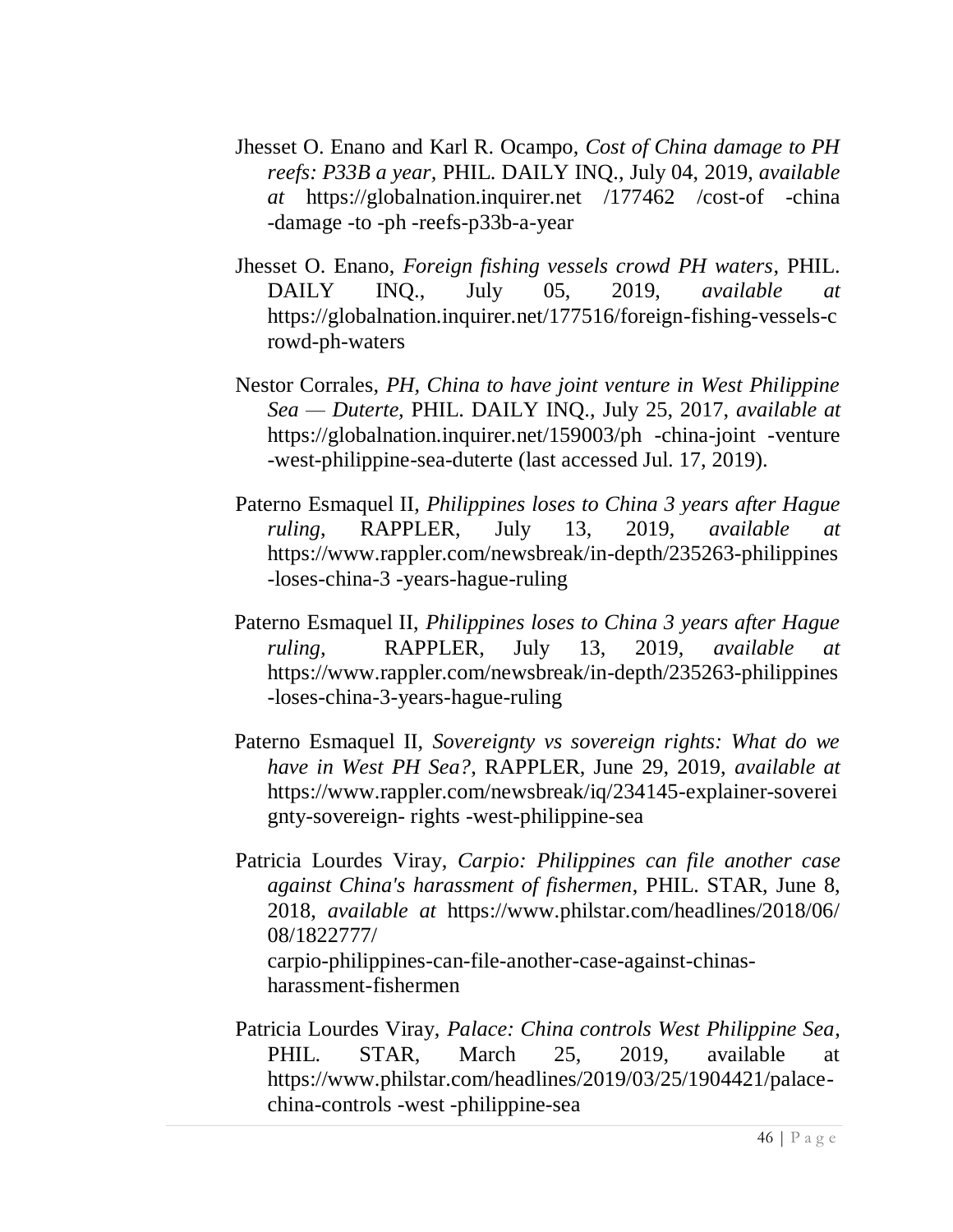- Rendell Sanchez, *TIMELINE: The Philippines-China maritime dispute*, RAPPLER, Jul 12, 2016, *available at* [https://www.rappler.com/world/regions/asia-pacific/139392-time](https://www.rappler.com/world/regions/asia-pacific/139392-timeline-west-philippine-sea-dispute) [line-west-philippine-sea-dispute](https://www.rappler.com/world/regions/asia-pacific/139392-timeline-west-philippine-sea-dispute)
- Sofia Tomacruz, Carpio rebuts Duterte, offers at least 6 ways to enforce Hague ruling, RAPPLER, July 15, 2019, available at https://www.rappler.com/nation/235397-carpio-rebuts-duterte-wa ys-enforce -hague-ruling
- Steve Mollman, *Rodrigo Duterte may hand China the strategic piece it needs to take control of the South China Sea*, QUARTS, October 13, 2016, *available at* https://qz.com /805474 /under-rodrigo -duterte -the-philippines -may-hand -china-the-strategic -piece-it-needs-to-take -control -of -the -south-china-sea/

#### **G. Online Sources**

- [Haroun Alfarsi,](https://www.profolus.com/author/haroun-profolus/) Sea Dispute: Sovereignty vs. Sovereign Rights, *available at* https: //www.profolus.com /topics/sovereignty -vs -sovereign-rights-difference /
- James R Crawford, State Responsibility, *available at* https://opil.ouplaw.com/view/10.1093 /law:epil [/9780199231690 /law -9780199231690 -e1093](https://opil.ouplaw.com/view/10.1093%20/law:epil%20%20/9780199231690%20/law%20-9780199231690%20-e1093)
- Jay Batongbacal, A closer look at China's proposal for Joint exploration with the Philippines, *available at* https://amti.csis.org/closer-look-chinas-proposal-joint-exploratio n-with-philippines/
- Jean Christou, 'Sovereignty' versus 'sovereign rights', *available at*  https://cyprus -mail.com /2015 /04/08 /sovereignty -versus -sovereign -rights/
- Richard Javad Heydarian, *Duterte's 'red lines' in the West Philippine Sea* , GMA NEWS, May 31, 2018, *available at*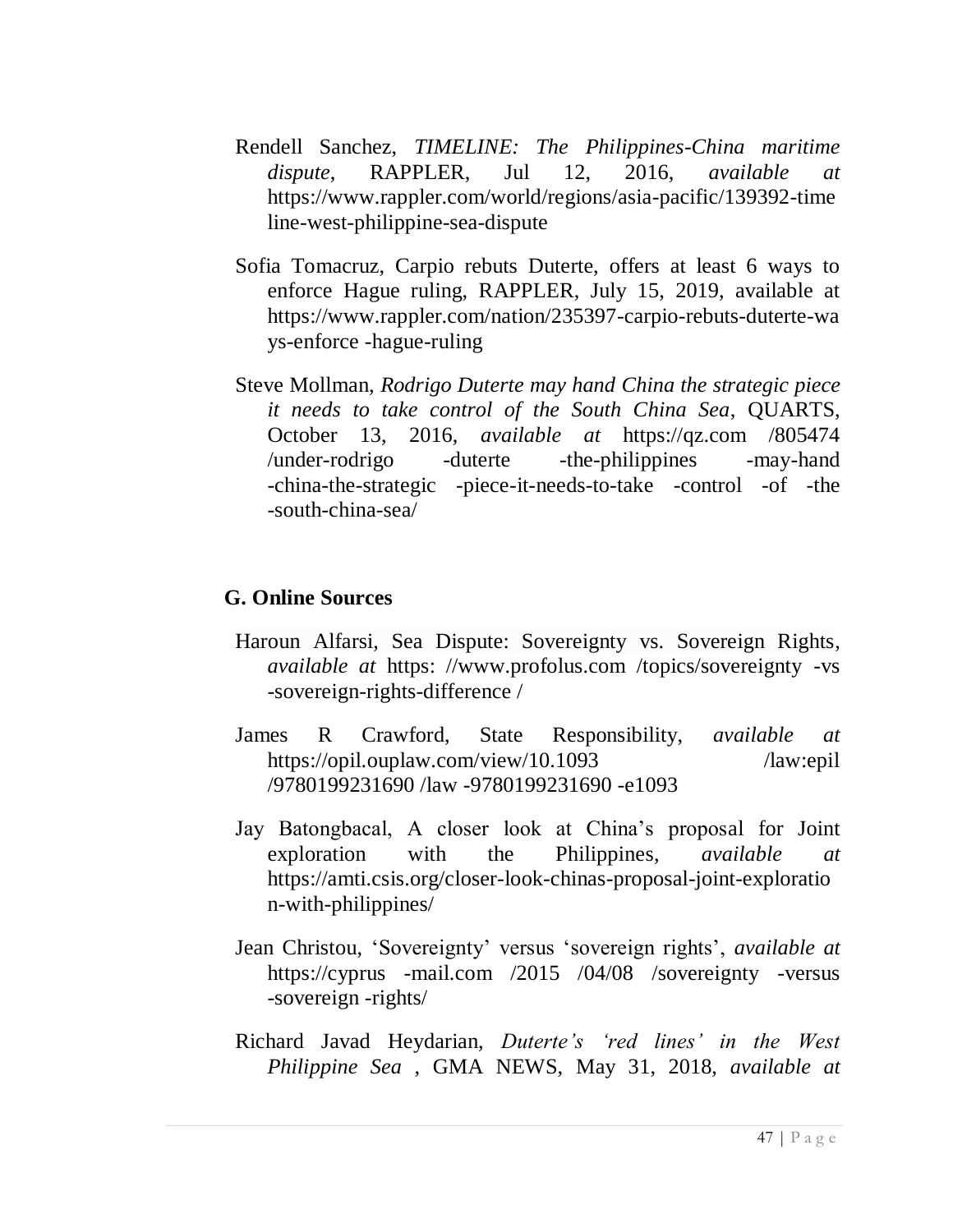https://www.gmanetwork.com/news/opinion/content/655200/dut erte-s-red -lines -in-the-west-philippine-sea/story/

- Steve Mollman, Rodrigo Duterte may hand China the strategic piece it needs to take control of the South China Sea, *available at* [https://qz.com/805474/under-rodrigo-duterte-the-philippines-may](https://qz.com/805474/under-rodrigo-duterte-the-philippines-may-hand-china-the-strategic-piece-it-needs-to-take-control-of-the-south-china-sea/) [-hand-china-the-strategic-piece-it-needs-to-take-control-of-the-so](https://qz.com/805474/under-rodrigo-duterte-the-philippines-may-hand-china-the-strategic-piece-it-needs-to-take-control-of-the-south-china-sea/) [uth-china-sea/](https://qz.com/805474/under-rodrigo-duterte-the-philippines-may-hand-china-the-strategic-piece-it-needs-to-take-control-of-the-south-china-sea/)
- Tommy Koh, The great powers and the rule of law *available at* [https://www.straitstimes.com/opinion/the-great-powers-and-the-r](https://www.straitstimes.com/opinion/the-great-powers-and-the-rule-of-law) [ule-of-law.](https://www.straitstimes.com/opinion/the-great-powers-and-the-rule-of-law)

# **III. INTERNATIONAL DOCUMENTS A. Resolutions**

ILC, *Draft Articles on Responsibility of States for Internationally Wrongful Acts*, Ch. IV.E.1 at art. 7, U.N. Doc. Supp. No.10 (A/56/10) (Nov. 2001).

G.A. Res 2625 (XXV), at 123, U.N. Doc. A/8029 (Oct. 24, 1970).

G.A. Res. 42/18, ¶ 6-8, U.N. Doc. A/RES/42/18 (Nov. 12, 1987).

# **B. Treaties**

Kellogg-Briand Peace Pact art I-II, *signed* August 27, 1928.

- U.N. Convention on the Law of the Sea art. 296 ¶ 1, *opened for signature* December 10, 1982, U.N.T.S. 397 (entered into force Nov. 16, 1994).
- Vienna Convention on the Law of Treaties art 26 *opened for signature* May 23, 1969, U.N.T.S. 115. p. 331.